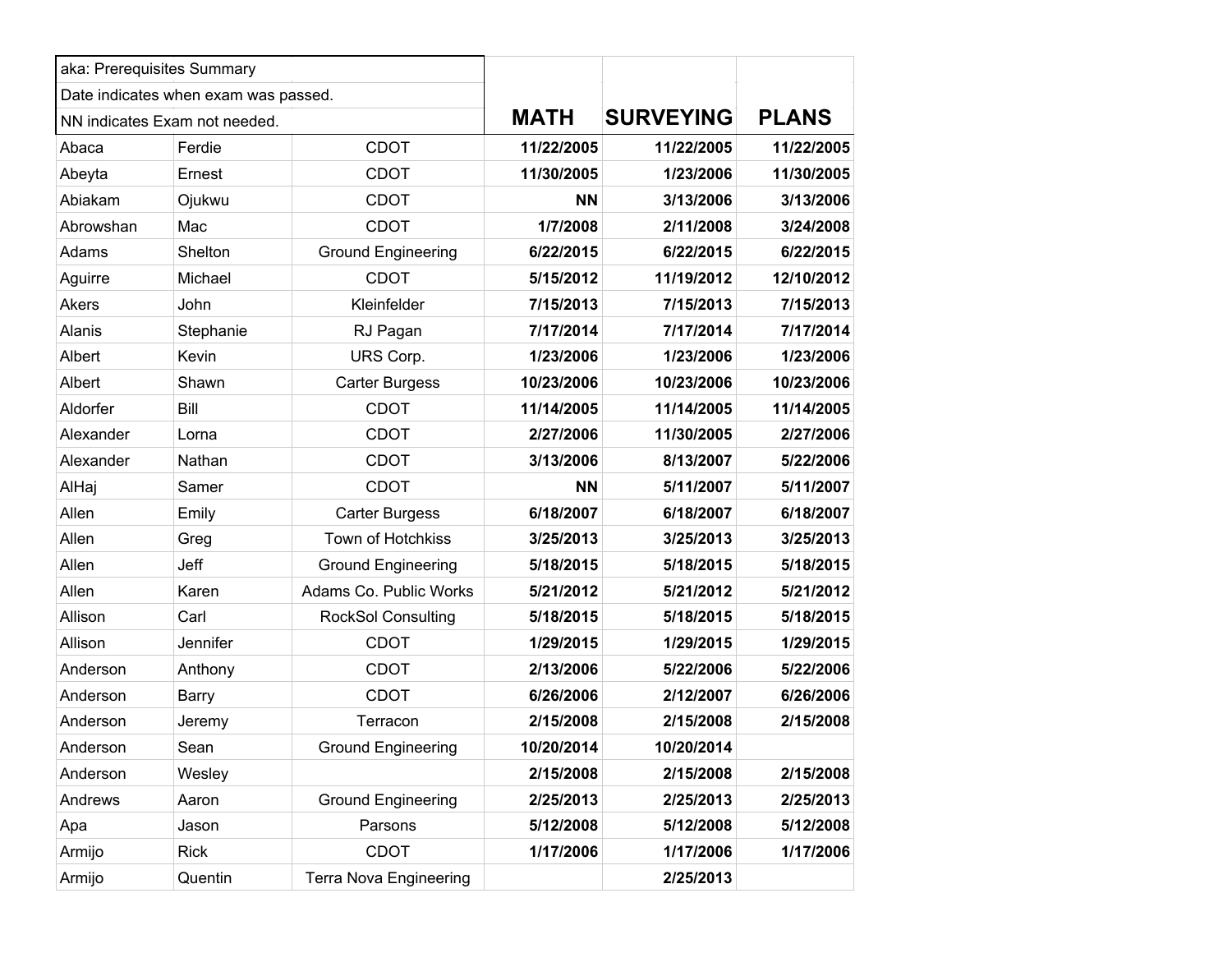| Arndt             | Julie        | Yeh & Associates          | 2/6/2006   | 2/27/2006 | 2/6/2006   |
|-------------------|--------------|---------------------------|------------|-----------|------------|
| Ast               | Cory         | <b>Ground Engineering</b> | 5/19/2014  | 5/19/2014 | 5/19/2014  |
| Ausbun            | Todd         | <b>CDOT</b>               | 1/17/2006  | 1/17/2006 | 3/13/2006  |
| Austin            | Kent         | <b>Ground Engineering</b> | 7/14/2014  | 7/14/2014 | 7/14/2014  |
| Avalos            | Sonia        | SEH, Inc.                 | 3/4/2008   | 3/4/2008  | 3/4/2008   |
| Avel              | Tyne         | <b>Ground Engineering</b> | 4/21/2014  | 4/21/2014 |            |
| Axtman            | Ryan         | <b>Ground Engineering</b> | 6/11/2012  | 6/11/2012 | 6/11/2012  |
| Ayan              | Ismail       | SEH, Inc.                 | <b>NN</b>  | 5/14/2007 | 5/14/2007  |
| Babovec           | Geoffrey     | URS Corp.                 | 9/16/2013  | 9/16/2013 | 9/16/2013  |
| Bachman           | Kevin        | Nolte                     | 3/27/2006  | 3/27/2006 | 3/27/2006  |
| <b>Bailey</b>     | Cynthia      | <b>CDOT</b>               | <b>NN</b>  | 4/3/2006  | 4/3/2006   |
| Bair              | Joe          | SEH, Inc.                 | 2/27/2006  | 2/27/2006 | 2/27/2006  |
| <b>Balchuck</b>   | Ryan         | Parsons Brinckerhoff      | <b>NN</b>  | 5/21/2012 | 5/21/2012  |
| Balderrama        | Edgar        | <b>CDOT</b>               | 6/9/2008   | 6/9/2008  | 6/9/2008   |
| Balderrama Jr.    | Roberto      | <b>AMEC</b>               | 4/21/2014  | 4/21/2014 | 4/21/2014  |
| <b>Baldwin</b>    | Jeffrey      | City of Ft. Collins       | 3/7/2008   | 9/15/2008 | 5/12/2008  |
| <b>Barger</b>     | Lee          | <b>SGM</b>                | <b>NN</b>  | 2/27/2007 | 2/27/2007  |
| <b>Barrera</b>    | <b>Brian</b> | <b>CDOT</b>               | <b>NN</b>  | 1/17/2006 | 1/17/2006  |
| <b>Barrett</b>    | Joshua       | <b>TSH</b>                | <b>NN</b>  | 8/9/2010  | 8/9/2010   |
| <b>Barslund</b>   | Mark         | City of Grand Junction    | 12/10/2012 | 3/25/2013 | 12/10/2012 |
| <b>Bartashius</b> | Dan          | Town of Ridgeway          | 3/25/2013  | 3/25/2013 | 4/22/2013  |
| <b>Barthen</b>    | Trevor       | City of Longmont          | 4/22/2013  | 4/22/2013 | 4/22/2013  |
| <b>Bass</b>       | Kelley       | Yeh & Associates          | 6/6/2011   | 6/6/2011  | 6/6/2011   |
| <b>Bath</b>       | Joe          | <b>Boulder County</b>     | 8/13/2007  | 8/13/2007 | 8/13/2007  |
| Bean              | <b>Mike</b>  | <b>CDOT</b>               | <b>NN</b>  | 7/2/2009  | 4/6/2009   |
| <b>Bechtel</b>    | Christine    | <b>SGM</b>                | <b>NN</b>  | 4/14/2008 | 4/14/2008  |
| <b>Beck</b>       | Andrew       | Terracon                  | 3/7/2008   | 3/24/2008 | 3/24/2008  |
| Beck              | Cynthia      | <b>CDOT</b>               | 11/19/2007 | 1/7/2008  | 10/22/2007 |
| Beck              | Timothy      | Wilson & Co.              | 9/15/2014  | 9/15/2014 | 9/15/2014  |
| Beeman            | Andrew       | <b>RockSol Consulting</b> | 5/18/2015  | 7/20/2015 | 5/18/2015  |
| <b>Bekins</b>     | James        | Terracon                  | 3/24/2008  | 9/15/2008 | 3/24/2008  |
| <b>Bekker</b>     | Lev          | Yeh & Associates          | 2/6/2006   | 2/27/2006 | 2/6/2006   |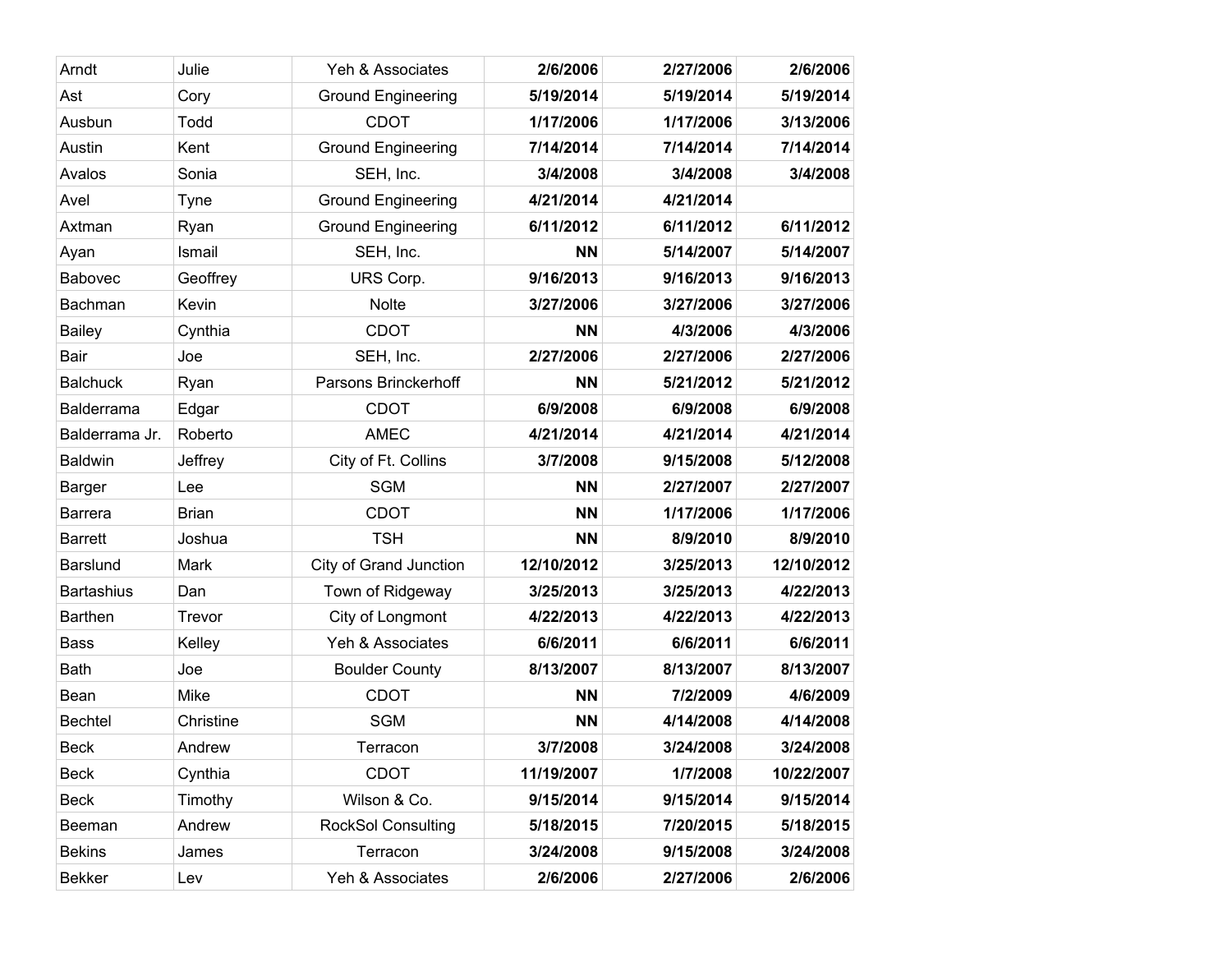| Bemelen          | Tony           | <b>Bechttolt Engineering</b> | 5/30/2014  | 5/30/2014  | 5/30/2014  |
|------------------|----------------|------------------------------|------------|------------|------------|
| <b>Bemmel</b>    | Kelsey Van     | <b>Ground Engineering</b>    | 8/8/2011   | 8/8/2011   | 8/8/2011   |
| <b>Bennett</b>   | Jason          | Kleinfelder                  | 4/13/2015  | 4/13/2015  | 5/18/2015  |
| <b>Bennett</b>   | Bill           | Yeh & Associates             | 3/24/2008  | 3/24/2008  | 3/24/2008  |
| Benson           | David          | <b>CDOT</b>                  | 3/19/2008  | 3/19/2008  | 3/19/2008  |
| <b>Bentz</b>     | Alex           | <b>Ground Engineering</b>    | 5/20/2013  | 5/20/2013  | 5/20/2013  |
| <b>Berger</b>    | Dan            | URS Corp.                    | 3/13/2006  | 3/13/2006  | 3/13/2006  |
| <b>Besijn</b>    | Antonij        | <b>Ground Engineering</b>    | 11/18/2013 |            |            |
| Besson           | <b>Brian</b>   | SEH, Inc.                    | 5/12/2008  | 5/12/2008  | 5/12/2008  |
| Beyer            | Josh           | David Evans                  | 7/20/2015  | 7/20/2015  | 7/20/2015  |
| <b>Biddle</b>    | <b>Brendan</b> | <b>Carter Burgess</b>        | 11/20/2006 | 11/20/2006 | 11/20/2006 |
| <b>Bignall</b>   | <b>Steve</b>   | <b>CDOT</b>                  | 11/7/2005  | 11/7/2005  | 11/7/2005  |
| <b>Bilby</b>     | Mark           | Parsons Brinckerhoff         | 5/21/2012  | 5/21/2012  | 5/21/2012  |
| <b>Billings</b>  | Jennifer       | <b>CDOT</b>                  | <b>NN</b>  | 3/4/2008   | 3/4/2008   |
| <b>Biren</b>     | James          | <b>CDOT</b>                  | <b>NN</b>  | 1/17/2006  | 1/17/2006  |
| <b>Birk</b>      | Todd           | <b>Birk Const.</b>           | 3/12/2007  | 3/12/2007  | 3/12/2007  |
| <b>Black</b>     | <b>Stuart</b>  | URS Corp.                    | 11/30/2005 | 3/27/2006  | 1/17/2006  |
| <b>Black</b>     | Craig          | <b>CDOT</b>                  | 2/13/2006  | 2/13/2006  | 2/13/2006  |
| <b>Blair</b>     | Kim            | PBS & J                      | 1/24/2005  | 1/24/2005  | 1/24/2005  |
| <b>Blakemore</b> | Judy           | Parsons                      | 12/8/2008  | 12/8/2008  | 12/8/2008  |
| Blender          | Emmalee        | <b>CDOT</b>                  | <b>NN</b>  | 1/10/2006  | 1/10/2006  |
| <b>Blot</b>      | Jude           | RJ Pagan & Associates        | 10/19/2015 |            | 10/19/2015 |
| Blumberg         | Daniel         | City of Grand Junction       | 3/16/2015  | 3/16/2015  | 3/16/2015  |
| Bobosh II        | Stephen        | Kleinfelder                  | 11/18/2013 | 1/20/2015  | 11/18/2013 |
| <b>Boderick</b>  | <b>Brandi</b>  | <b>CDOT</b>                  | 5/14/2007  | 10/22/2007 | 10/22/2007 |
| Boespflug        | Chris          | <b>CDOT</b>                  | <b>NN</b>  | 11/7/2005  | 11/7/2005  |
| <b>Boff</b>      | Howard         | <b>CDOT</b>                  | 4/26/2005  | 4/26/2005  | 4/26/2005  |
| <b>Bohnet</b>    | Tarl           | City of Fort Collins         | 7/16/2012  | 7/16/2012  | 7/16/2012  |
| <b>Bolda</b>     | Dan            | Shannon & Wilson             | 4/16/2007  | 4/16/2007  | 4/16/2007  |
| <b>Booth</b>     | Stephen        | URS Corp.                    | 9/13/2010  | 10/4/2010  | 9/13/2010  |
| Boronda          | Dave           | <b>CDOT</b>                  | 4/26/2005  | 4/26/2005  | 4/26/2005  |
| Bourget          | David          | <b>CDOT</b>                  | <b>NN</b>  | 5/30/2006  | 5/30/2006  |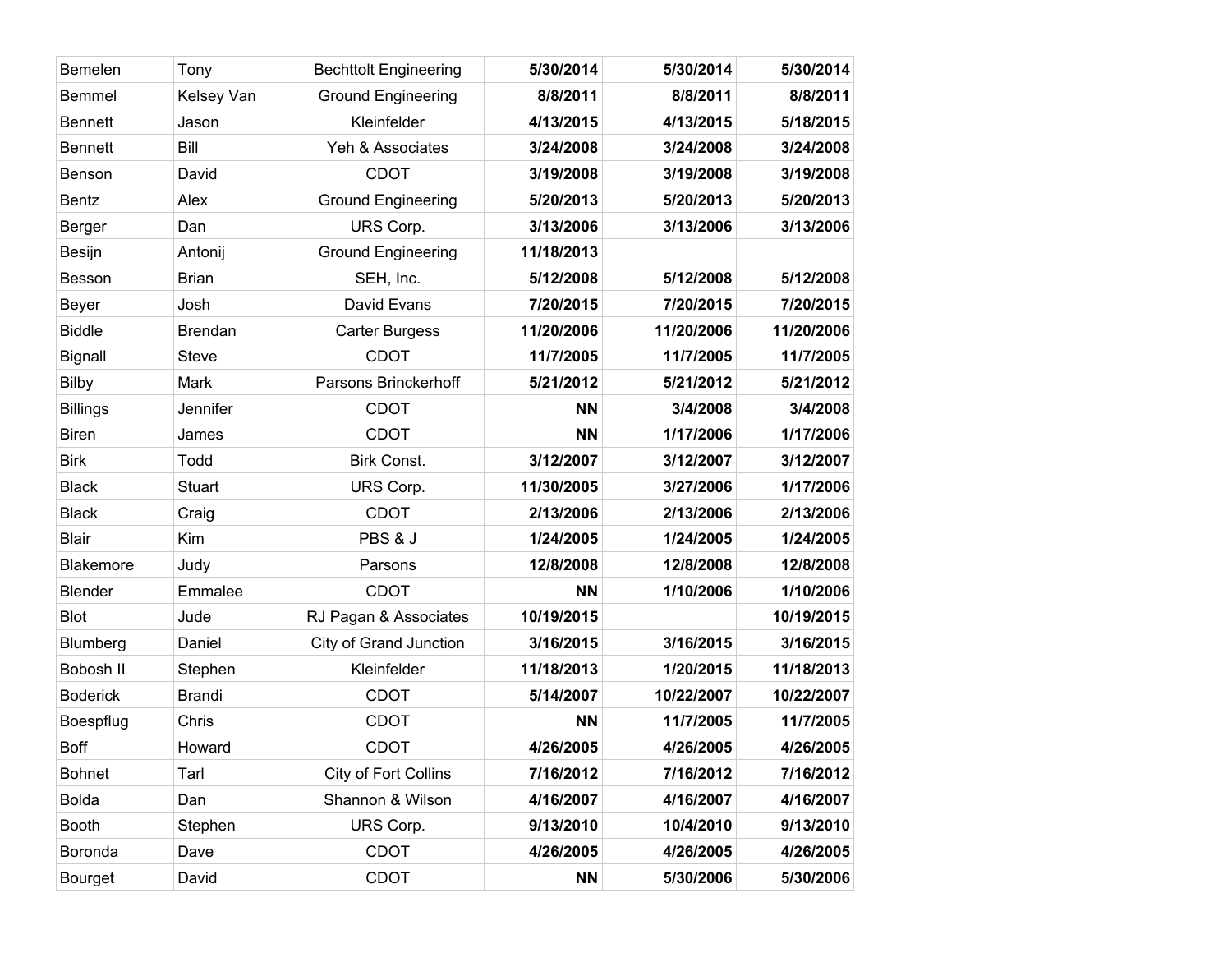| Boyd             | Michael       | Wilson & Co.              | 3/12/2007  | 3/12/2007  | 3/12/2007  |
|------------------|---------------|---------------------------|------------|------------|------------|
| <b>Bozarth</b>   | Jonathan      | RockSol                   | 8/11/2008  | 12/8/2008  | 8/11/2008  |
| <b>Bradley</b>   | <b>Brian</b>  | <b>Ground Engineering</b> | 9/15/2014  | 10/20/2014 | 9/15/2014  |
| <b>Bradley</b>   | Jack          | SEH, Inc.                 | 4/26/2005  | 3/13/2006  | 4/26/2005  |
| <b>Brand</b>     | Paul          | <b>Bowman Consulting</b>  | 10/19/2015 | 10/19/2015 | 10/19/2015 |
| <b>Branom</b>    | Troy          | <b>CDOT</b>               | 1/17/2006  | 4/3/2006   | 1/17/2006  |
| <b>Breedlove</b> | Josh          | <b>CDOT</b>               | <b>NN</b>  | 9/11/2006  | 9/11/2006  |
| <b>Brenner</b>   | Michael       | <b>CDOT</b>               | 12/13/2004 | 12/13/2004 | 12/13/2004 |
| <b>Bricker</b>   | Evan          | <b>Carter Burgess</b>     | 11/20/2006 | 11/20/2006 | 11/20/2006 |
| <b>Bricker</b>   | Tim           | FHUENG/TSH Eng.           | 1/10/2011  | 6/6/2011   | 1/10/2011  |
| <b>Brinker</b>   | Chris         | SEH, Inc.                 | 9/15/2014  | 9/15/2014  | 9/15/2014  |
| <b>Brooks</b>    | Jason         | <b>CDOT</b>               | 11/20/2006 | 12/18/2006 | 11/20/2006 |
| <b>Brown</b>     | Kevin         | <b>CDOT</b>               | <b>NN</b>  | 5/22/2006  | 5/22/2006  |
| <b>Brown</b>     | Vic           | <b>Carter Burgess</b>     | 4/3/2006   | 4/3/2006   | 1/23/2006  |
| <b>Browne</b>    | Norbert       | Shannon & Wilson          | 6/11/2012  |            | 6/11/2012  |
| <b>Brubaker</b>  | David         | Kleinfelder               | 3/24/2008  | 3/24/2008  | 3/24/2008  |
| <b>Bruce</b>     | <b>Nick</b>   | <b>Atkins</b>             | <b>NN</b>  | 5/19/2014  | 5/19/2014  |
| <b>Buerger</b>   | Zachary       | <b>Ground Engineering</b> |            | 10/19/2015 |            |
| <b>Buchan</b>    | <b>Bob</b>    | City of Longmont          | 1/20/2015  | 1/20/2015  | 1/20/2015  |
| <b>Buerger</b>   | Zach          | <b>Ground Engineering</b> | 6/22/2015  |            | 6/22/2015  |
| <b>Bunker</b>    | <b>Barney</b> | Yeh & Associates          | 3/25/2013  | 3/25/2013  | 4/22/2013  |
| <b>Burden</b>    | Roosevelt     | RockSol                   | 8/18/2014  | 8/18/2014  | 8/18/2014  |
| <b>Burger</b>    | Kevin         | Geocal                    | 2/12/2007  | 2/12/2007  | 2/12/2007  |
| <b>Burns</b>     | Gary          | RockSol                   | 3/27/2006  | 3/27/2006  | 3/27/2006  |
| <b>Burns</b>     | Nathan        | Wilson & Co.              | 4/22/2013  | 4/22/2013  | 4/22/2013  |
| <b>Burns</b>     | Troy          | <b>CDOT</b>               | 2/12/2007  | 5/12/2008  | 2/12/2007  |
| <b>Burrows</b>   | Joseph        | <b>CDOT</b>               | 11/7/2005  | 1/9/2006   | 11/7/2005  |
| <b>Burrows</b>   | Dan           | <b>CDOT</b>               | 1/23/2006  | 5/15/2006  | 1/23/2006  |
| <b>Butero</b>    | Shelly        | <b>Carter Burgess</b>     | 5/10/2006  | 3/27/2007  | 5/10/2006  |
| <b>Byrd</b>      | Robert        | <b>CDOT</b>               | 1/23/2006  | 1/23/2006  | 3/20/2007  |
| Calogero         | Andrew        | <b>Ground Engineering</b> | 11/18/2013 | 11/18/2013 | 11/18/2013 |
| Camilletti       | Gene          | SEH, Inc.                 | 4/26/2005  | 4/26/2005  | 4/26/2005  |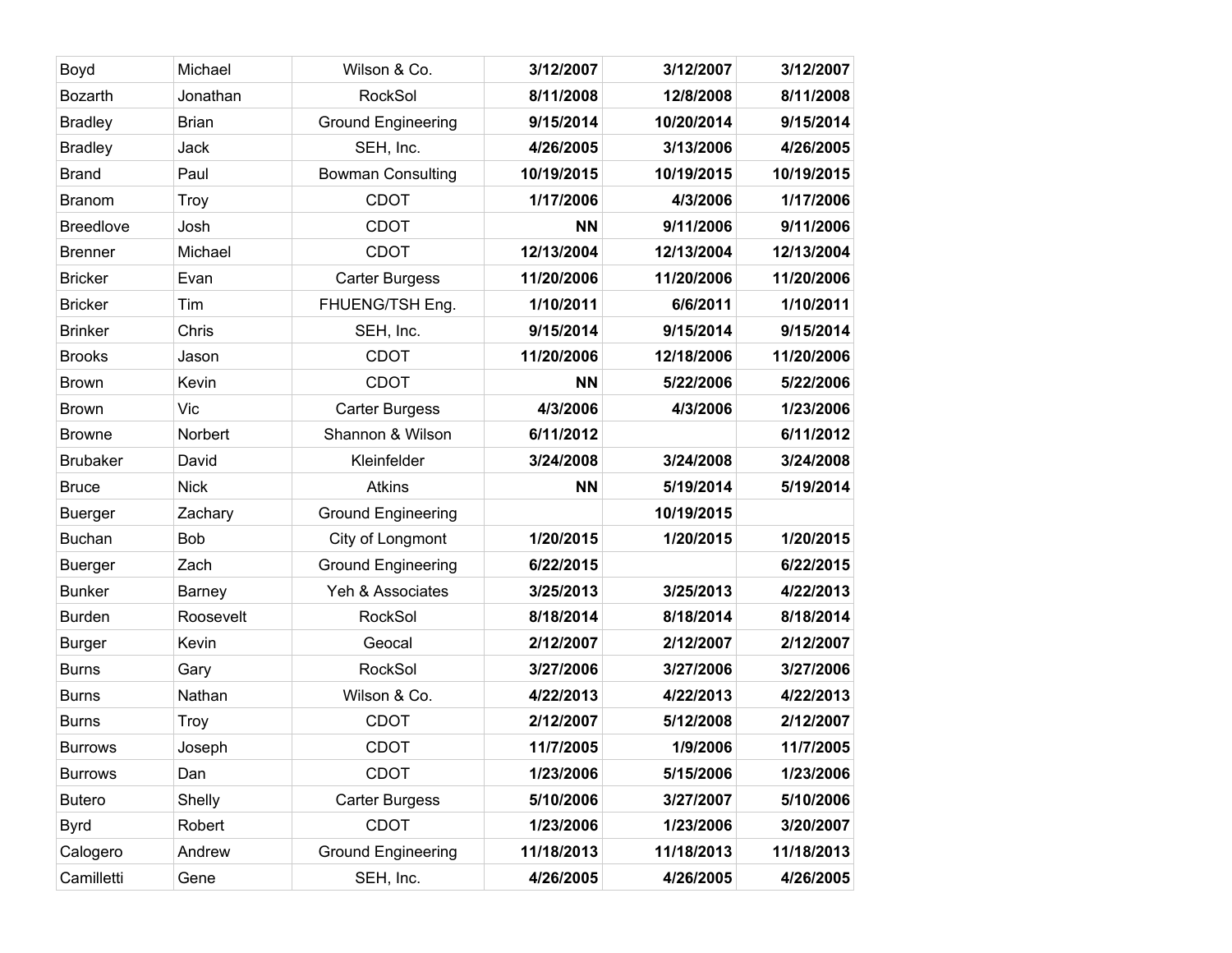| Campbell                   | Anthony      | Kleinfelder                 | 3/16/2015  | 3/16/2015  | 3/16/2015  |
|----------------------------|--------------|-----------------------------|------------|------------|------------|
| Campbell                   | <b>Brian</b> | <b>Bechtolt</b>             | 6/9/2008   | 6/19/2008  | 6/9/2008   |
| Canono                     | Arthur       | Yeh & Associates            | 2/12/2007  | 5/14/2007  | 5/14/2007  |
| Carani                     | Marco        | <b>SGM</b>                  | 3/19/2008  | 4/14/2008  | 4/14/2008  |
| Carberry                   | Patricia     | Huitt-Zollars               | 10/22/2007 | 10/22/2007 | 10/22/2007 |
| Card                       | Philip       | CH2MHill                    | 11/16/2009 | 11/16/2009 | 11/16/2009 |
| Caretto                    | James        | <b>CDOT</b>                 | 1/17/2006  | 3/27/2006  | 1/17/2006  |
| Carns                      | Rocky        | JR Engineering              | <b>NN</b>  | 3/24/2014  | 3/24/2014  |
| Casey                      | Peter        |                             | 2/8/2010   | 2/8/2010   | 2/8/2010   |
| Casteneda                  | Mario        | Hedrick                     | 5/14/2007  | 3/24/2008  | 6/18/2007  |
| Castro                     | Jack         | <b>CDOT</b>                 | 1/17/2006  | 4/3/2006   | 1/17/2006  |
| <b>CDOT EXAM DATABASE:</b> |              |                             |            |            |            |
| Cerda                      | William      | Wilson & Co.                | 3/12/2007  | 3/12/2007  | 4/16/2007  |
| Cessar                     | John         | Jacobs                      | 5/2/2011   | 5/2/2011   | 5/2/2011   |
| Chado                      | Rob          | CH2MHill                    | 7/18/2011  | 8/8/2011   | 9/19/2011  |
| Chan                       | Derek        | <b>CDOT</b>                 | 10/21/2013 | 11/18/2013 | 11/18/2013 |
| Chatelain                  | Doug         | <b>Carter Burgess</b>       | 11/20/2006 | 11/20/2006 | 11/20/2006 |
| Chatelain                  | James        | Jacobs                      | 2/7/2011   | 2/7/2011   | 2/7/2011   |
| Chavez                     | Patrick      | Wilson & Co.                | 8/19/2013  |            | 8/19/2013  |
| Chen                       | I-Ping       | Yeh & Associates            | 3/18/2008  | 3/18/2008  | 3/18/2008  |
| Cheng                      | Hsu-Kun      | <b>CDOT</b>                 | <b>NN</b>  | 10/17/2005 | 10/17/2005 |
| Chevalier                  | Shane        | <b>CDOT</b>                 | <b>NN</b>  | 3/13/2006  | 3/13/2006  |
| Childs                     | <b>Brant</b> | <b>CDOT</b>                 | 11/14/2005 | 11/14/2005 | 2/6/2006   |
| Chilimoniuk                | Mike         | <b>CDOT</b>                 | 2/27/2006  | 12/18/2006 | 2/27/2006  |
| Christopher                | Kurt         | <b>RockSol</b>              | 10/4/2010  | <b>PLS</b> | 10/4/2010  |
| Cirillo                    | Gary         | <b>RockSol</b>              | 8/13/2007  | 8/13/2007  | 8/13/2007  |
| Cirulli                    | Matthew      |                             | 3/24/2008  | 3/24/2008  | 3/24/2008  |
| Cisneros                   | Larry        | <b>CDOT</b>                 | 2/13/2006  | 2/13/2006  | 2/13/2006  |
| Cisneros                   | Dan          | SEH, Inc.                   | 1/9/2006   | 1/9/2006   | 3/13/2006  |
| Clark                      | David B.     | <b>CDOT</b>                 | 11/14/2005 | 11/14/2005 | 11/14/2005 |
| Clark                      | John C.      | <b>Bechtolt Engineering</b> | 5/30/2014  | 5/30/2014  | 5/30/2014  |
| Clark                      | Michael      | <b>CDOT</b>                 | <b>NN</b>  | 4/17/2006  | 4/17/2006  |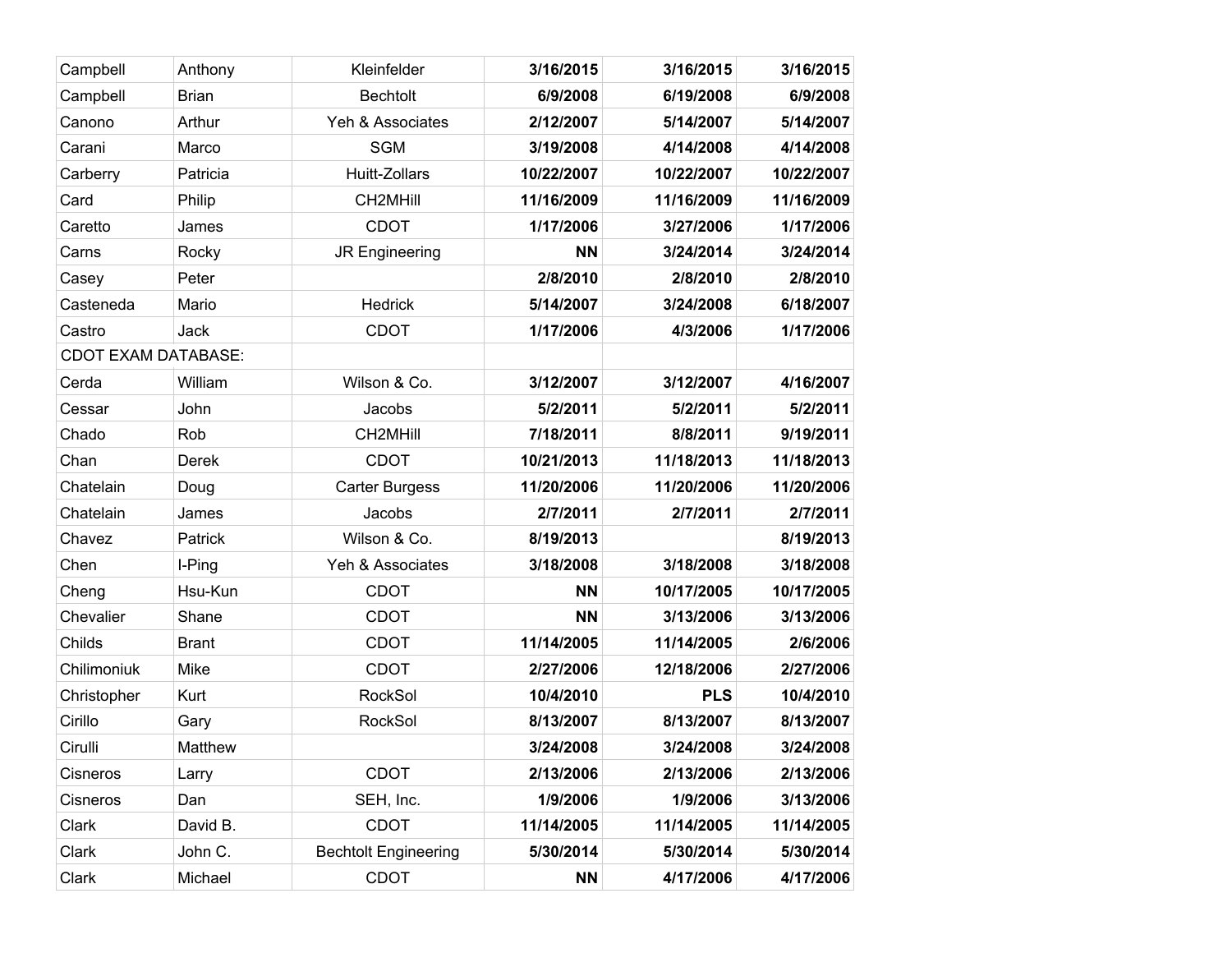| Claybourn   | <b>Brian</b> | Yeh & Associates                   | 4/12/2007  | 4/12/2007  | 4/12/2007  |
|-------------|--------------|------------------------------------|------------|------------|------------|
| Clem        | Ron          | <b>CDOT</b>                        | 2/6/2006   | 5/15/2006  | 10/18/2004 |
| Clubb       | Alan         | <b>CDOT</b>                        | 1/20/2009  | 3/3/2009   | 1/20/2009  |
| Combs       | <b>Rick</b>  | Yeh & Associates                   |            |            | 4/13/2015  |
| Command     | Michael      | <b>CDOT</b>                        | 11/7/2005  | 11/7/2005  | 11/7/2005  |
| Comstock    | Gary         | <b>Commerce City</b>               | <b>NN</b>  | 9/11/2006  | 9/11/2006  |
| Conant      | Michael      | <b>Denver Transit Construction</b> | 6/6/2011   | 6/6/2011   | 6/6/2011   |
| Cooley      | <b>Ric</b>   | Ground Eng.                        | 11/20/2006 | 5/14/2007  | 11/20/2006 |
| Copeland    | Waltler D.   | Loris & Assoc.                     | 9/11/2006  | 9/11/2006  | 9/11/2006  |
| Cordova     | Connie       | <b>CDOT</b>                        | 11/30/2005 | 11/30/2005 | 11/30/2005 |
| Cordova     | Manuel       | Adams Co. Public Works             | 2/25/2013  | 2/25/2013  | 2/25/2013  |
| Cordova     | Maurcedes    | <b>RockSol</b>                     | 2/12/2007  | 2/12/2007  | 2/12/2007  |
| Cornely     | Adam         | <b>CDOT</b>                        | 11/20/2006 | 11/20/2006 | 11/20/2006 |
| Craig       | Eric         | URS Corp.                          | 10/19/2009 | 10/19/2009 | 10/19/2009 |
| Crane       | James        | Kleinfelder                        | <b>NM</b>  | 8/19/2013  | 8/19/2013  |
| Cromar      | <b>Brian</b> | Geocal                             | 1/10/2011  | 1/10/2011  | 1/10/2011  |
| Crowder     | John         | Parsons                            | 4/22/2013  | 4/22/2013  | 4/22/2013  |
| Crutchfield | Chris        | Terracon                           | 3/7/2008   | 8/11/2008  | 3/7/2008   |
| Cully       | John         | <b>Carter Burgess</b>              | 5/22/2006  | 5/22/2006  | 5/22/2006  |
| Cumley      | Randall      |                                    | 6/16/2014  | 6/16/2014  | 6/16/2014  |
| Cummings    | William      | PBS & J                            | 1/24/2005  | 1/24/2005  | 1/24/2005  |
| Cundiff     | Raymond      | Wilson & Co.                       | 12/5/2011  | 12/5/2011  | 12/5/2011  |
| Custy       | Tim          | <b>DOT</b>                         | 3/9/2009   | 3/9/2009   | 3/9/2009   |
| Cyr         | Shaun        | Geocal                             | 7/15/2013  |            | 7/15/2013  |
| Dalton      | Scott        | <b>CDOT</b>                        | 1/24/2005  | 1/17/2006  | 3/14/2005  |
| Darley      | Richard      | SEH, Inc.                          | 12/13/2004 | 12/13/2004 | 12/13/2004 |
| Darren      | Phipps       |                                    | 1/30/2012  | 1/30/2012  | 1/30/2012  |
| Davies      | Gregory      | <b>American Geoservices</b>        | 6/16/2014  | 6/16/2014  | 6/16/2014  |
| Davis       | Clint        | Felsburg Holt                      | 5/30/2006  | 5/30/2006  | 5/30/2006  |
| Davis       | Ali          | Ground Eng.                        | 3/24/2008  | 4/16/2008  | 4/16/2008  |
| Dawson      | Colleen      | <b>FHU</b>                         | 3/16/2015  | 3/16/2015  | 3/16/2015  |
| Dawson      | Jeffrey      | <b>CDOT</b>                        | <b>NN</b>  | 4/17/2006  | 4/17/2006  |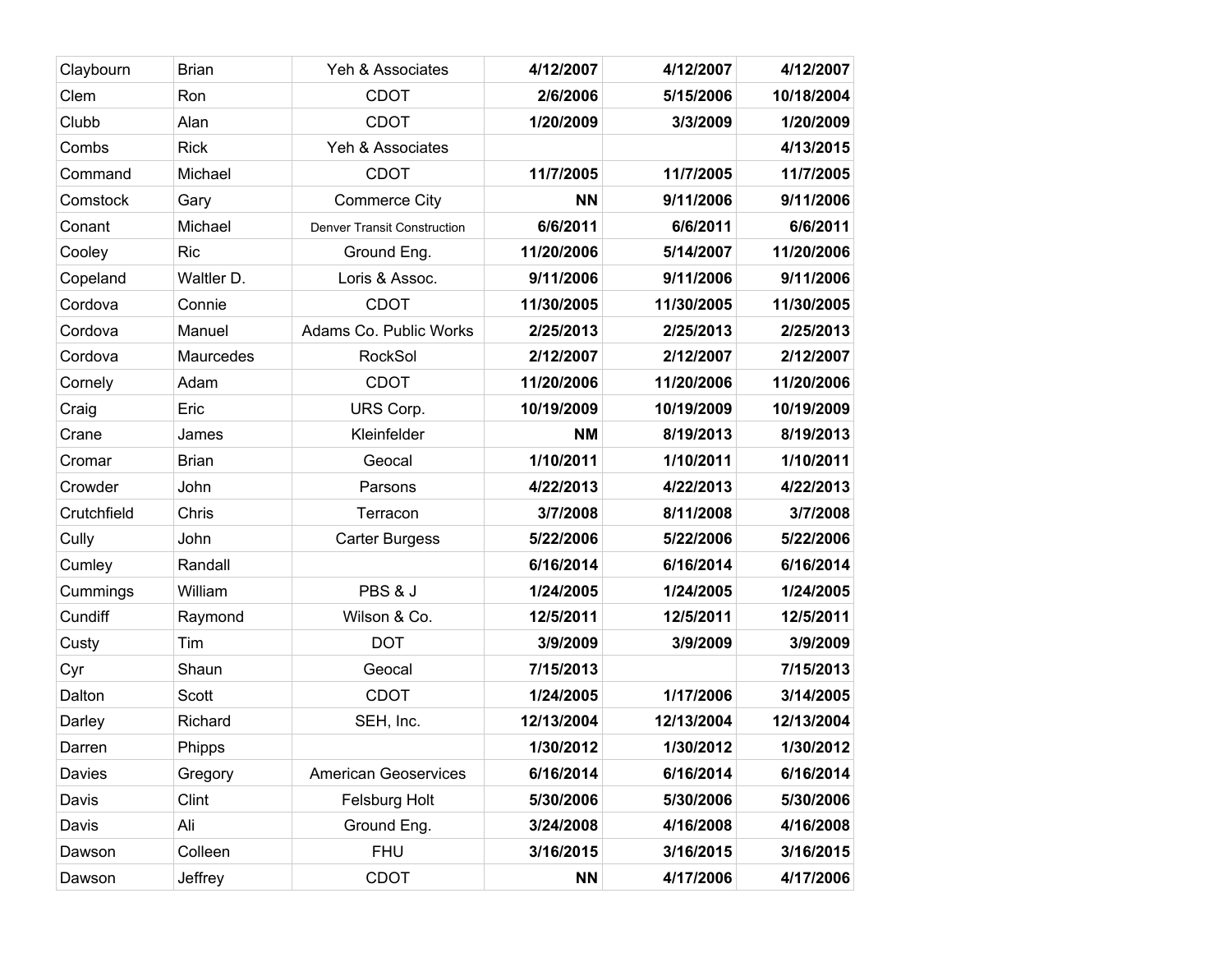| Dean          | David          | <b>Ground Engineering</b> | 7/14/2014  | 7/14/2014  | 7/14/2014  |
|---------------|----------------|---------------------------|------------|------------|------------|
| DeHerrera     | <b>Steve</b>   | City of Boulder           | 4/17/2006  | 4/17/2006  | 4/17/2006  |
| Dennis        | <b>Terry</b>   | <b>Carter Burgess</b>     | 1/9/2006   | 1/9/2006   | 1/9/2006   |
| Dewey Jr.     | Jeffery        | <b>Ground Engineering</b> | 6/16/2014  | 6/16/2014  | 6/16/2014  |
| Dillon        | John           | Jacobs Engineering        | 5/21/2012  | 5/21/2012  | 5/21/2012  |
| <b>Dobbs</b>  | Greg           |                           | 10/20/2014 | 10/20/2014 | 10/20/2014 |
| <b>Dock</b>   | Michael        | RockSol                   | 3/19/2012  | 3/19/2012  | 3/19/2012  |
| Doerschlag    | Dustin         | Nolte & Assoc.            | 3/27/2006  | 3/27/2006  | 3/27/2006  |
| Domenico      | Dave           | Kleinfelder               | 4/21/2014  |            | 4/21/2014  |
| Dooley        | Kevin          | Loris & Assoc.            | 9/14/2009  | 9/14/2009  | 9/14/2009  |
| Doudy         | Joleigh        | <b>CDOT</b>               | 8/15/2008  | 3/30/2009  | 8/15/2008  |
| Downey        | Chris          | City of Longmont          | 1/20/2015  | 1/20/2015  | 1/20/2015  |
| Doyle         | <b>Bradley</b> | Parsons                   | 3/27/2006  | 3/27/2006  | 3/27/2006  |
| <b>Drake</b>  | Matt           | Nolte & Assoc.            | 10/23/2006 | 10/23/2006 | 11/20/2006 |
| <b>Drake</b>  | Matthew        | Geocal                    | 3/18/2013  | 3/18/2013  | 3/18/2013  |
| Drayton       | Devin          | <b>CDOT</b>               | 1/23/2006  | 1/23/2006  | 1/23/2006  |
| Dreesen       | Craig          | Carroll & Lange           | 5/12/2008  | 5/12/2008  | 5/12/2008  |
| Dugger        | <b>Brad</b>    | <b>CDOT</b>               | 1/24/2005  | 1/24/2005  | 1/24/2005  |
| Dunbar        | Josh           | <b>CDOT</b>               | 7/11/2008  | 7/12/2010  | 7/12/2010  |
| Duncan        | Scott          | <b>Carter Burgess</b>     | 5/30/2006  | 5/30/2006  | 5/30/2006  |
| Dunn          | Tim            | <b>CDOT</b>               | 10/3/2011  | 10/3/2011  | 10/3/2011  |
| Duque         | Sebastian      | <b>Ground Engineering</b> | 4/13/2015  | 4/13/2015  | 4/13/2015  |
| Dyer          | Tracy          | <b>Weld County</b>        | 5/11/2007  | 5/11/2007  | 5/11/2007  |
| Eaman         | Sean           | <b>CDOT</b>               | 11/7/2005  | 1/9/2006   | 11/7/2005  |
| Ebel          | <b>Russ</b>    | <b>CDOT</b>               | 11/30/2005 | 11/30/2005 | 11/30/2005 |
| Eberhart      | Mark           | <b>IDES</b>               | 5/22/2006  | 5/22/2006  | 5/22/2006  |
| Eberly        | Matthew        | Felsburg Holt & Ullevig   | 10/15/2012 | 10/15/2012 | 10/15/2012 |
| Eckert        | Gerard         | <b>Ground Engineering</b> | 9/16/2013  | 9/16/2013  | 9/16/2013  |
| Eckhart       | Matt           | Geocal                    | 5/10/2010  | 5/10/2010  | 5/10/2010  |
| Edel          | David          | RockSol                   | 1/10/2011  | 1/10/2011  | 1/10/2011  |
| Egan Jr.      | Timothy        | <b>FHU</b>                | 4/21/2014  | 5/19/2014  | 4/21/2014  |
| <b>Ehlers</b> | Shannon        | <b>CDOT</b>               | 2/13/2006  | 5/10/2006  | 2/13/2006  |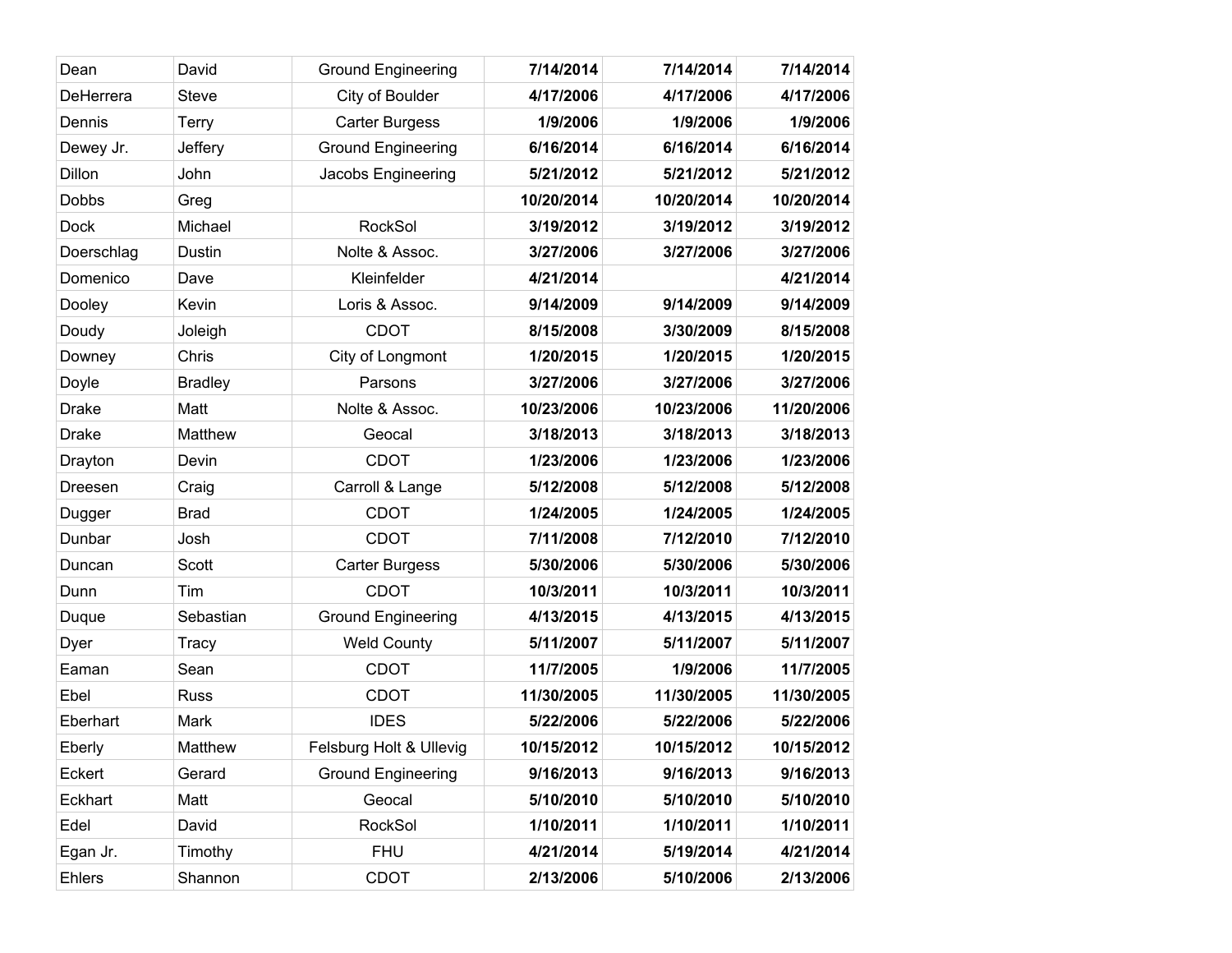| Einspahr     | Gordon       | PBS & J                     | 1/24/2005  | 1/24/2005  | 1/24/2005  |
|--------------|--------------|-----------------------------|------------|------------|------------|
| Elder        | Roy          | <b>Bechtolt</b>             | 6/9/2008   | 6/9/2008   | 6/9/2008   |
| El-Hehiawy   | Joseph       | Yeh & Associates            | 8/9/2010   | 8/9/2010   | 8/9/2010   |
| Ellis        | Steven       | <b>CDOT</b>                 | 3/12/2007  | 3/12/2007  | 3/12/2007  |
| <b>Ellis</b> | Wayne        |                             | 2/11/2008  | 2/11/2008  | 2/11/2008  |
| Elliston     | Keith        | Yeh & Associates            | 5/14/2007  | 5/14/2007  | 5/14/2007  |
| Elsbernd     | Dustin       | Geocal                      | 1/8/2007   | 3/12/2007  | 1/8/2007   |
| Erickson     | Jon          | Empire                      | 5/4/2009   | 5/4/2009   | 5/4/2009   |
| Espinosa     | Andrew       | <b>ICON Engineering</b>     | 5/19/2014  | 5/19/2014  | 5/19/2014  |
| Evans        | <b>Terry</b> | <b>CDOT</b>                 | 5/22/2006  | 5/22/2006  | 5/22/2006  |
| Evig         | Darrell      | Vine Laboratories           | 5/21/2014  | 5/19/2014  | 5/19/2014  |
| Fakhimalizad | Amin         | <b>CDOT</b>                 | 3/19/2012  | 3/19/2012  | 3/19/2012  |
| Falk         | Paul         | <b>Ground Engineering</b>   | 6/16/2014  | 6/16/2014  | 6/16/2014  |
| Felix        | <b>Steve</b> | <b>CDOT</b>                 | 4/26/2005  | 2/6/2006   | 2/6/2006   |
| Feltner      | Jeremy       | RockSol                     | 4/16/2007  | 12/17/2007 | 4/16/2007  |
| Fernandez    | Christian    | <b>Ground Engineering</b>   | 10/19/2015 | 10/19/2015 | 10/19/2015 |
| Fesmire      | Ben          | <b>Ground Engineering</b>   | 6/16/2014  | 7/14/2014  | 6/16/2014  |
| Feuerstein   | Larry        | <b>Collins Engineers</b>    | 5/2/2011   | 5/2/2011   | 5/2/2011   |
| Fey          | Martin       | <b>RockSol</b>              | 3/24/2014  | 3/24/2014  | 3/24/2014  |
| Fiebig       | Keith        | <b>Carter Burgess</b>       | 5/22/2006  | 5/22/2006  | 5/22/2006  |
| Fielding     | Gerald       | <b>CDOT</b>                 | <b>NN</b>  | 3/27/2006  | 3/27/2006  |
| Finley       | <b>Bruce</b> | Carroll & Lange             | <b>NN</b>  | 5/12/2008  | 5/12/2008  |
| Fischer      | Dan          | <b>Atlkins</b>              | 6/22/2015  | 6/22/2015  | 6/22/2015  |
| Fitzsimmons  | Dennis       | <b>Carter Burgess</b>       | 5/22/2006  | 5/22/2006  | 5/22/2006  |
| Fletcher     | Mark         | <b>Ground Engineering</b>   | 5/18/2015  | 5/18/2015  | 5/18/2015  |
| Folk         | <b>Steve</b> | <b>Bechtolt Engineering</b> | <b>NN</b>  | 1/10/2011  | 1/10/2011  |
| Forni        | John         | Hartwig & Assoc.            | 5/22/2006  | 5/22/2006  | 5/22/2006  |
| Foster       | <b>Steve</b> | Yeh & Associates            | 4/17/2006  | 4/20/2007  | 4/20/2007  |
| Fournier     | Scott        | <b>Grond Engineering</b>    | 3/24/2014  | 3/24/2014  | 3/24/2014  |
| Fowler       | Scott G.     | <b>Trautner Geotech</b>     | 5/30/2014  | 5/30/2014  | 5/30/2014  |
| Frazier      | Jack         | <b>Carter Burgess</b>       | 3/13/2006  | 3/13/2006  | 3/13/2006  |
| Frederiksen  | Jon          | URS Corp.                   | 10/18/2004 | 1/9/2006   | 10/18/2004 |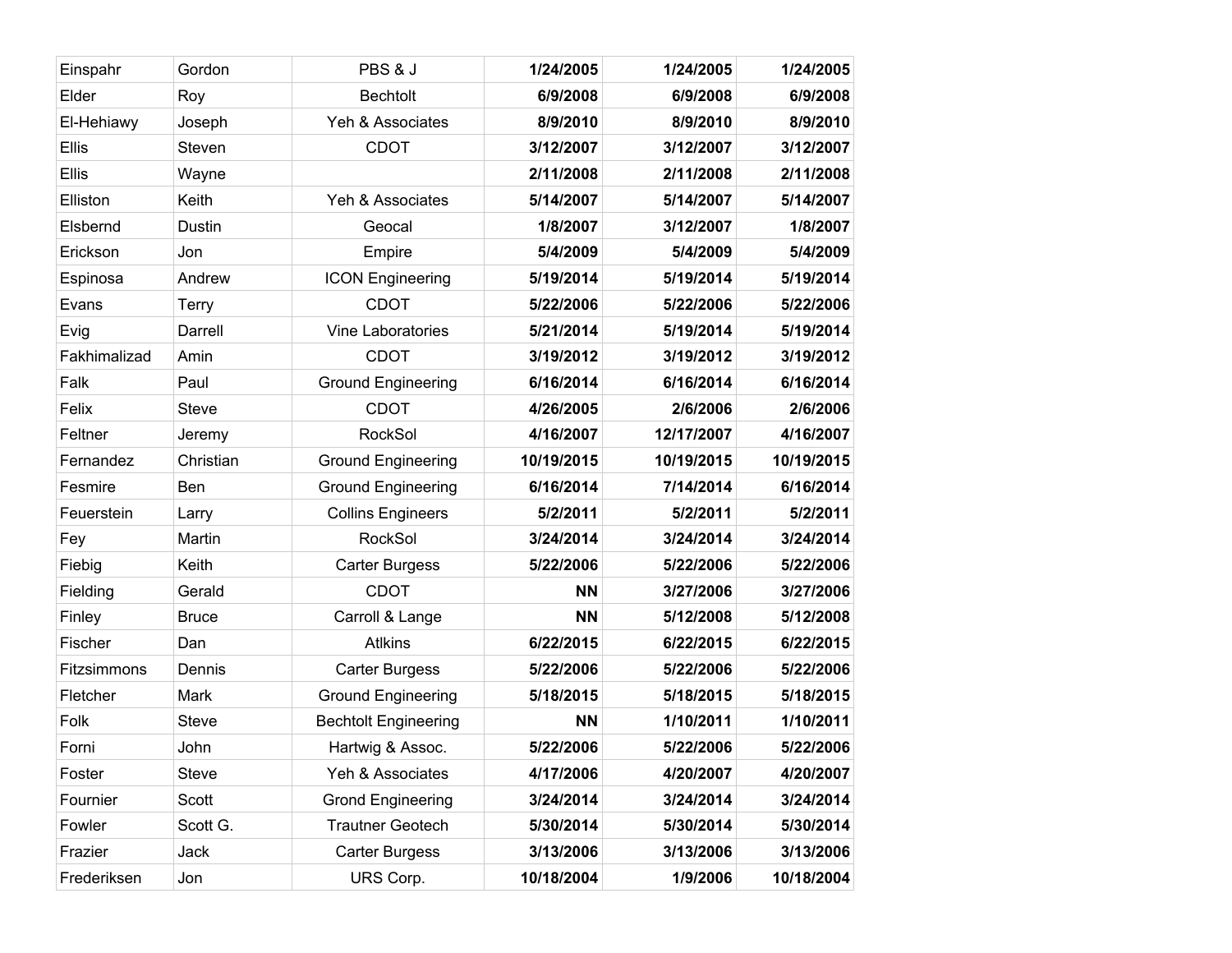| Freeman II  | Michael     | Kleinfelder           | 5/20/2013  | 6/10/2013  | 5/20/2013  |
|-------------|-------------|-----------------------|------------|------------|------------|
| Friedman    | Rachel      | SGM Inc.              | 12/10/2012 | 12/10/2012 | 12/10/2012 |
| Fuhrman     | Delvin      | HDR Eng.              | 3/27/2006  | 3/27/2006  | 2/11/2008  |
| Fullerton   | Jason       | <b>Bechtolt</b>       | 6/9/2008   | 6/9/2008   | 6/9/2008   |
| Gacnik      | Jill        | SHE, Inc.             | 10/15/2012 | 10/15/2012 | 10/15/2012 |
| Gallant     | Darren      | Geocal                | 2/25/2013  | 2/25/2013  | 2/25/2013  |
| Gallegos    | Gil         | SEH, Inc.             | 3/13/2006  | 3/13/2006  | 3/13/2006  |
| Gamboa      | Amanda      | <b>Atlkins</b>        | 2/25/2013  | 2/25/2013  | 2/25/2013  |
| Garcia      | Joseph      | <b>CDOT</b>           | <b>NN</b>  | 1/17/2006  | 1/17/2006  |
| Garcia      | Leroy       |                       | 10/20/2008 | 10/20/2008 | 10/20/2008 |
| Garman      | Michael     | Terracon              | 12/17/2007 | 12/17/2007 | 12/17/2007 |
| Garner      | <b>Brad</b> |                       | 4/13/2015  | 4/13/2015  | 4/13/2015  |
| Garrett     | Delbert     | <b>CDOT</b>           | 1/17/2006  | 1/17/2006  | 1/17/2006  |
| Gdovin      | Michael     | <b>CDOT</b>           | 4/17/2006  | 4/17/2006  | 4/17/2006  |
| Gemaehlich  | Gurtis      | Yeh & Assoc           | 2/13/2012  | 2/13/2012  | 2/13/2012  |
| Genger      | Christine   | <b>CDOT</b>           | 5/22/2006  | 7/17/2006  | 7/17/2006  |
| Gessert     | Mike        | Terracon              | 2/8/2010   | 2/8/2010   | 3/8/2010   |
| Gilbert     | Arlando     | <b>CDOT</b>           | 11/30/2005 | 11/30/2005 | 11/30/2005 |
| Gilbert     | Austin      | <b>CDOT</b>           | <b>NN</b>  | 1/7/2008   | 1/7/2008   |
| Gilbert     | Kim         | <b>CDOT</b>           | <b>NN</b>  | 5/5/2008   | 5/5/2008   |
| Gillen      | Michael     | <b>Nolte</b>          | 6/18/2007  | 6/18/2007  | 6/18/2007  |
| Gillespie   | Jack        | <b>Carter Burgess</b> | 6/26/2006  | 6/26/2006  | 6/26/2006  |
| Gilliam     | Maurice     | RockSol               | 5/14/2007  | 5/14/2007  | 5/14/2007  |
| Girten      | Amanda      | SEH, Inc.             | 9/15/2014  | 9/15/2014  | 9/15/2014  |
| Glennon     | Willaim     |                       | 8/19/2013  | 8/19/2013  | 8/19/2013  |
| Godwin      | John Paul   | RockSol               | 5/10/2010  | 9/13/2010  | 9/23/2010  |
| Golden      | Matt        | RockSol               | 5/12/2008  | 5/12/2008  | 12/8/2008  |
| Gomke       | Sandra      | Yeh & Associates      | 7/18/2011  | 7/18/2011  | 7/18/2011  |
| Gonser      | Todd        | <b>CDOT</b>           | 11/7/2005  | 11/7/2005  | 11/7/2005  |
| Gonzales    | Arthur      | <b>CDOT</b>           | 1/17/2006  | 1/17/2006  | 1/17/2006  |
| Gonzales    | Matthew     | <b>CDOT</b>           | 2/12/2007  | 10/22/2007 | 2/12/2007  |
| Gonzales Jr | Elmer       | Yeh & Assoc           | 2/13/2012  | 2/13/2012  | 2/13/2012  |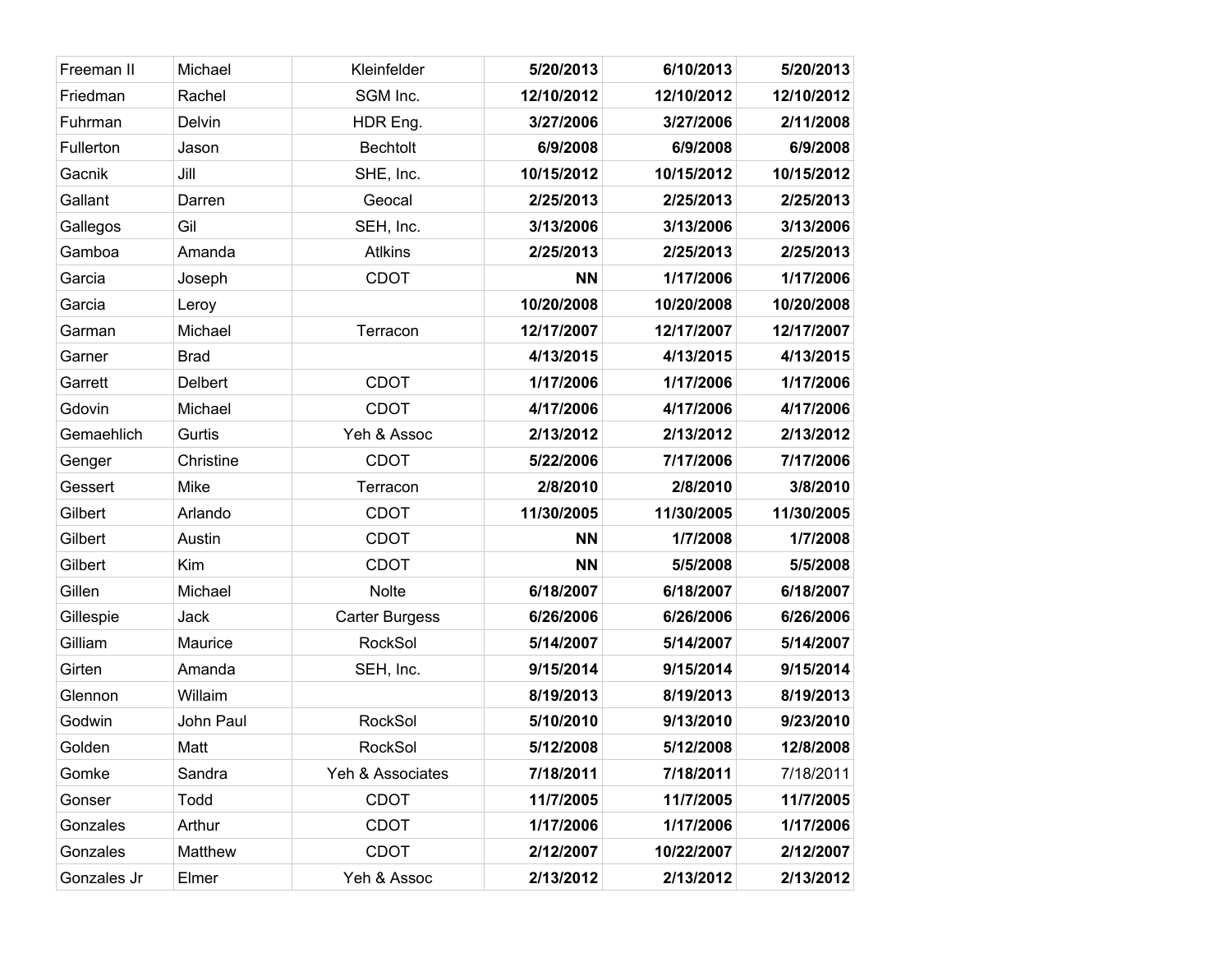| Goodrich   | Alex           | <b>Ground Engineering</b>  | 5/18/2015  | 5/18/2015  | 5/18/2015  |
|------------|----------------|----------------------------|------------|------------|------------|
| Goodsell   | Mike           | <b>RockSol</b>             | 5/10/2010  | 5/10/2010  | 5/10/2010  |
| Goudjil    | Nordine        | <b>CDOT</b>                | 2/6/2006   | 2/27/2006  | 4/14/2008  |
| Gough      | Peter          |                            | 4/9/2012   | 4/9/2012   | 4/9/2012   |
| Goure      | <b>Steve</b>   | <b>CDOT</b>                | 1/17/2006  | 1/17/2006  | 1/17/2006  |
| Granahan   | Paul           | <b>CDOT</b>                | 7/16/2007  | 7/16/2007  | 7/16/2007  |
| Gray       | <b>Bruce</b>   | <b>SGM</b>                 | <b>NN</b>  | 3/27/2007  | 3/27/2007  |
| Greason    | Spencer        | Yeh & Associates           | 7/20/2015  |            | 7/20/2015  |
| Grebenik   | Dole           | <b>CDOT</b>                | <b>NN</b>  | 1/17/2006  | 1/17/2006  |
| Green      | Jon            | <b>CDOT</b>                | <b>NN</b>  | 3/14/2005  | 3/14/2005  |
| Green      | Daniel         | <b>CDOT</b>                | 2/27/2006  | 2/27/2006  | 2/27/2006  |
| Green      | Justin         | Vine Laboratories          | 1/20/2015  | 1/20/2015  | 1/20/2015  |
| Green      | <b>Nate</b>    | Jacobs                     | 4/12/2010  | 4/12/2010  | 4/12/2010  |
| Greene     | Jeffrey        | Parsons Trans.             | 1/23/2006  | 4/3/2006   | 1/23/2006  |
| Grenfell   | <b>Nick</b>    | RockSol                    | 7/14/2014  | 7/14/2014  | 7/14/2014  |
| Griese     | Ronald         | <b>RockSol</b>             | 9/17/2007  | 9/17/2007  | 9/17/2007  |
| Grieser    | Curtis         | SEH, Inc.                  | 12/12/2005 | 12/12/2005 | 12/12/2005 |
| Grimaldo   | James          | RockSol                    | 7/20/2015  | 7/20/2015  | 7/20/2015  |
| Grimes     | William        |                            | 5/14/2007  | 5/14/2007  | 5/14/2007  |
| Groh       | Carin          | R J Pagan                  | 7/16/2012  | 7/16/2012  | 7/16/2012  |
| Gross      | Joel           | <b>CDOT</b>                | 4/17/2006  | 4/17/2006  | 4/17/2006  |
| Gubser     | Mitch          | Yeh & Associates           | 3/18/2008  | 3/18/2008  | 3/18/2008  |
| Gudanowski | David          | <b>Nolte Vertical Five</b> | 7/18/2011  | 7/18/2011  | 7/18/2011  |
| Guevara    | Jeffrey        | <b>CDOT</b>                | 7/13/2009  | 8/14/2009  | 8/14/2009  |
| Gunther    | Rich           | City of Grand Junction     | 3/25/2013  | 3/25/2013  | 4/22/2013  |
| Haight     | Donna          | <b>CDOT</b>                | 1/23/2006  | 1/23/2006  | 1/23/2006  |
| Haile      | Solomon        | <b>CDOT</b>                | <b>NN</b>  | 4/3/2006   | 3/13/2006  |
| Hall       | John           | <b>CDOT</b>                | 12/12/2005 | 12/12/2005 | 12/12/2005 |
| Halper     | Timothy        | <b>Atlkins</b>             | 2/25/2013  | 2/25/2013  | 2/25/2013  |
| Hamby      | Donald "Sam"   | <b>Ground Engineering</b>  | 3/24/2014  | 3/24/2014  | 3/24/2014  |
| Harcourt   | Alexander      | <b>Ground Engineering</b>  |            |            | 10/20/2014 |
| Hargrove   | <b>Jeffery</b> | CDOT                       | 9/26/2005  | 9/26/2005  | 9/26/2005  |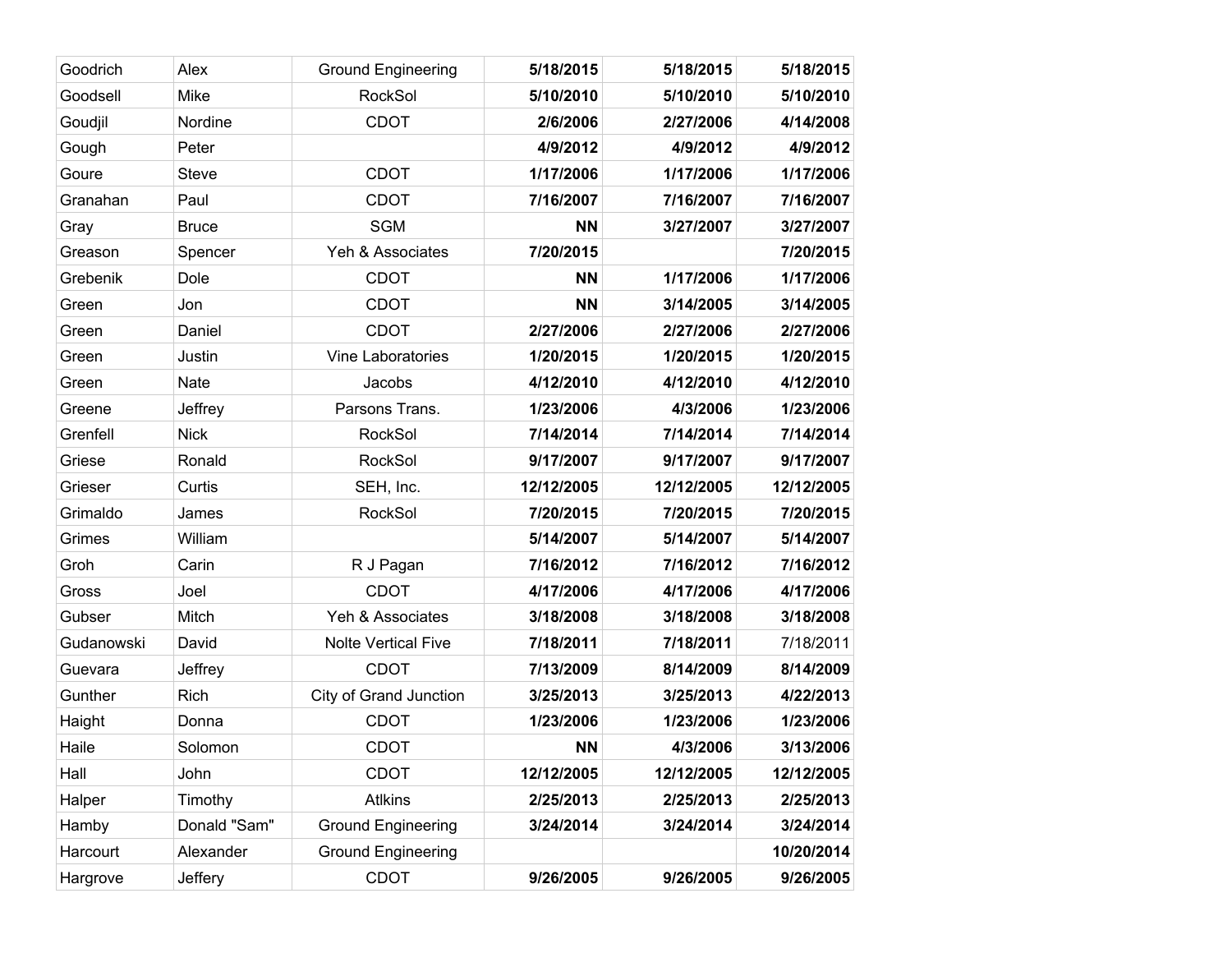| Harmon          | Carl         | <b>Carter Burgess</b>       | 1/9/2006   | 2/27/2006  | 1/9/2006   |
|-----------------|--------------|-----------------------------|------------|------------|------------|
| Harrington      | John         | RockSol                     | 3/14/2011  | 3/14/2011  | 3/14/2011  |
| Harris          | John         | Montrose                    | 7/13/2009  | 7/13/2009  | 7/13/2009  |
| Hart            | Sterling     | Vine Laboratories           | 9/16/2013  | 10/21/2013 | 9/16/2013  |
| Harvey          | Sean         | Lyman Henn                  | 3/27/2006  | 3/27/2006  | 3/27/2006  |
| Hasbrouck       | David        | Yeh & Associates            | 3/25/2013  |            |            |
| Hastings        | Eric         | Alfred Benesch & Co.        | 1/20/2015  |            | 3/16/2015  |
| Hayden          | Michael      | RockSol                     | 4/16/2008  | 4/16/2008  | 4/16/2008  |
| Hayes           | Allan        | RockSol                     | 6/9/2008   | 6/9/2008   | 6/9/2008   |
| Hayle           | Abenet       | LS Gallegos                 | 5/18/2015  |            |            |
| Hays            | Bob          | <b>CDOT</b>                 | <b>NN</b>  | 11/14/2005 | 11/14/2005 |
| Hayson          | Jimmie       | SEH, Inc.                   | 1/23/2006  | 1/23/2006  | 1/23/2006  |
| Hazlett         | Taylor       | Parsons                     | 11/17/2014 | 11/17/2014 | 11/17/2014 |
| Hearn           | <b>Brian</b> | Wilson & Co.                | 3/12/2007  | 3/12/2007  | 3/12/2007  |
| Hebard          | Andrea       | <b>CDOT</b>                 | 4/17/2006  | 4/17/2006  | 4/17/2006  |
| Hegler          | Ryan         | <b>Ground Enginnering</b>   | 4/22/2013  | 4/22/2013  | 4/22/2013  |
| Henry           | Stephen      | <b>CDOT</b>                 | <b>NN</b>  | 8/9/2010   | 8/9/2010   |
| Henson          | Rhonda       | City of Ft. Collins         | 10/20/2008 | 6/8/2009   | 1/20/2009  |
| Herbaugh        | Martin       | RockSol                     | 5/2/2011   | 5/2/2011   | 5/2/2011   |
| Herlihy         | Michael      | <b>Bechtolt Engineering</b> | <b>NN</b>  | 3/16/2015  | 3/16/2015  |
| Hermanns        | Marvin       | HDR Eng.                    | 3/27/2006  | 3/27/2006  | 3/27/2006  |
| Hernandez       | Pablo        | <b>Ground Engineering</b>   | 3/24/2014  | 3/24/2014  | 3/24/2014  |
| Heupel          | <b>Tyler</b> | Terracon                    | 2/11/2008  | 7/14/2008  | 2/11/2008  |
| Hieber          | Andrew       | RockSol                     | 3/24/2014  | 4/21/2014  | 4/21/2014  |
| Hieber          | <b>Steve</b> | Yeh & Associates            | 3/25/2013  | 3/25/2013  | 3/25/2013  |
| Highfill        | Cory         | <b>Bechtolt</b>             | 6/9/2008   | 6/9/2008   | 6/9/2008   |
| <b>Hildreth</b> | Emily        | RJ Pagan                    | 11/18/2013 | 11/18/2013 | 11/18/2013 |
| Hilzer          | Randall      | <b>Ground Engineering</b>   | 5/20/2013  | 5/20/2013  | 5/20/2013  |
| Hinnenkamp      | Kari         | SEH, Inc.                   | 6/15/2010  | 6/15/2010  | 6/15/2010  |
| Hodgson         | Michael      | <b>Carter Burgess</b>       | 3/19/2008  | 3/19/2008  | 3/19/2008  |
| Hosseini        | Seyed        | RockSol                     | 4/22/2013  | 4/22/2013  | 7/15/2013  |
| Houck           | William      | SEH, Inc.                   | 2/6/2006   | 2/6/2006   | 2/6/2006   |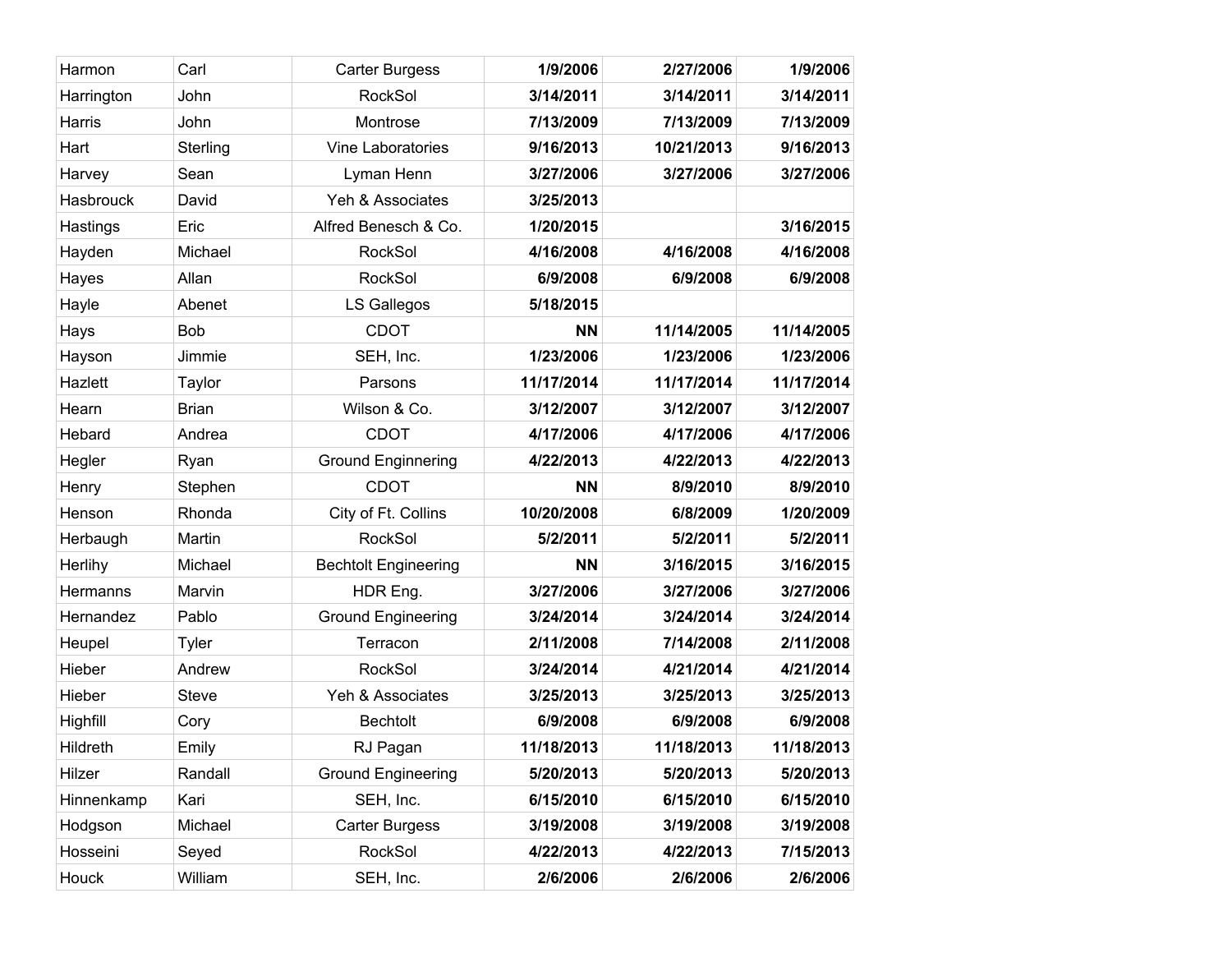| Howlett  | <b>Travis</b>  | <b>CDOT</b>               |            | 2/25/2013  |            |
|----------|----------------|---------------------------|------------|------------|------------|
| Hudson   | Jason          | City of Colo. Spgs.       | 12/12/2005 | 12/12/2005 | 12/12/2005 |
| Hull     | Phil           | URS Corp.                 | 12/13/2004 | 12/13/2004 | 12/13/2004 |
| Hunter   | Jack           | Yeh & Associates          | 5/15/2006  | 3/20/2007  | 5/15/2006  |
| Hurelle  | Christi        | Parsons                   | 11/17/2014 | 11/17/2014 | 11/17/2014 |
| Hurley   | Timothy        | Vine Laboratories         | 6/11/2012  | 6/11/2012  | 6/11/2012  |
| Huston   | <b>Brian</b>   | <b>CDOT</b>               | <b>NN</b>  | 10/22/2007 | 10/22/2007 |
| Hutson   | Matt           | SGM Inc.                  | 12/10/2012 | 12/10/2012 | 12/10/2012 |
| Hutto    | Christopher    | Ground Eng.               | 5/11/2007  | 5/11/2007  | 5/11/2007  |
| Hutton   | Hugh           | RockSol                   | 3/13/2006  | 4/3/2006   | 5/15/2006  |
| Hyatt    | David          | Yeh & Associates          | 3/25/2013  | 3/25/2013  | 4/22/2013  |
| Jahnke   | Mark           | PBS & J                   | 4/11/2011  | 4/11/2011  | 4/11/2011  |
| Jameson  | Roger          | <b>CDOT</b>               | 3/27/2006  | 3/27/2006  | 3/27/2006  |
| Jamsen   | David          | <b>CDOT</b>               | 2/27/2006  | 2/27/2006  | 2/27/2006  |
| Janini   | <b>Bob</b>     | Yeh & Associates          | 2/6/2006   | 2/27/2006  | 2/6/2006   |
| Jauregui | Roman          | <b>CDOT</b>               | <b>NN</b>  | 3/14/2005  | 3/14/2005  |
| Jemberie | Cherie         | <b>RockSol</b>            | 6/11/2012  | 6/11/2012  | 6/11/2012  |
| Jennings | Jonathan       |                           |            | 4/13/2015  |            |
| Jennings | Jonathan       | Terracon                  | 7/14/2014  |            | 7/14/2014  |
| Jessen   | Max            | <b>AMEC</b>               | 4/21/2014  | 4/21/2014  | 4/21/2014  |
| Johni    | <b>Brian</b>   | PBS & J                   | 1/24/2005  | 5/15/2006  | 1/24/2005  |
| Johnson  | <b>Brock</b>   | <b>CDOT</b>               | 11/14/2005 | 9/17/2010  | 11/14/2005 |
| Johnson  | Elizabeth      | <b>CDOT</b>               | <b>NN</b>  | 5/19/2014  | 1/13/2014  |
| Johnson  | Fred           | <b>Atlkins</b>            | 7/16/2012  |            | 7/16/2012  |
| Johnson  | Jay            | <b>CDOT</b>               | <b>NN</b>  | 3/4/2008   | 3/4/2008   |
| Johnson  | Josiah         | <b>Ground Engineering</b> | 7/14/2014  | 8/18/2014  | 8/18/2014  |
| Johnson  | Randy          | <b>CDOT</b>               | 1/17/2006  | 4/3/2006   | 1/17/2006  |
| Johnson  | Steven         | RockSol                   | <b>NN</b>  | 11/19/2007 | 11/19/2007 |
| Johnson  | <b>Bradley</b> | RockSol                   | 2/27/2006  | 2/27/2006  | 2/27/2006  |
| Jones    | Gregory        | <b>CDOT</b>               | <b>NN</b>  | 1/23/2006  | 1/23/2006  |
| Jordan   | Mark           | <b>Ground Engineering</b> | 4/9/2012   | 4/9/2012   | 4/9/2012   |
| Kacinski | John           | <b>CDOT</b>               | <b>NN</b>  | 2/6/2006   | 2/6/2006   |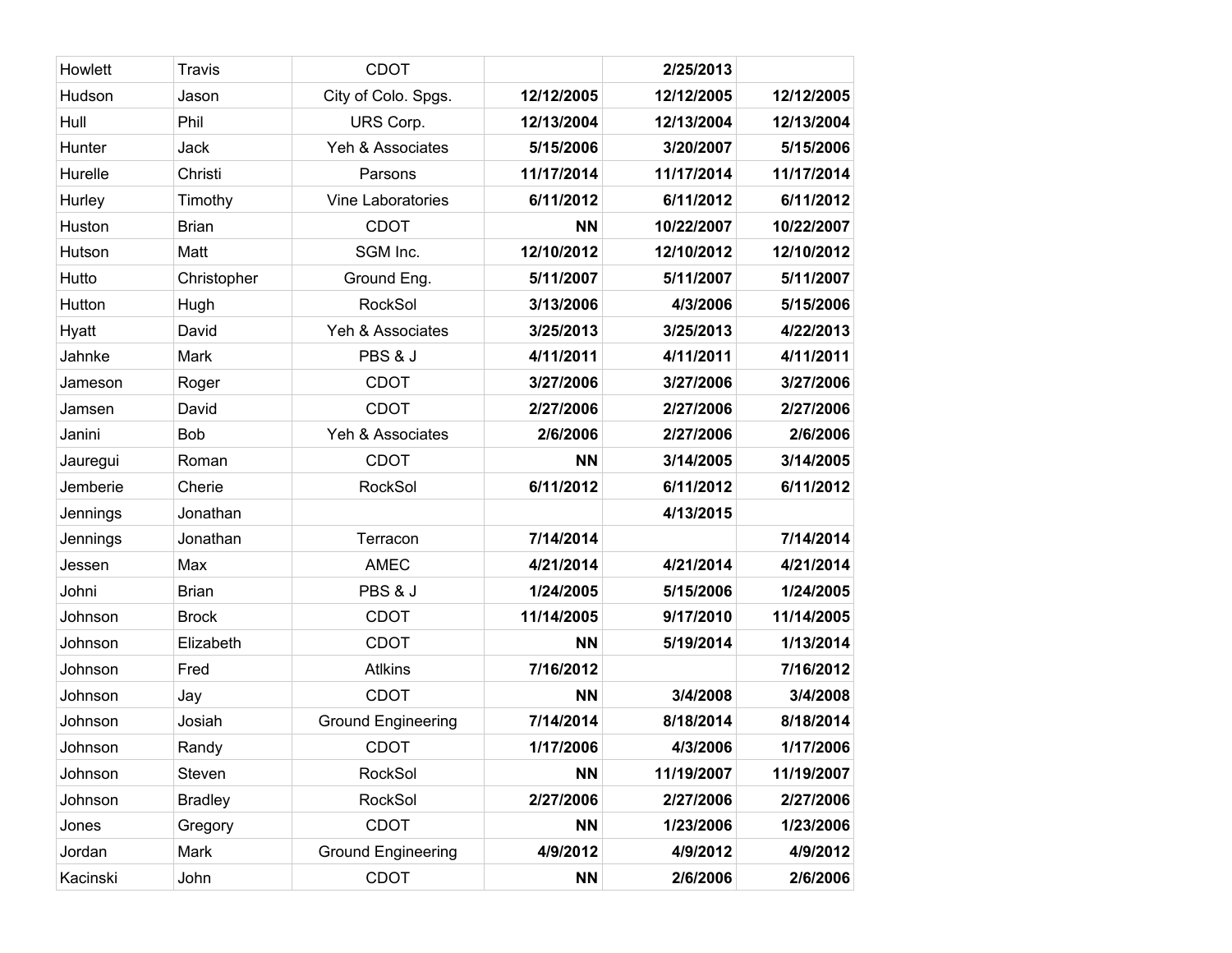| Kahan       | Teri         | <b>AECOM</b>              | 9/16/2013  |            |            |
|-------------|--------------|---------------------------|------------|------------|------------|
| Kalliokoski | <b>Bryan</b> | <b>CDOT</b>               | <b>NN</b>  | 10/23/2006 | 10/23/2006 |
| Kallsen     | Kasey        |                           | 8/19/2013  | 8/19/2013  | 8/19/2013  |
| Kappel      | <b>Dirk</b>  | <b>Ground Engineering</b> | 5/18/2015  | 5/18/2015  | 5/18/2015  |
| Kaspersen   | Alyssa       | <b>RockSol</b>            | 7/20/2015  | 7/20/2015  | 7/20/2015  |
| Kaspin      | Mikhail      | Geocal                    | 4/14/2008  | 4/14/2008  | 4/14/2008  |
| Katzer      | Richard      | <b>Carter Burgess</b>     | 4/17/2006  | 1/23/2006  | 1/23/2006  |
| Keen        | Michael      | <b>AECOM</b>              | <b>NN</b>  | 6/11/2012  | 6/11/2012  |
| Keith       | Joshua       | Wilson & Co.              | 4/12/2007  | 4/12/2007  | 4/12/2007  |
| Kelley      | Marvin       | Felsburg Holt             | 5/30/2006  | 5/30/2006  | 5/30/2006  |
| Kelly       | <b>Brian</b> | <b>CDOT</b>               | <b>NN</b>  | 10/20/2008 | 10/20/2008 |
| Kelly       | Brian M.     | Geocal                    | 1/11/2010  | 1/11/2010  | 1/11/2010  |
| Kepler      | Ben          | <b>CDOT</b>               | 2/12/2007  | 6/18/2007  | 7/16/2007  |
| Kerns       | Michael      | RockSol                   | 2/9/2009   | 3/23/2009  | 2/9/2009   |
| Kibbin      | Joseph       | <b>Carter Burgess</b>     | 3/4/2008   | 3/4/2008   | 3/4/2008   |
| Killian     | <b>Brian</b> | <b>CDOT</b>               | 2/27/2006  | 2/27/2006  | 2/27/2006  |
| Kim         | Victor I.    | <b>Ground Engineering</b> | 1/10/2011  | 1/10/2011  | 1/10/2011  |
| King        | Jeremy       | <b>CDOT</b>               | 3/12/2007  | 4/16/2007  | 3/12/2007  |
| Kingsley    | Louis        | URS Corp.                 | 5/12/2008  | 5/12/2008  | 5/12/2008  |
| Kionka      | Kurt         | <b>CDOT</b>               | <b>NN</b>  | 1/9/2006   | 1/9/2006   |
| Kirschbaum  | Frederic     | <b>CDOT</b>               | 6/12/2006  | 6/12/2006  | 6/12/2006  |
| Kitterman   | <b>Steve</b> | <b>Diverse</b>            | <b>NM</b>  | 9/16/2013  | 9/16/2013  |
| Klimek      | Jeff         | PBS & J                   | 1/24/2005  | 1/24/2005  | 1/24/2005  |
| Kline       | Clayton      | URS Corp.                 | 1/17/2006  | 1/17/2006  | 1/17/2006  |
| Kline       | Christopher  | <b>TSH</b>                | <b>NN</b>  | 7/12/2010  | 7/12/2010  |
| Klingsmith  | Aaron        | <b>Ground Engineering</b> | 10/21/2013 |            | 10/21/2013 |
| Klish       | John         | <b>CDOT</b>               | <b>NN</b>  | 3/8/2010   | 3/8/2010   |
| Knapp       | Robert       | <b>Washington Group</b>   | 7/17/2006  | 7/17/2006  | 7/17/2006  |
| Knapp       | Andrew       | <b>CDOT</b>               | <b>NN</b>  | 9/17/2007  | 9/17/2007  |
| Knight      | Dave         | <b>RockSol</b>            | 3/12/2007  | 3/12/2007  | 3/12/2007  |
| Kochis      | Leslie       | <b>CDOT</b>               | 12/12/2005 | 4/3/2006   | 3/13/2006  |
| Koester     | Adam         | Vision Land               | <b>NN</b>  | 1/11/2010  | 1/11/2010  |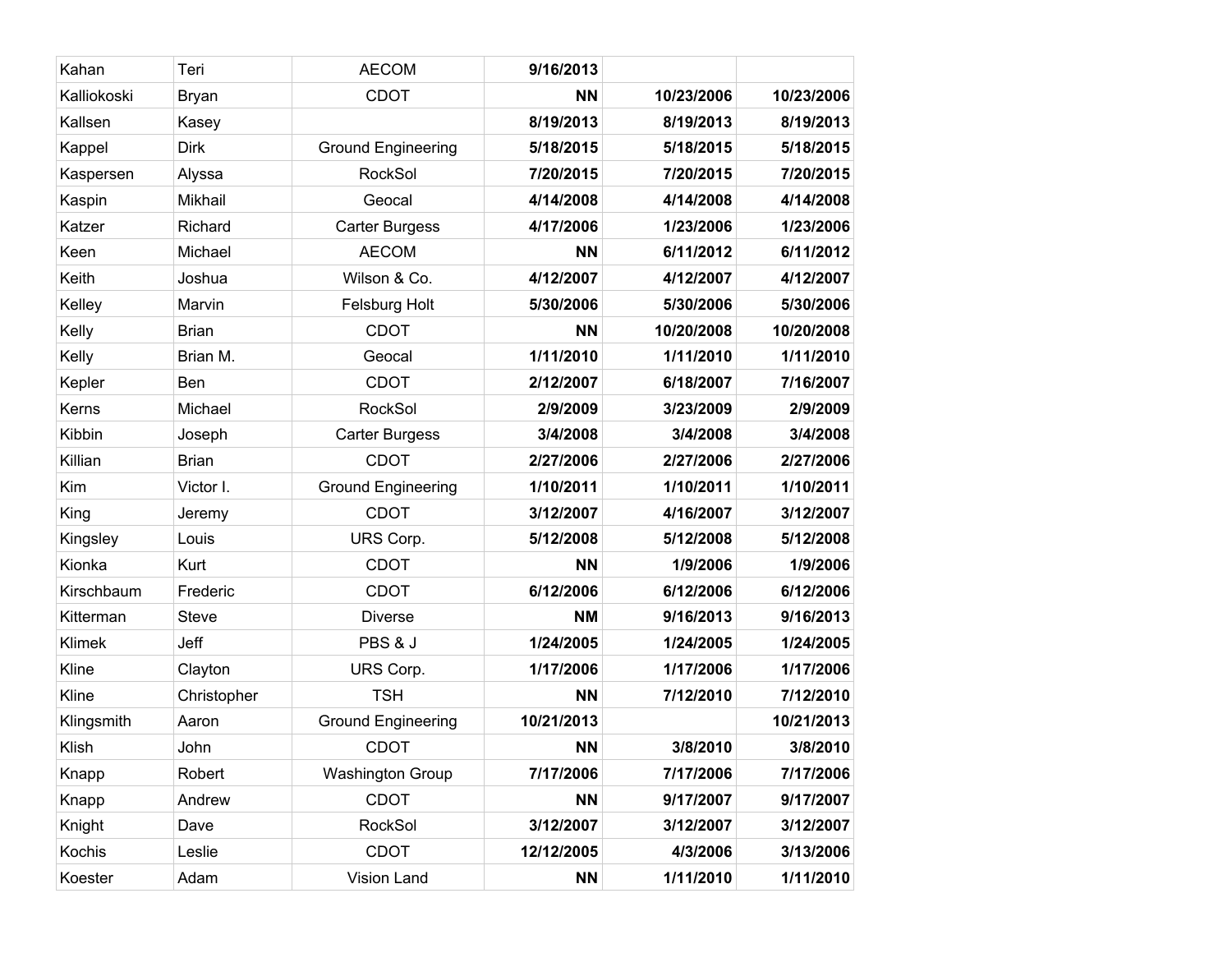| Komiski    | David        | <b>CDOT</b>                | <b>NN</b>  | 8/13/2007  | 8/13/2007  |
|------------|--------------|----------------------------|------------|------------|------------|
| Krabacher  | Jay          | <b>CDOT</b>                | <b>NN</b>  | 8/19/2008  | 8/19/2008  |
| Kraft      | Scott        | Ground Eng.                | 7/16/2007  | 2/15/2008  | 6/18/2007  |
| Kramer     | <b>Steve</b> | Stantech                   | 11/14/2005 | 11/14/2005 | 11/14/2005 |
| Kronstein  | Jim          | Geocal                     | 11/14/2011 | 11/14/2011 | 11/14/2011 |
| Krupa      | Thomas       | Kleinfelder                | 5/20/2013  | 5/20/2013  | 5/20/2013  |
| Kuehneman  | Craig        | <b>CDOT</b>                | 11/7/2005  | 11/7/2005  | 11/7/2005  |
| Kuehneman  | <b>Steve</b> | <b>CDOT</b>                | 1/9/2006   | 1/9/2006   | 1/9/2006   |
| Kuhn       | Justin       | <b>CDOT</b>                | <b>NN</b>  | 3/27/2007  | 3/27/2007  |
| Kuhn       | Evan         | Ground Eng.                | 4/12/2010  | 4/12/2010  | 4/12/2010  |
| Kullman    | Kevin        | Aecom                      | <b>NN</b>  | 11/16/2009 | 11/16/2009 |
| Kumar      | Manish       | <b>CDOT</b>                | <b>NN</b>  | 3/27/2007  | 3/27/2007  |
| Kurtz      | Seth         | Ground Eng.                | 3/18/2008  | 3/18/2008  | 3/18/2008  |
| Laabs      | Jason        | PBS & J                    | 3/24/2008  | 3/24/2008  | 3/24/2008  |
| LaCount    | Whit         | <b>Ground Engineering</b>  | 9/15/2014  | 9/15/2014  | 9/15/2014  |
| LaCroix    | Ron          | Nolte                      | 6/18/2007  | 1/7/2008   | 6/18/2007  |
| LaCroix    | Kenneth      | URS Corp.                  | 5/14/2007  | 2/15/2008  | 6/18/2007  |
| Laeder     | Nicholas     | <b>Nolte Vertical Five</b> | 6/6/2011   | 6/6/2011   | 6/6/2011   |
| Laipply    | Joshua       | <b>DMJM Harris</b>         | <b>NN</b>  | 5/11/2007  | 5/11/2007  |
| Lam        | Johnny       | <b>CDOT</b>                | <b>NN</b>  | 5/9/2011   | 5/9/2011   |
| Lance      | Terri        | <b>CDOT</b>                | 9/26/2005  | 5/10/2006  | 9/26/2005  |
| Landis     | Amy          | Wilson & Co.               | 3/13/2007  | 3/13/2007  | 3/13/2007  |
| Lange      | Robert       | RockSol                    | 6/18/2007  | 11/19/2007 | 6/18/2007  |
| LaPorta    | Sean         | <b>CDOT</b>                | 9/23/2011  | 10/3/2011  | 10/3/2011  |
| Lappas     | Mike         | City of Ft. Collins        | 3/12/2007  | 3/12/2007  | 3/12/2007  |
| Larson     | Karl         | <b>CDOT</b>                | 1/9/2006   | 4/3/2006   | 3/13/2006  |
| Larson     | Nicholas     | <b>Collins Engineers</b>   | 4/22/2013  | 4/22/2013  | 4/22/2013  |
| Larson Jr. | Richard      |                            | 2/13/2012  | 2/13/2012  | 2/13/2012  |
| Latour     | George       | City of Ft. Collins        | 10/15/2012 | 10/15/2012 | 10/15/2012 |
| Lau        | Roger        | <b>CDOT</b>                | 1/9/2006   | 3/27/2006  | 3/13/2006  |
| Laudick    | Robert       | Loris and Assoc., Inc.     | 10/20/2014 | 10/20/2014 | 10/20/2014 |
| Leafblad   | Parker       | Yeh & Associates           | 6/16/2014  | 6/16/2014  | 6/16/2014  |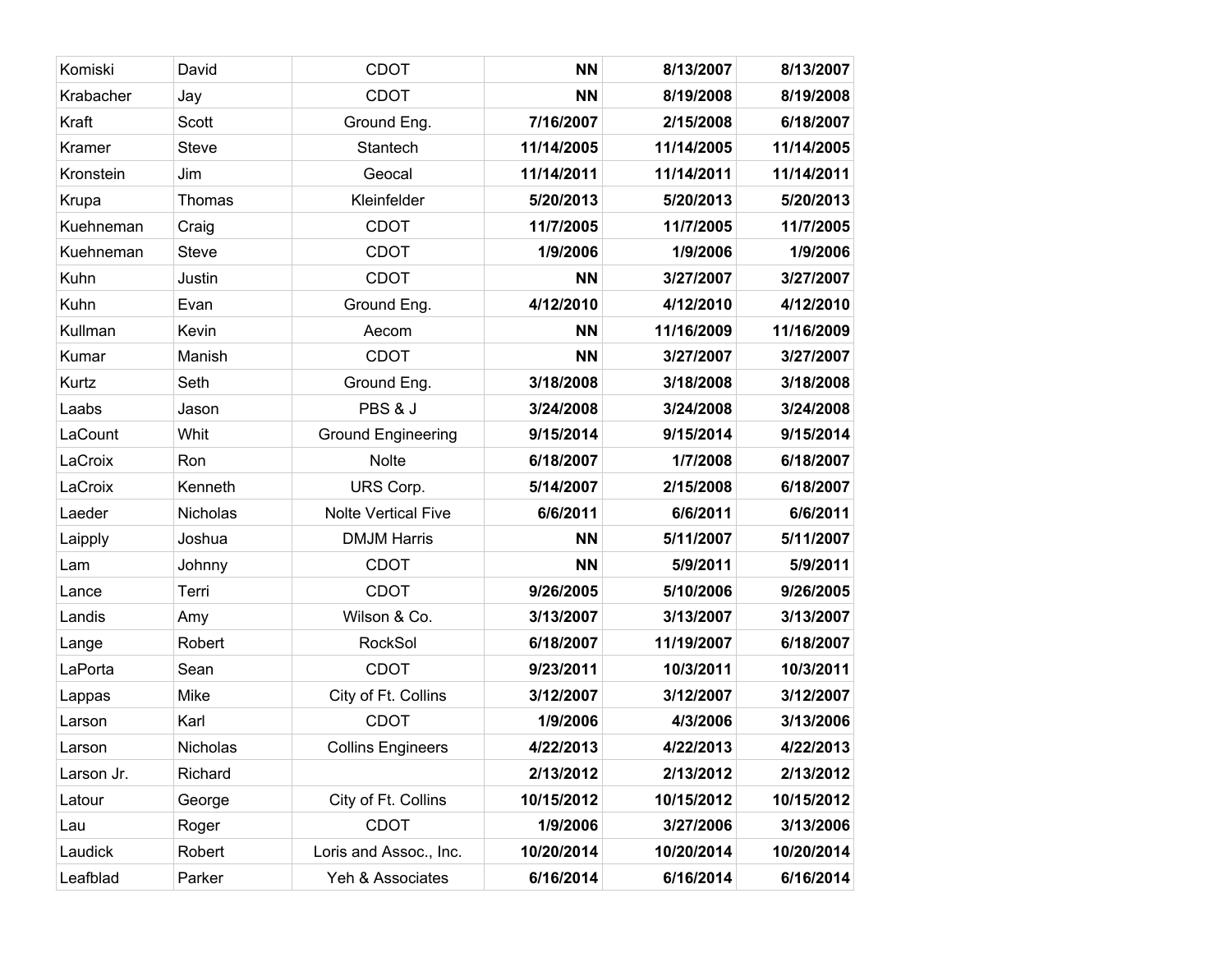| Lenard      | Wayne        | City of Ft. Collins       | 5/12/2008  | 12/8/2008  | 11/17/2008 |
|-------------|--------------|---------------------------|------------|------------|------------|
| Lenhart     | Stephanie    | Yeh & Associates          | 4/13/2015  |            | 4/13/2015  |
| Leon        | Ray          | LS Gallegos               | 10/21/2013 | 5/21/2014  | 10/21/2013 |
| Lepic       | Jaro         | <b>Ground Engineering</b> | 6/22/2015  | 6/22/2015  | 6/22/2015  |
| Ley         | Conrad       | Wilson & Co.              | 4/11/2011  | 4/11/2011  | 4/11/2011  |
| Leyba       | Damian       | <b>CDOT</b>               | 3/27/2006  | 4/3/2006   | 2/6/2006   |
| Liane       | Douglas      | <b>CDOT</b>               | 11/14/2005 | 12/12/2005 | 1/9/2006   |
| Lieben      | Johnny       | Kleinfelder               | 7/14/2014  | 7/14/2014  | 7/14/2014  |
| Liesman     | Joel         | <b>CDOT</b>               | <b>NN</b>  | 12/12/2005 | 12/12/2005 |
| Lindley     | Danny        | Yeh & Associates          | 3/12/2007  | 3/12/2007  | 3/12/2007  |
| Lindner     | Fredrick     | Shannon & Wilson          | 9/14/2009  | 9/14/2009  | 9/14/2009  |
| Lindvall    | Derek        | PBS & J                   | 1/24/2005  | 1/24/2005  | 1/24/2005  |
| Lindvall    | Gordon       | URS Corp.                 | 9/26/2005  | 9/26/2005  | 9/26/2005  |
| Little      | Michael      | <b>RockSol</b>            | 4/11/2011  | 4/11/2011  | 4/11/2011  |
| Livingston  | <b>Brian</b> | Colorado Springs          | 3/4/2008   | 3/4/2008   | 3/4/2008   |
| Lobato      | John         | Vine                      | 12/18/2006 | 1/8/2007   | 1/8/2007   |
| Lockhart    | Dale         | <b>Carter Burgess</b>     | 5/22/2006  | 6/12/2006  | 5/22/2006  |
| Lockhart    | Richard      | <b>CDOT</b>               |            | 3/24/2014  |            |
| Loeck       | Aaron        | <b>Ground Engineering</b> | 12/21/2009 | 12/21/2009 | 12/21/2009 |
| Loewen      | Daniel       | <b>ICON Engineering</b>   | 3/18/2013  | 3/18/2013  | 3/18/2013  |
| Long        | Jean         | Yeh & Associates          | 6/10/2013  | 6/10/2013  | 6/10/2013  |
| Loose       | Dennis       | PBS & J                   | 1/24/2005  | 1/24/2005  | 1/24/2005  |
| Lopez       | Donald       | <b>CDOT</b>               | 4/17/2006  | 4/17/2006  | 4/17/2006  |
| Lopez       | Frank        | Stantech                  | 2/12/2007  | 2/12/2007  | 2/12/2007  |
| Lopez       | Darcie       | <b>CDOT</b>               | 9/23/2011  | 11/14/2011 | 10/3/2011  |
| Louderback  | <b>Brian</b> | Terradyne                 | 11/14/2011 | 11/14/2011 | 11/14/2011 |
| Loupee      | Christopher  | Vine Laboratories         | 9/16/2013  | 9//16/2013 | 9/16/2013  |
| Lucas       | Ken          | SEH, Inc.                 | 4/26/2005  | 4/26/2005  | 4/26/2005  |
| Lucerna     | Jason        | <b>CDOT</b>               | <b>NN</b>  | 3/9/2009   | 3/9/2009   |
| Luft        | James        | <b>Carter Burgess</b>     | 10/23/2006 | 10/23/2006 | 10/23/2006 |
| Luscombe    | Timothy      | <b>Ground Engineering</b> | 12/8/2014  | 12/8/2014  | 12/8/2014  |
| Lutkenwitte | John         | <b>Ground Engineering</b> | 1/13/2014  | 3/24/2014  | 3/24/2014  |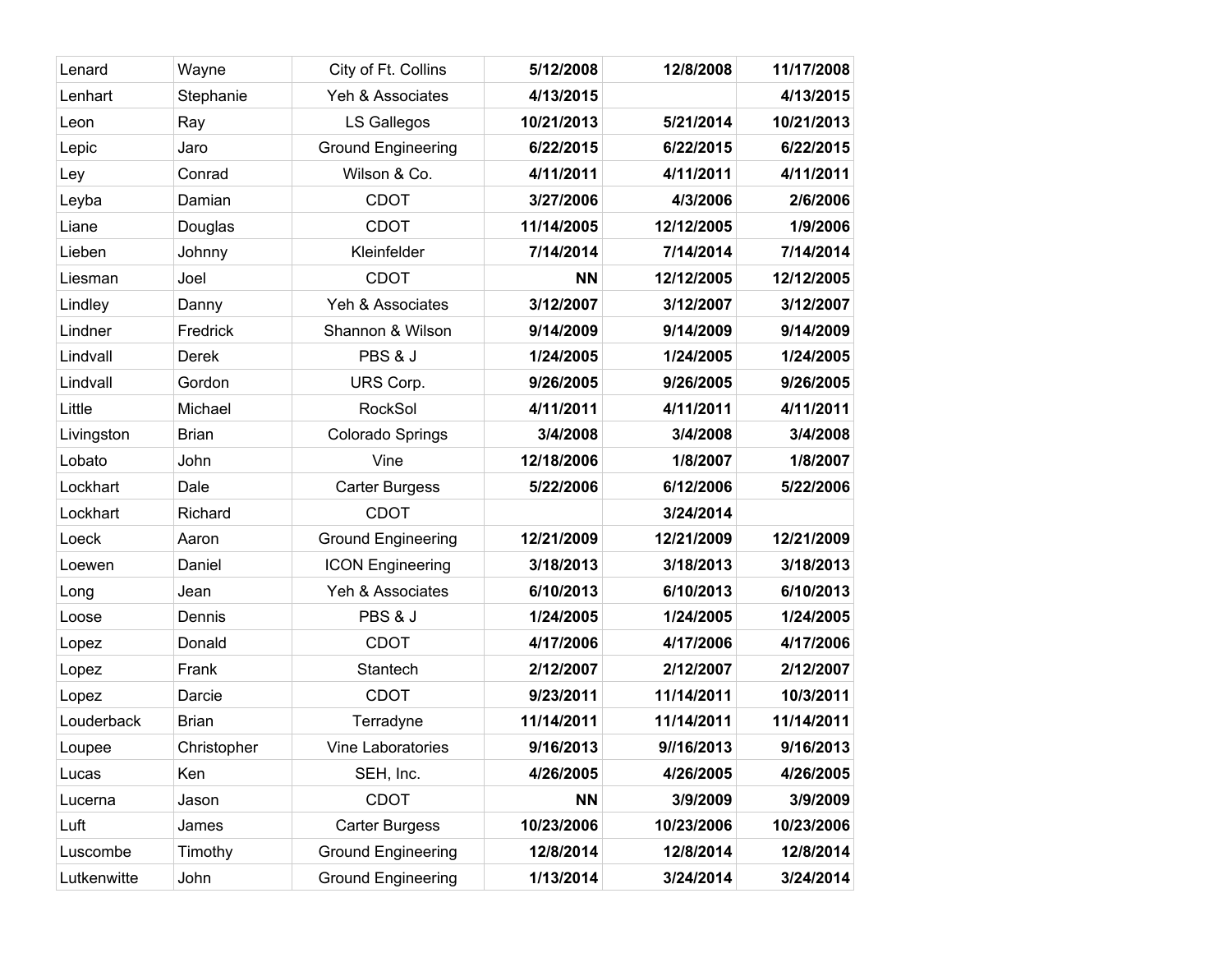| Lutz              | Robert       | Yeh & Associates          | 2/6/2006   | 5/15/2006  | 2/6/2006   |
|-------------------|--------------|---------------------------|------------|------------|------------|
| Ly                | Thanh        | <b>CDOT</b>               | <b>NN</b>  | 9/15/2008  | 9/15/2008  |
| Lykens            | Steven       | RockSol                   | 5/2/2011   | 5/2/2011   | 5/2/2011   |
| <b>MacCormack</b> | James        | Vine Laboratories         | 5/21/2014  | 5/21/2014  | 5/21/2014  |
| MacLachlan        | Matthew      | SEH, Inc.                 | <b>NN</b>  | 5/14/2007  | 5/14/2007  |
| Madrid            | Henry        | <b>URS</b>                | 11/17/2008 | 12/8/2008  | 11/17/2008 |
| Maertin           | Lisa         | <b>CDOT</b>               | 5/30/2014  | 5/30/2014  | 5/30/2014  |
| Mamo              | Tadesse      | Terradyne                 | 11/14/2011 | 11/14/2011 | 11/14/2011 |
| Mangone           | J.P.         | Empire                    | 5/4/2009   | 5/4/2009   | 5/4/2009   |
| Manley            | Rickey       | City of Longmont          | 3/16/2015  |            |            |
| Manuel            | James        |                           | <b>NN</b>  | 10/21/2013 | 10/21/2013 |
| Marcisofsky       | Joe          | City of Greeley           | 3/7/2008   | 3/7/2008   | 3/7/2008   |
| Marcucci          | Dan          | <b>CDOT</b>               | <b>NN</b>  | 11/14/2005 | 11/14/2005 |
| Maretech          | Kyle         | Maretech                  | 2/7/2011   | 2/7/2011   | 2/7/2011   |
| Marin             | Ken          | <b>Atlkins</b>            | 3/18/2013  | 4/22/2013  | 3/18/2013  |
| Marschel          | Ron          | Nolte                     | 3/27/2006  | 3/27/2006  | 3/27/2006  |
| <b>Mathers</b>    | Grant        | RockSol                   | 1/23/2006  | 4/24/2006  | 4/17/2006  |
| Maurer            | Dennis       | <b>CDOT</b>               | 12/21/2009 | 12/21/2009 | 12/21/2009 |
| Mayen             | Todd         | Parsons Trans.            | 4/24/2006  | 4/24/2006  | 4/24/2006  |
| Mayhew            | Todd         | <b>RockSol</b>            | 3/24/2008  | 3/24/2008  | 3/24/2008  |
| Mayse             | Sarah        | <b>CDOT</b>               | <b>NN</b>  | 3/27/2006  | 3/27/2006  |
| <b>McCarty</b>    | Daniel       | <b>Ground Engineering</b> | <b>NN</b>  | 6/11/2012  |            |
| <b>McCarty</b>    | Jessica      | <b>CDOT</b>               | 7/17/2006  | 3/20/2007  | 7/17/2006  |
| McCarty           | Jeffery      | Geocal                    | 9/17/2007  | 8/18/2009  | 9/17/2007  |
| McCloud           | Joe          | <b>Ground Engineering</b> | 4/16/2008  | 4/16/2008  | 4/16/2008  |
| McClung           | <b>Barry</b> | Bowman                    | 8/18/2014  | 8/18/2014  | 8/18/2014  |
| McCollough        | Dave         | City of Fruita            | 10/3/2011  | 10/3/2011  | 10/3/2011  |
| McCormack         | Justin       | Vine Laboratories         | 8/19/2013  |            | 8/19/2013  |
| McCoy II          | James        | <b>CDOT</b>               | 3/27/2006  | 3/27/2007  | 3/27/2006  |
| McCudden          | Greg         | <b>Ground Engineering</b> | 5/21/2012  | 5/21/2012  | 5/21/2012  |
| McDaniel          | Devin        | Parsons                   | 10/19/2009 | 10/19/2009 | 10/19/2009 |
| McDonald          | Jeremy       | <b>Bechtolt</b>           | 6/9/2008   | 6/9/2008   | 6/9/2008   |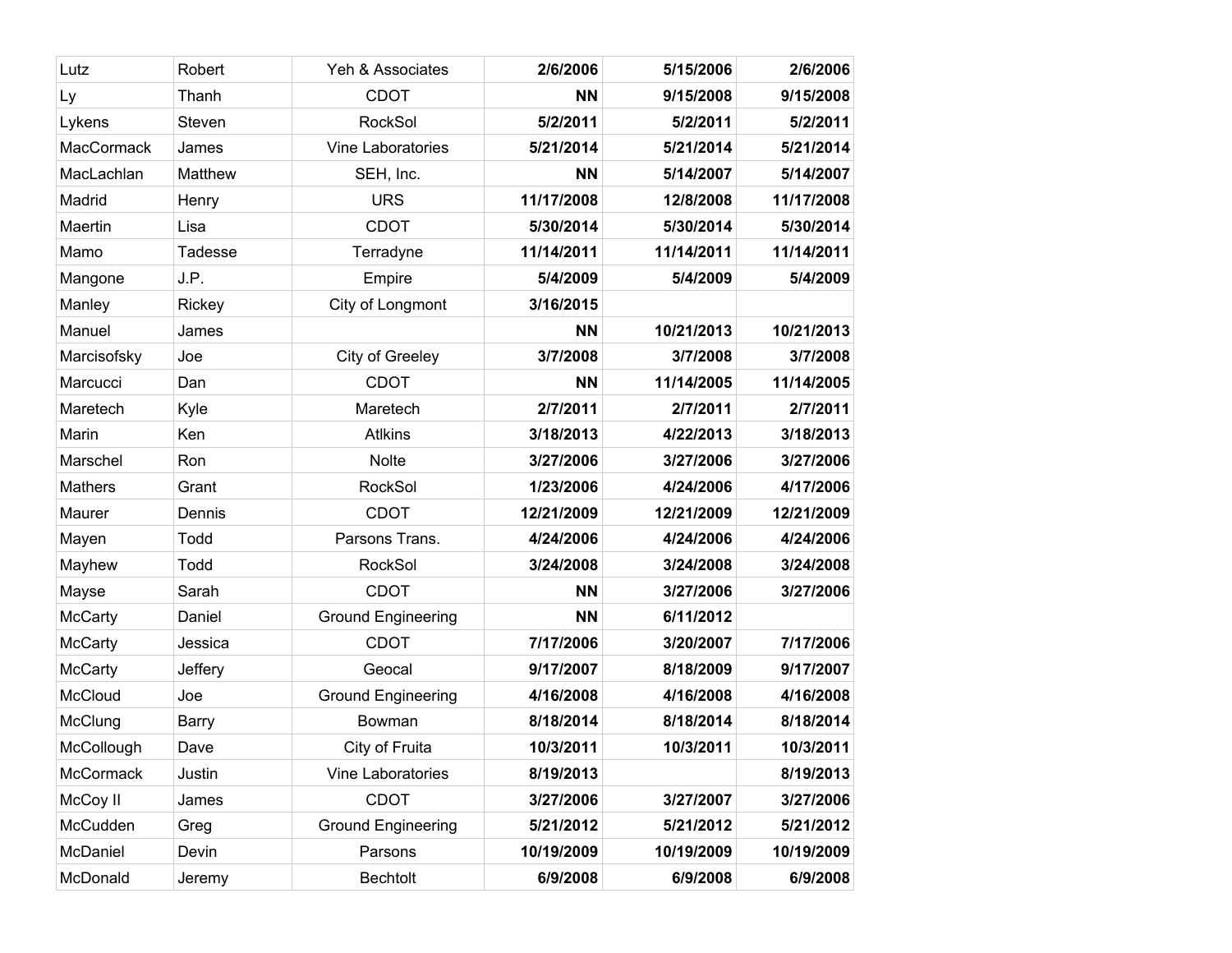| McElhiney         | <b>Brandon</b> | Alfred Benesch & Co.      | 3/16/2015  | 3/16/2015  | 3/16/2015  |
|-------------------|----------------|---------------------------|------------|------------|------------|
| McGhee            | Ken            | Stantech                  | 5/14/2007  | 5/14/2007  | 5/14/2007  |
| McGhghy           | Tim            | <b>CDOT</b>               | 1/17/2006  | 1/17/2006  | 1/17/2006  |
| <b>McGuire</b>    | <b>Brendan</b> | <b>RockSol</b>            | 12/8/2014  | 12/8/2014  | 12/8/2014  |
| McKanna-Koon      | Scott          | RockSol                   | 6/15/2010  | 6/15/2010  | 6/15/2010  |
| McLain            | Debbie         | <b>CDOT</b>               | 3/27/2007  | 3/27/2007  | 3/27/2007  |
| McLeod            | Richard        | <b>CDOT</b>               | 3/24/2008  | 3/24/2008  | 3/24/2008  |
| McMullan          | James          | <b>DTCG</b>               | 10/15/2012 | 11/19/2012 | 10/15/2012 |
| <b>McNeal</b>     | Bill           | City of Longmont          | 4/22/2013  | 4/22/2013  | 4/22/2013  |
| <b>McWilliams</b> | Linda          | <b>CDOT</b>               | 11/7/2005  | 11/7/2005  | 11/7/2005  |
| Medina            | Joseph         | RockSol                   | 6/11/2012  | 6/11/2012  |            |
| Medina            | Ken            | <b>CDOT</b>               | 4/17/2006  | 4/17/2006  | 4/17/2006  |
| Medved            | George         | Yeh & Associates          | 3/12/2007  | 3/12/2007  | 3/12/2007  |
| Meisel            | Seth           | <b>Ground Engineering</b> | 6/16/2014  | 6/16/2014  | 6/16/2014  |
| Melgoza           | Kelly          | <b>CDOT</b>               | 1/17/2006  | 1/17/2006  | 1/17/2006  |
| Mena              | Johnny         | Geocal                    | 2/25/2013  | 4/22/2013  | 2/25/2013  |
| Mendoza           | Paul           | <b>CDOT</b>               | 1/17/2006  | 3/27/2006  | 3/4/2008   |
| Meneghetti        | Anthony        | <b>CDOT</b>               | 12/8/2008  | 12/8/2008  | 12/8/2008  |
| Mensah            | Sal            | Tsiouvara                 | <b>NN</b>  | 6/15/2010  | 6/15/2010  |
| Mercado           | Homero         | RJ Pagan                  | 6/11/2012  |            | 6/10/2013  |
| Merenich          | David          | <b>CDOT</b>               | 8/19/2013  | 8/19/2013  | 8/19/2013  |
| Mero              | Jeri           | <b>RockSol</b>            | 6/16/2014  | 6/16/2014  | 7/14/2014  |
| Meyer             | Chris          | <b>CDOT</b>               | 11/30/2005 | 11/30/2005 | 11/30/2005 |
| Meyer             | Ken            | <b>CDOT</b>               | 9/19/2011  | 9/19/2011  | 9/19/2011  |
| Mielbeck          | Kevin          | Terracon                  | 3/24/2008  | 3/24/2008  | 3/24/2008  |
| Milender          | Jerome         | <b>CDOT</b>               | 9/26/2005  | 10/17/2005 | 9/26/2005  |
| <b>Miles</b>      | Ben            | <b>CDOT</b>               | 3/27/2006  | 3/27/2006  | 3/20/2007  |
| Miller            | Chelsey        | <b>Ground Engineering</b> | 4/22/2013  | 4/22/2013  | 4/22/2013  |
| Miller            | Daryl          | <b>CDOT</b>               | 6/12/2007  | 6/12/2007  | 6/12/2007  |
| Miller            | Scott          | PBS & J                   | 12/13/2010 | 12/13/2010 | 12/13/2010 |
| Miller            | Stuart         | <b>CDOT</b>               | 4/3/2006   | 4/3/2006   | 4/3/2006   |
| Miller            | Zach           | <b>CDOT</b>               | <b>NN</b>  | 1/9/2006   | 1/9/2006   |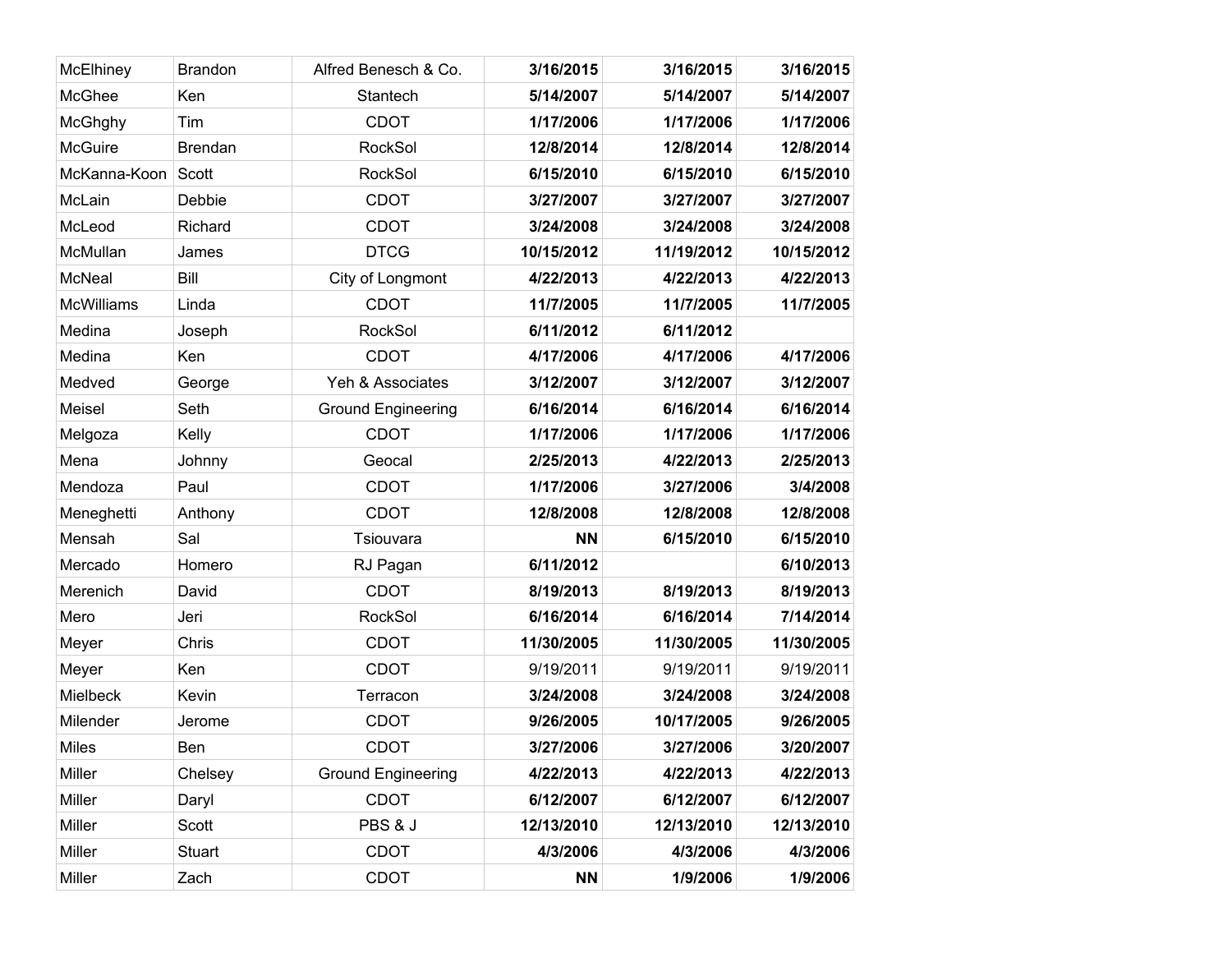| Miner         | Jason         | Miner & Company, Ltd.                | 2/25/2013  | 2/25/2013  | 2/25/2031  |
|---------------|---------------|--------------------------------------|------------|------------|------------|
| Mirfakhrai    | Shahin        | <b>CDOT</b>                          | 10/31/2005 | 12/12/2005 | 12/12/2005 |
| Mischlich     | William       | <b>CDOT</b>                          | 4/3/2006   | 4/3/2006   | 4/3/2006   |
| Mitchell      | Ray           | <b>SGM</b>                           | 4/14/2008  | 4/16/2008  | 4/14/2008  |
| Mitchell      | Jeffery       | Lyman Henn                           | 6/15/2010  | 6/15/2010  | 6/15/2010  |
| Mitchell      | Misti         | Terracon                             | 7/17/2014  |            |            |
| Mitchell      | Zach          | <b>Ground Engineering</b>            | 4/13/2015  | 4/13/2015  | 4/13/2015  |
| Mocko         | Eric          | <b>Ground Engineering</b>            | 12/21/2009 | 12/21/2009 | 12/21/2009 |
| Mohler        | Jesse         | Terracon                             | 2/8/2010   | 2/8/2010   | 2/8/2010   |
| Mohseni       | Saeed         | <b>CDOT</b>                          | <b>NN</b>  | 10/23/2006 | 10/23/2006 |
| Moncada       | Eric          | Vine Laboratories                    | 6/10/2013  | 6/10/2013  | 6/10/2013  |
| Mondragon     | Gilbert       | <b>CDOT</b>                          | 11/30/2005 | 11/30/2005 | 11/30/2005 |
| Montano       | David         | Geocal                               | 10/20/2014 | 10/20/2014 | 10/20/2014 |
| Moore         | Kevin         | <b>CDOT</b>                          | <b>NN</b>  | 6/18/2007  | 6/18/2007  |
| Moore         | Darrin        | Empire                               | 5/4/2009   | 5/4/2009   | 5/4/2009   |
| Morales       | <b>Brenda</b> | <b>CDOT</b>                          | <b>NN</b>  | 12/12/2005 | 11/14/2005 |
| Moran         | <b>Steve</b>  | Stantech                             | 2/15/2008  | 2/15/2008  | 2/15/2008  |
| Morgan        | Mike          | <b>CDOT</b>                          | <b>NN</b>  | 12/12/2005 | 12/12/2005 |
| Moritz        | William       | Jacobs                               | 4/13/2015  | 5/18/2015  | 4/13/2015  |
| <b>Morris</b> | Jeffrey       | <b>Tsiouvaras Simmons Holderness</b> | 5/20/2013  | 6/10/2013  | 6/10/2013  |
| Mucha         | Melanie       | Jacobs                               | 12/13/2010 | 12/13/2010 | 12/13/2010 |
| Mugele        | Robert        | <b>RockSol</b>                       | 6/9/2008   | 6/9/2008   | 6/9/2008   |
| Muldoon       | John          | Geocal                               | 2/15/2008  | 2/15/2008  | 2/15/2008  |
| Munk          | Matthew       | Terracon                             | 7/14/2014  | 7/14/2014  | 7/14/2014  |
| Munoz         | Richard       | <b>TSH</b>                           | 8/9/2010   | 8/9/2010   | 8/9/2010   |
| Murphy        | Patrick       | <b>CDOT</b>                          | 10/18/2004 | 10/18/2004 | 10/18/2004 |
| Murphy        | Dennis        | SEH, Inc.                            | 1/9/2006   | 1/9/2006   | 1/9/2006   |
| Muscatell     | John          | URS Corp.                            | 3/14/2005  | 3/14/2005  | 3/14/2005  |
| <b>Myers</b>  | Mark          | RockSol                              | 3/19/2012  | 3/19/2012  | 3/19/2012  |
| Nead          | Tom           | <b>FHU</b>                           | <b>NN</b>  | 8/19/2013  | 8/19/2013  |
| Nechanicky    | Larry         | Parsons Brinckerhoff                 | 10/20/2014 | 10/20/2014 | 10/20/2014 |
| Nelson        | Craig         | Terracon                             | 3/7/2008   | 3/7/2008   | 7/14/2008  |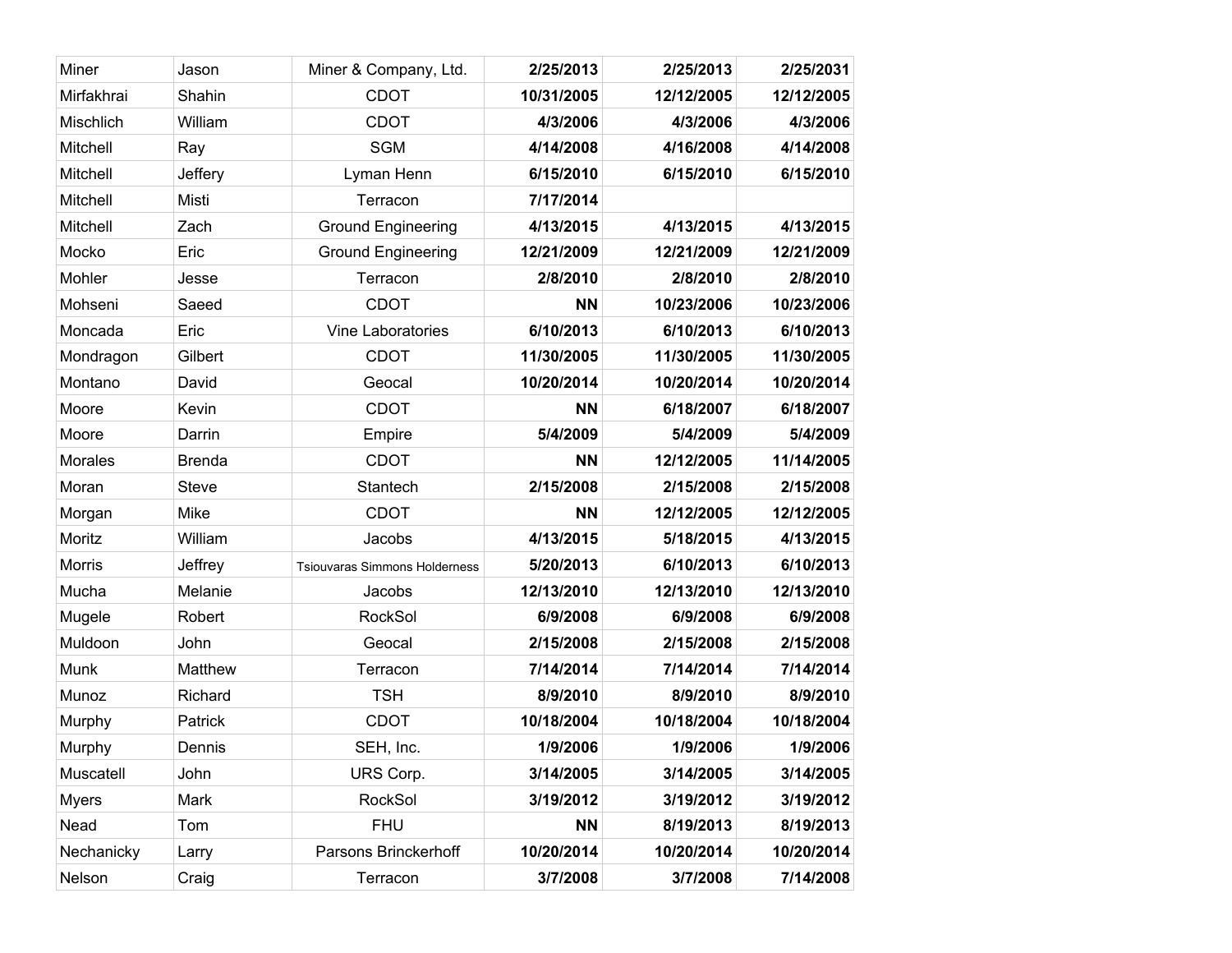| Nelson         | Ronnie          | Geocal                    | 4/22/2013  |            |            |
|----------------|-----------------|---------------------------|------------|------------|------------|
| <b>Nettik</b>  | Dean            | <b>CDOT</b>               | 6/26/2006  | 6/26/2006  | 12/12/2005 |
| Newland        | Tom             | Newland Proj. Res.        | 4/17/2006  | 4/17/2006  | 4/17/2006  |
| <b>Nez</b>     | Adele           | RockSol                   | 3/24/2014  | 3/24/2014  | 3/24/2014  |
| Nicholas       | John            | <b>Carter Burgess</b>     | 5/30/2006  | 5/30/2006  | 5/30/2006  |
| <b>Nichols</b> | William         | <b>Hedrick</b>            | 4/16/2008  | 4/16/2008  | 4/16/2008  |
| <b>Nickle</b>  | Felix           | RJ Pagan                  | 7/15/2013  | 7/15/2013  | 7/15/2013  |
| Nielsen        | Todd            | CH2MHill                  | 11/18/2013 | 11/18/2013 | 11/18/2013 |
| Noe            | Ted             | Parsons                   | 3/24/2008  | 3/24/2008  | 3/9/2009   |
| Noland         | Donald          | SEH, Inc.                 | 4/17/2006  | 4/17/2006  | 4/17/2006  |
| Ochoa          | Henry           | <b>RockSol</b>            | 3/24/2008  | 3/24/2008  | 3/24/2008  |
| O'Connell      | Tod             | <b>RockSol</b>            | 3/24/2008  | 3/24/2008  | 4/14/2008  |
| Odell          | Jeffrey         | <b>RockSol</b>            | 3/24/2014  | 5/21/2014  | 3/24/2014  |
| Offe           | Chris           | Parsons Brinckerhoff      | 10/20/2014 | 10/20/2014 | 10/20/2014 |
| O'Hara         | Shawn           | <b>CDOT</b>               | 10/31/2005 | 10/31/2005 | 10/31/2005 |
| Ojuromi        | Olushola        | Denver                    | 9/17/2007  | 9/17/2007  | 9/17/2007  |
| Okerlund       | Jason           | <b>RockSol</b>            | 10/20/2008 | 1/20/2009  | 11/17/2008 |
| Olech          | Stephen         | <b>HNTB</b>               | <b>NN</b>  | 11/19/2007 | 11/19/2007 |
| Olin           | Orion           | <b>CDOT</b>               | 1/29/2015  | 1/29/2015  | 1/29/2015  |
| Olsen          | Jeff            | <b>CDOT</b>               | 3/14/2005  | 3/14/2005  | 3/14/2005  |
| Olsen          | Jon             | Kleinfelder               | 5/20/2013  |            |            |
| Olson          | Dale            | URS Corp.                 | 4/3/2006   | 4/3/2006   | 4/3/2006   |
| Olson          | Neil            | <b>Ground Engineering</b> |            |            | 3/24/2014  |
| O'Neil         | Paul            | <b>Bechtolt</b>           | 3/18/2008  | 3/18/2008  | 3/18/2008  |
| O'Neill        | <b>Brittany</b> | <b>CDOT</b>               | 11/20/2006 | 1/8/2007   | 1/8/2007   |
| O'Reilly       | Kevin           | <b>CDOT</b>               | 4/3/2006   | 11/20/2006 | 4/3/2006   |
| Ortega         | Johnny          | <b>CDOT</b>               | 5/15/2006  | 5/15/2006  | 5/15/2006  |
| Osborn         | Conor           | <b>Ground Engineering</b> | 10/21/2013 | 10/21/2013 | 10/21/2013 |
| Oswald         | John            | Colorado Springs          | 8/9/2010   | 8/9/2010   | 8/9/2010   |
| Ouajani        | Youssef         | Vine Laboratories         | 5/19/2014  | 5/19/2014  | 5/19/2014  |
| Owen           | Joseph          | URS Corp.                 | 10/21/2013 | 11/18/2013 | 10/21/2013 |
| Pachak         | Tom             | CDOT                      | 1/17/2006  | 1/17/2006  | 1/17/2006  |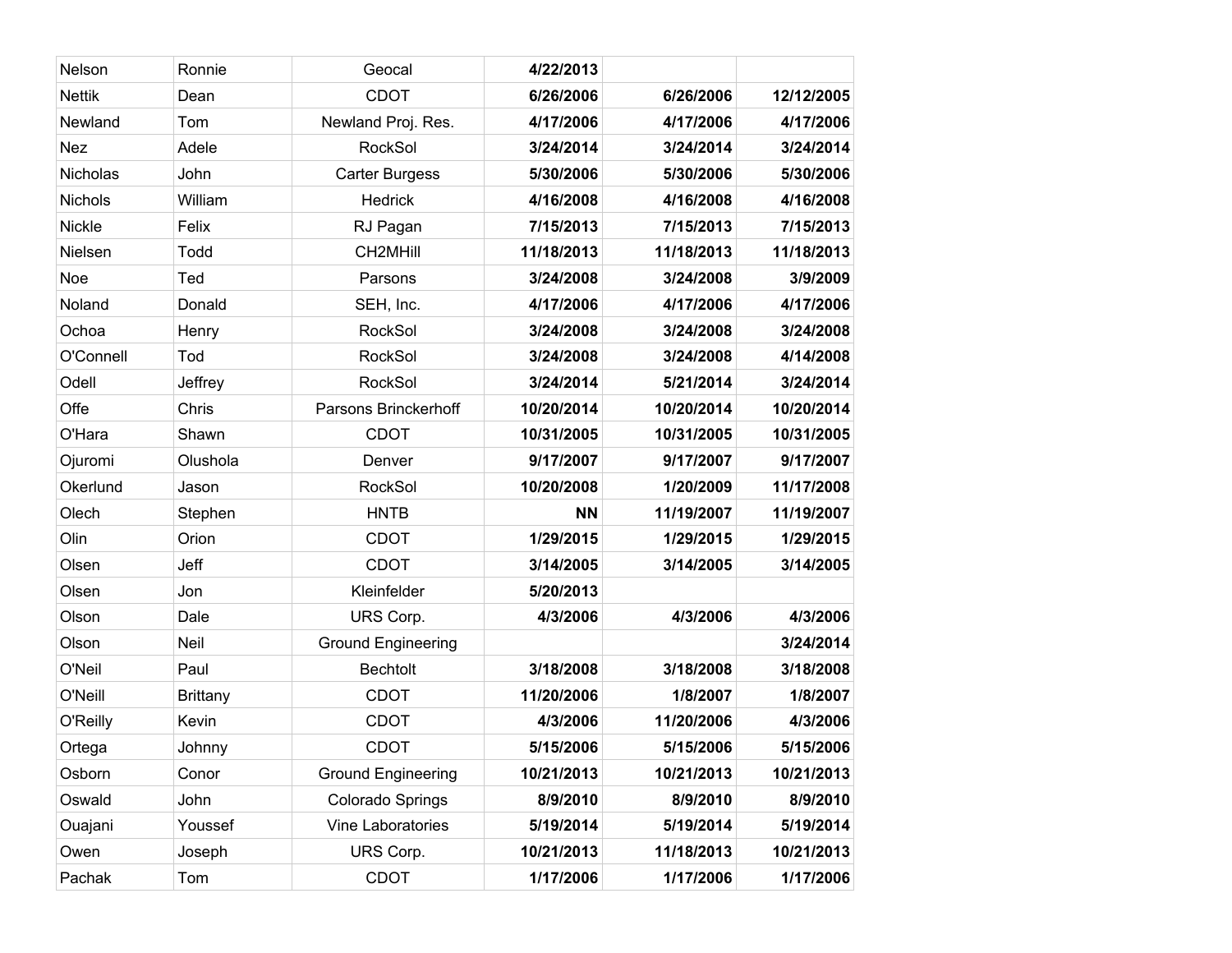| Pacheco    | Daniel       | SEH, Inc.                   | 4/3/2006   | 4/3/2006   | 4/3/2006   |
|------------|--------------|-----------------------------|------------|------------|------------|
| Pagan      | Richard      | Pagan                       | <b>NN</b>  | 3/24/2008  | 3/24/2008  |
| Pahlke     | Fredrick     |                             | 5/21/2012  | 5/21/2012  | 5/21/2012  |
| Paiz       | <b>Brian</b> | <b>CDOT</b>                 | 5/5/2011   | 5/9/2011   | 5/10/2011  |
| Pankey     | Bill         | Geocal                      | 10/20/2014 |            |            |
| Paraday    | Larry        | <b>Ground Engineering</b>   | 10/22/2007 | 10/22/2007 | 11/19/2007 |
| Parker     | Jesse        | Vine Laboratories           | 9/16/2013  | 9/16/2013  | 9/16/2013  |
| Parrish    | Mark         | JR Engineering              | <b>NN</b>  | 8/11/2008  | 8/11/2008  |
| Partington | Raymie       | <b>CDOT</b>                 | 3/9/2009   | 2/8/2010   | 3/8/2010   |
| Pasic      | David        | Terradyne                   | 9/19/2011  | 9/19/2011  | 9/19/2011  |
| Patrone    | William      | Montrose                    | 7/13/2009  | 7/13/2009  | 7/13/2009  |
| Patterson  | Mike         |                             | 2/13/2006  | 2/13/2006  | 2/13/2006  |
| Patterson  | Scott        | <b>CDOT</b>                 | 1/7/2008   | 1/7/2008   | 1/7/2008   |
| Patty      | Tim          | City of Grand Junction      | 3/25/2013  | 3/25/2013  | 3/25/2013  |
| Pavlick    | Stephen      | <b>Russell Planning</b>     | <b>NN</b>  | 3/8/2010   | 3/8/2010   |
| Pavlick    | Kenneth      | PB-Denver                   | 4/11/2011  | 4/11/2011  | 4/11/2011  |
| Pawlik     | John         | <b>RockSol</b>              | 6/16/2014  | 6/16/2014  | 6/16/2014  |
| Pease      | Patrick      | <b>Atlkins</b>              | 3/24/2014  | 3/24/2014  | 3/24/2014  |
| Pelle      | Leonard      |                             |            |            |            |
| Penn       | Gregory      | Trautner                    | 3/18/2008  | 3/18/2008  | 3/18/2008  |
| Pennington | Victor       | <b>CDOT</b>                 | 1/23/2006  | 1/23/2006  | 1/23/2006  |
| Perez      | <b>Mike</b>  | URS Corp.                   | <b>NN</b>  | 10/17/2005 | 10/17/2005 |
| Perkins    | Joshua       | <b>YEH and Associates</b>   | 4/21/2014  | 4/21/2014  | 4/21/2014  |
| Perzinski  | Greg         | Geocal                      | 2/8/2010   | 2/8/2010   | 2/8/2010   |
| Perzinski  | Ross         | Ground Eng.                 | 6/6/2011   | 6/6/2011   | 6/6/2011   |
| Peters     | Joe          | URS Corp.                   | 9/26/2005  | 9/26/2005  | 9/26/2005  |
| Petersen   | Corey        | Bowman                      | 8/18/2014  | 8/18/2014  | 8/18/2014  |
| Peterson   | Kathleen     | <b>CDOT</b>                 | 2/6/2006   | 2/6/2006   | 2/6/2006   |
| Peterson   | Blair        | Kleinfelder                 | 3/24/2008  | 3/24/2008  | 4/14/2008  |
| Peterson   | Daniel       | City of Ft. Collins         | 7/14/2008  | 10/20/2008 | 7/14/2008  |
| Peterson   | Lindsay      | Parsons Brinckerhoff        | 10/20/2014 |            | 10/20/2014 |
| Peterson   | Michael A.   | <b>Bechtolt Engineering</b> | 5/30/2014  | 5/30/2014  |            |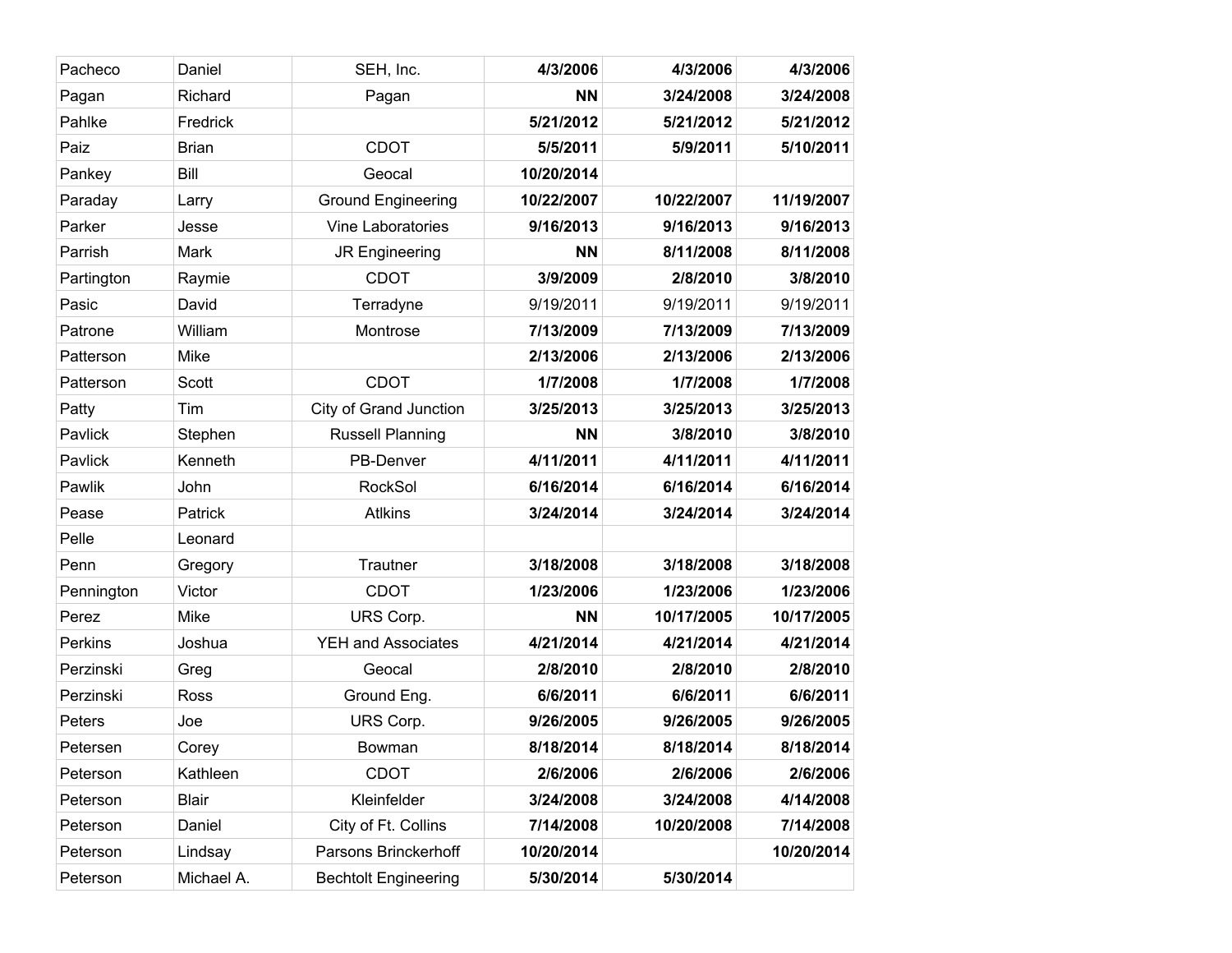| Petrak         | <b>Matthew</b>  | <b>Stantec</b>            | 5/10/2010  | 5/10/2010  | 5/10/2010  |
|----------------|-----------------|---------------------------|------------|------------|------------|
| Petrillo       | Kevin           | <b>RockSol</b>            | 7/20/2015  | 7/20/2015  | 7/20/2015  |
| <b>Petters</b> | Martin          | <b>HDR</b>                | 7/16/2012  | 7/16/2012  | 7/16/2012  |
| Petty          | Joyce           | <b>CDOT</b>               | 11/30/2005 | 11/30/2005 | 11/30/2005 |
| Petty          | Preston         | EST, Inc                  | <b>NN</b>  | 8/8/2011   | 8/8/2011   |
| Philippus      | Kenny           | <b>CDOT</b>               | 5/30/2006  | 4/17/2006  | 4/17/2006  |
| Pickerill      | Eric            | YEH & Assoc.              | 7/16/2012  | 7/16/2012  | 7/16/2012  |
| Pickren        | David           | <b>CDOT</b>               | <b>NN</b>  | 4/20/2007  | 4/20/2007  |
| Pieper         | Jim             | <b>CDOT</b>               | <b>NN</b>  | 1/17/2006  | 1/17/2006  |
| Pierce         | Henry           | Felsburg Holt             | 4/3/2006   | 4/3/2006   | 4/3/2006   |
| Pipe           | Justin          | <b>CDOT</b>               | <b>NN</b>  | 10/3/2011  | 10/3/2011  |
| Pisciotta      | Robert          | City of Colo Spgs         | 3/14/2005  | 3/14/2005  | 3/14/2005  |
| Plant          | Hugh            | SEH, Inc.                 | 1/23/2006  | 1/23/2006  | 1/23/2006  |
| Poletto        | Dominic         | <b>HDR</b>                | 4/21/2014  | 4/21/2014  | 4/21/2014  |
| Powers         | Jim             | RockSol                   | 1/20/2009  | 1/20/2009  | 1/20/2009  |
| Pump           | Cody            | <b>Ground Engineering</b> | 6/16/2014  | 6/16/2014  | 6/16/2014  |
| Raczewski      | <b>Matthew</b>  | <b>Ground Engineering</b> | 7/14/2014  | 7/14/2014  | 7/14/2014  |
| Raebel         | Richard         | <b>CDOT</b>               | 1/17/2006  | 1/17/2006  | 1/17/2006  |
| Raffelson      | Shawn           | <b>RockSol</b>            | 2/27/2006  | 5/30/2006  | 2/27/2006  |
| Raitano        | <b>Benedict</b> | <b>CDOT</b>               | <b>NN</b>  | 8/11/2009  | 8/11/2009  |
| Rathman        | Jeffrey         | Loris & Assoc.            | 9/14/2009  | 9/14/2009  | 9/14/2009  |
| Ravgiala       | A.J.            | PBS & J                   | 11/20/2006 | 11/20/2006 | 11/20/2006 |
| Ray            | Devin           | <b>CDOT</b>               | 12/13/2004 | 12/13/2004 | 12/13/2004 |
| Ray            | Patricia        | Geocal                    | 12/18/2006 | 4/16/2007  | 12/18/2006 |
| Reed           | Danny           | <b>CDOT</b>               | 6/12/2006  | 6/12/2006  | 6/12/2006  |
| Reed           | Robert          | Yeh & Associates          | 5/14/2007  | 5/14/2007  | 5/14/2007  |
| Reese          | Michell         | Kleinfelder               | 5/20/2013  | 6/10/2013  | 5/20/2013  |
| Reeves         | James Rayvon    | Parsons                   | 8/9/2010   | 8/9/2010   | 8/9/2010   |
| Reich          | Chad            | <b>Carter Burgess</b>     | 10/23/2006 | 10/23/2006 | 10/23/2006 |
| Reichle        | Jeffrey         | <b>CDOT</b>               | <b>NM</b>  | 5/30/2014  | 5/30/2014  |
| Reilly         | Larry           | <b>CDOT</b>               | 12/13/2004 | 12/13/2004 | 12/13/2004 |
| Remmers        | Mark            | The Eng. Co.              | 7/14/2008  | 9/15/2008  | 7/14/2008  |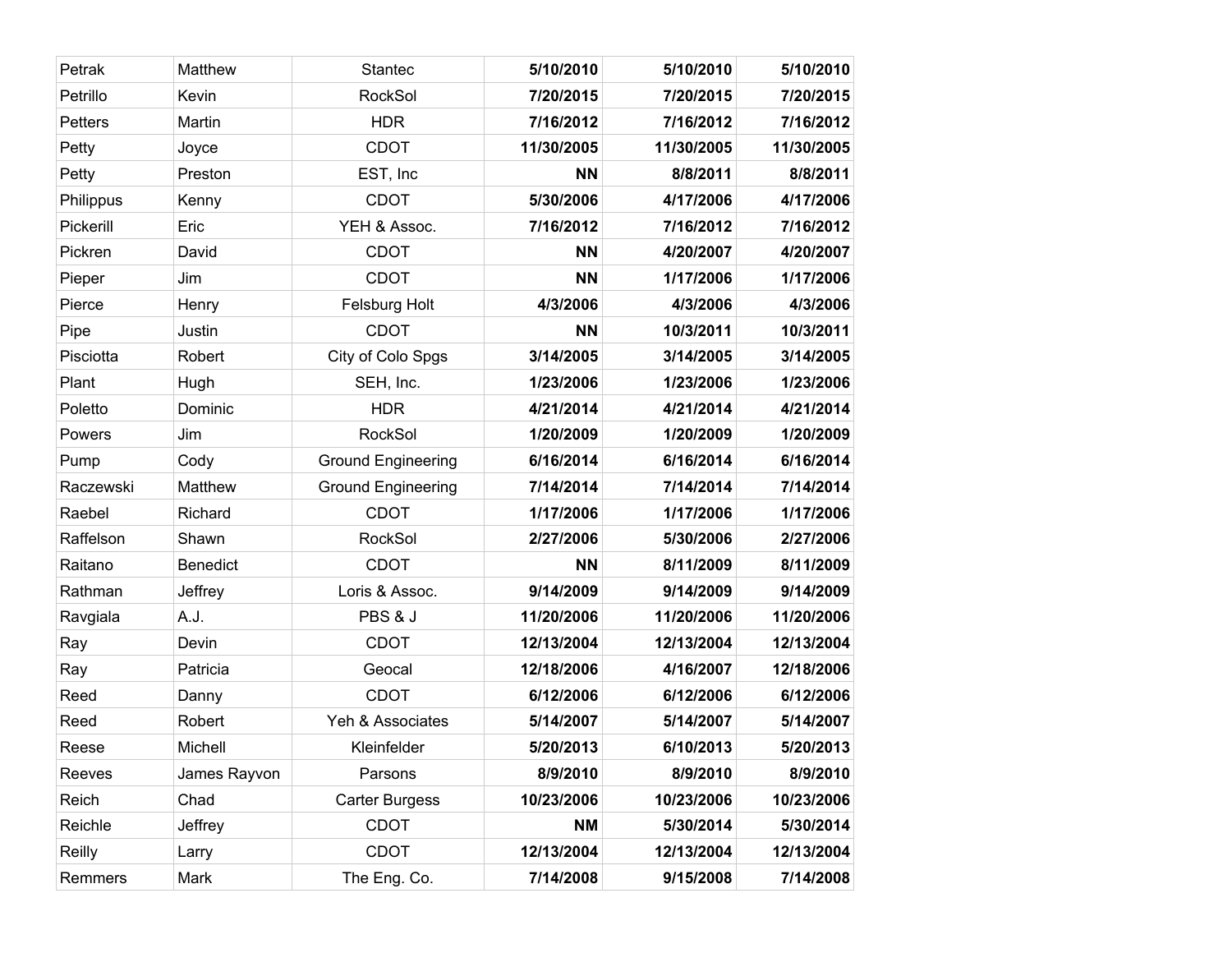| Retzer         | Neal         | <b>CDOT</b>                   | <b>NN</b>  | 11/17/2008 | 11/18/2008 |
|----------------|--------------|-------------------------------|------------|------------|------------|
| Reyes          | Ronaldo      | <b>Atlkins</b>                | 3/25/2013  |            |            |
| Reynolds       | Wilford      | <b>HDR</b>                    | 3/18/2008  | 3/18/2008  | 3/18/2008  |
| Rhodes         | Ken          | <b>RockSol</b>                | 3/27/2006  | 3/27/2006  | 3/27/2006  |
| Rhodes         | David        | Empire                        | 6/8/2009   | 6/8/2009   | 6/8/2009   |
| Rice           | Rodney       |                               | 7/16/2007  | 10/22/2007 | 7/16/2007  |
| Rice-Archuleta | Lora         | <b>CDOT</b>                   | <b>NN</b>  | 11/14/2005 | 11/14/2005 |
| Rieg           | Philip       | Shannon & Wilson              | 5/19/2014  | 6/16/2014  | 5/19/2014  |
| Roalofs        | Scott        | <b>CDOT</b>                   | 9/23/2011  | 10/3/2011  | 10/3/2011  |
| Roberts        | Patrick      | Martin & Martin               | 11/19/2012 | 11/19/2012 | 11/19/2012 |
| Robertson      | Rodger       | Klienfelder                   |            |            |            |
| Rodriguez      | Felipe       | <b>CDOT</b>                   | 8/19/2013  | 8/19/2013  | 9/16/2013  |
| Roacho         | Keith        | <b>RockSol</b>                | 10/19/2015 | 10/19/2015 | 10/19/2015 |
| Roesler        | Jerr         | <b>Ground Engineering</b>     | 5/12/2008  | 5/12/2008  | 5/12/2008  |
| Rogers         | Andy         | Martin & Martin               | 2/7/2011   | 2/7/2011   | 2/7/2011   |
| Rogoza         | Richard      | Terracon                      | 2/13/2006  | 2/13/2006  | 2/13/2006  |
| Romero         | Juan         | <b>Ground Engineering</b>     | 2/15/2008  | 2/15/2008  | 2/15/2008  |
| Romero         | Patrick      | Pikes Peak America's Mountain | 5/20/2013  | 5/20/2013  | 5/20/2013  |
| Rosencrans     | Clark        | <b>Ground Engineering</b>     | 3/8/2010   | 3/8/2010   | 3/8/2010   |
| Roskop         | Miranda      | <b>CDOT</b>                   | <b>NN</b>  | 11/7/2005  | 11/7/2005  |
| Roth           | Matthew      | CH2MHill                      | 5/20/2013  | 5/20/2013  | 5/20/2013  |
| Routh          | <b>Rick</b>  | <b>CDOT</b>                   | <b>NN</b>  | 3/18/2008  | 3/18/2008  |
| Rowan          | <b>Betsy</b> | PBS & J                       | 3/24/2008  | 3/24/2008  | 3/24/2008  |
| Rowles         | Benjamin     | CDOT <sub>R4</sub>            | 6/6/2011   | 6/6/2011   | 6/6/2011   |
| Ruble          | Dave         | <b>CDOT</b>                   | 11/14/2005 | 11/14/2005 | 11/14/2005 |
| Runner         | Kevin        | Kleinfelder                   | 2/11/2008  | 2/11/2008  | 2/11/2008  |
| Rutan          | Cullen       | <b>CDOT</b>                   | 2/6/2006   | 3/13/2006  | 3/13/2006  |
| Ryan           | Tim          | Kleinfelder                   | 5/20/2013  | 5/20/2013  | 6/10/2013  |
| Salemi         | Eric         | <b>CDOT</b>                   | <b>NN</b>  | 3/13/2006  | 3/13/2006  |
| Sampson        | <b>Brent</b> | Bowman                        | 9/15/2014  | 10/20/2014 | 9/15/2014  |
| Sanchez        | Leslie       | <b>Carter Burgess</b>         | 4/3/2006   | 4/3/2006   | 4/3/2006   |
| Sanchez        | Anthony      | CDOT                          | 4/21/2014  | 4/21/2014  | 4/21/2014  |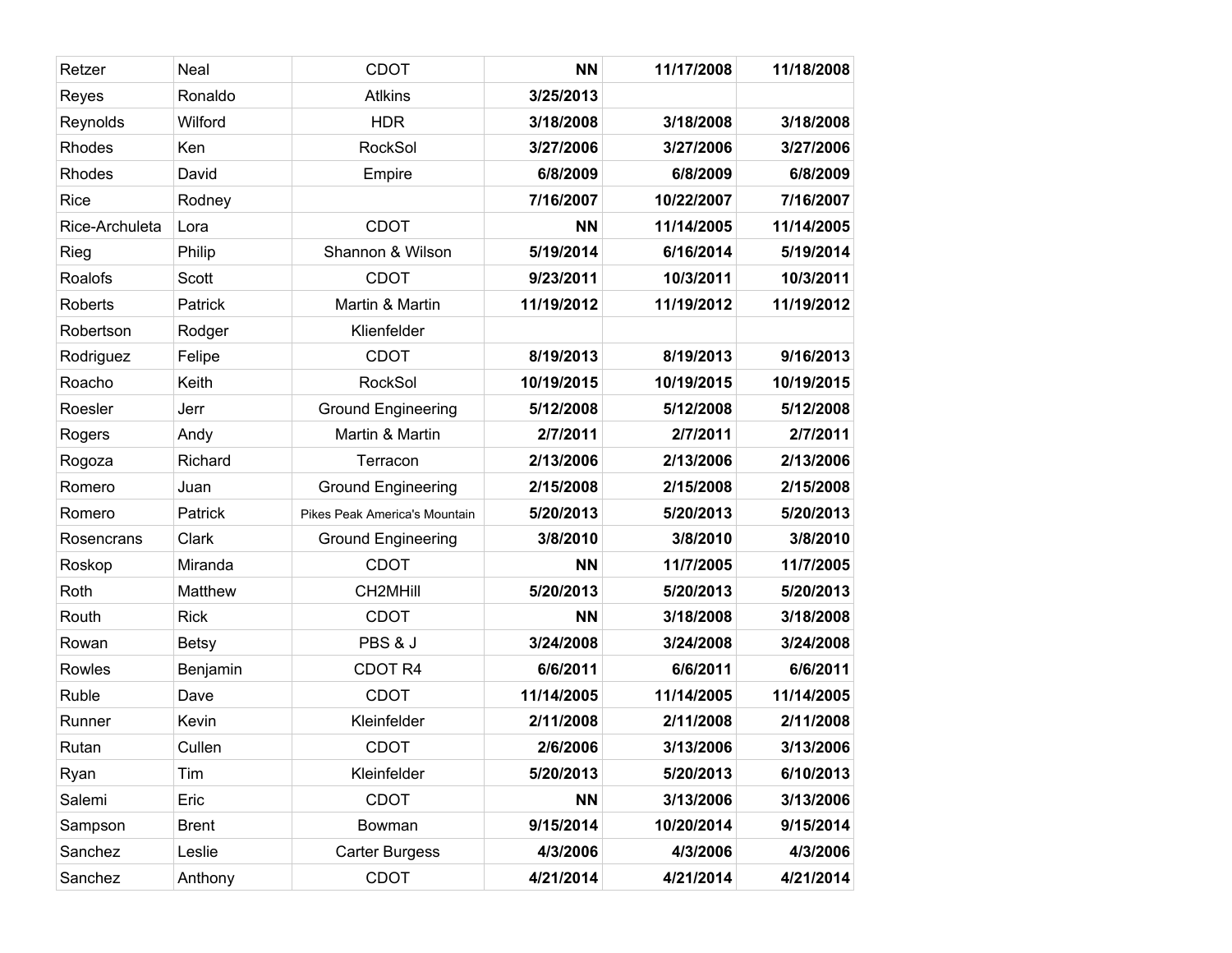| Sanchez              | Anthony  | <b>CDOT</b>               | 4/17/2006 | 4/17/2006  | 4/17/2006 |
|----------------------|----------|---------------------------|-----------|------------|-----------|
| Sanchez              | Isaiah   | <b>Atkins</b>             | 6/22/2015 | 6/22/2015  | 6/22/2015 |
| Sanchez              | Robert   | <b>CDOT</b>               | 4/20/2007 | 4/20/2007  | 4/20/2007 |
| Sanchez              | Ryan     | Terracon                  | 3/16/2015 | 3/16/2015  | 3/16/2015 |
| Sanders              | Phil     | City of Boulder           | 5/15/2006 | 5/15/2006  | 5/15/2006 |
| Sandifer             | Gary     | URS Corp.                 | 1/23/2006 | 1/23/2006  | 1/23/2006 |
| Sandoval             | Dean     | <b>CDOT</b>               | <b>NN</b> | 4/3/2006   | 4/3/2006  |
| Sandy                | Tara     | <b>CDOT</b>               | <b>NN</b> | 1/9/2006   | 1/9/2006  |
| Santorno             | Chris    | <b>Ground Engineering</b> | 5/21/2012 | 5/21/2012  | 5/21/2012 |
| Sarlo                | Cary     | JF Sato                   | 5/30/2006 | 5/30/2006  | 5/30/2006 |
| Sawaya               | James    | <b>CDOT</b>               | 1/17/2006 | 4/3/2006   | 1/17/2006 |
| Sawyer               | David    |                           | <b>NN</b> | 1/10/2011  | 1/10/2011 |
| Schart               | Adam     | EBH & Assoc.              | <b>NN</b> | 3/16/2015  | 3/16/2015 |
| Schickel             | Hugh     | <b>Ground Engineering</b> | 4/22/2013 | 4/22/2013  | 4/22/2013 |
| Schiltz              | Dan      | Parsons                   | <b>NN</b> | 5/4/2009   | 5/4/2009  |
| Schlabaugh           | Aaron    | <b>Bechtolt</b>           | 3/18/2008 | 3/18/2008  | 3/18/2008 |
| Schlittenhart        | Todd     | Yeh & Associates          | <b>NN</b> | 2/6/2006   | 2/6/2006  |
| <b>Schmitt</b>       | Matt     | Ground Eng.               | 3/8/2010  | 3/8/2010   | 3/8/2010  |
| Schneider            | Welden   | <b>CDOT</b>               | 3/13/2006 | 12/17/2007 | 3/13/2006 |
| Schott               | Michael  | <b>FHU</b>                | 8/19/2013 | 8/19/2013  | 8/19/2013 |
| Schrader             | Kyel     | <b>RockSol</b>            | 4/22/2013 | 4/22/2013  | 4/22/2013 |
| Schroeder            | Scott    | Jacobs                    | 5/2/2011  | 5/2/2011   | 5/2/2011  |
| Schumann             | Cory     | <b>Ground Engineering</b> | 6/11/2012 | 6/11/2012  | 6/11/2012 |
| Sciacca              | Tamara   | <b>YEH and Associates</b> | 5/30/2014 |            | 5/30/2014 |
| Scott                | Aaron    | David Evans               | 5/18/2015 | 5/18/2015  | 5/18/2015 |
| Scott                | David    | Geocal                    | 3/14/2011 | 3/14/2011  | 3/14/2011 |
| Scroggins            | Jeffrey  | Kleinfelder               | 3/24/2008 | 3/24/2008  | 3/24/2008 |
| Semus                | Dean     | RockSol                   | 3/19/2012 | 4/9/2012   | 3/19/2012 |
| Senn                 | Nicholas | <b>SGM</b>                | <b>NN</b> | 3/27/2007  | 3/27/2007 |
| Server               | Jeff     | <b>CDOT</b>               | 2/6/2006  | 2/6/2006   | 2/6/2006  |
| Shanks               | Jeff     | Yeh & Associates          | 3/25/2013 | 3/25/2013  |           |
| Shatz-Batchelor Josh |          | <b>Ground Engineering</b> | 5/18/2015 | 6/22/2015  | 5/18/2015 |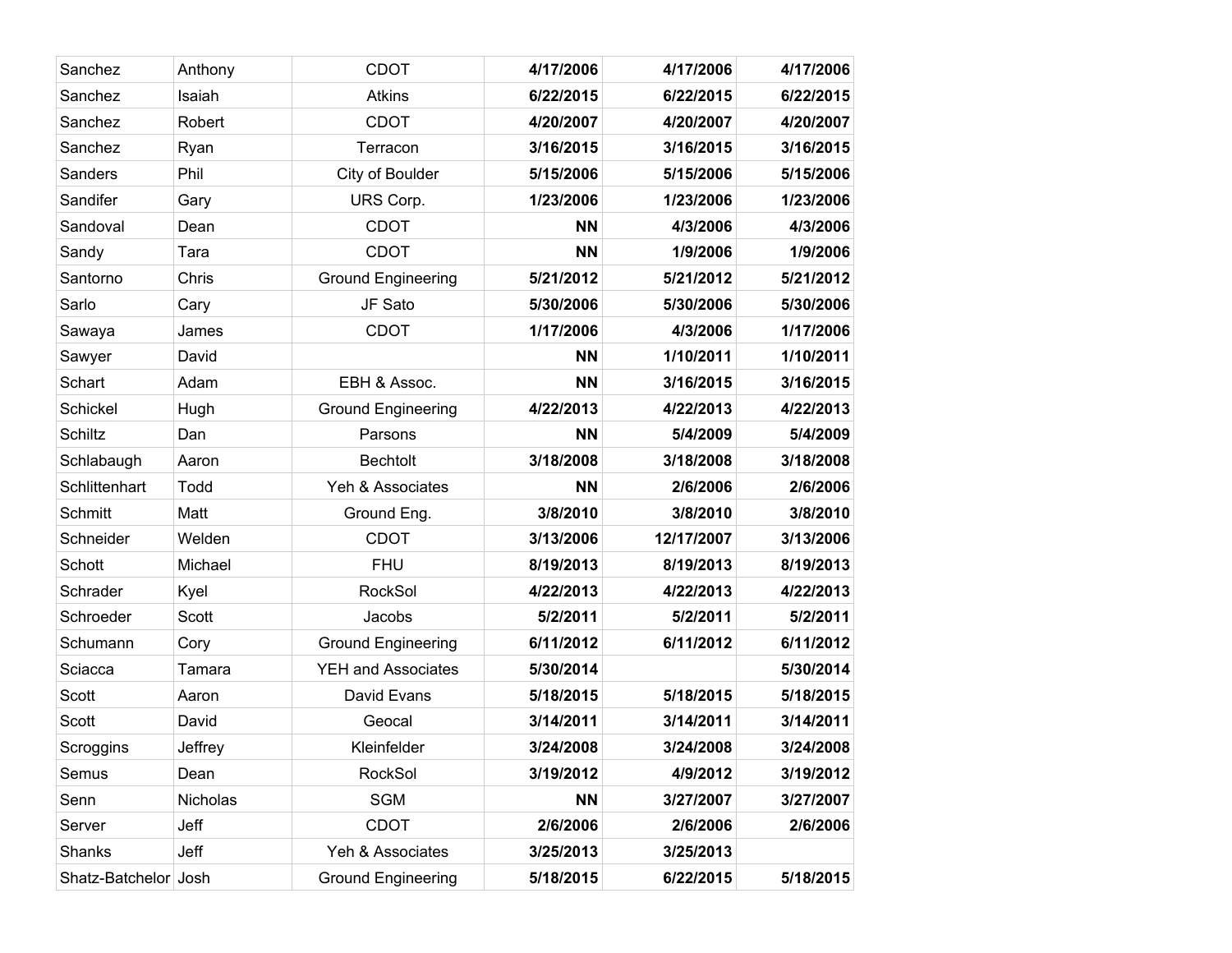| Shaw      | PJ         | <b>RockSol</b>             | 7/20/2015  |            | 7/20/2015  |
|-----------|------------|----------------------------|------------|------------|------------|
| Shea      | Jim        | SEH, Inc.                  | 4/26/2005  | 4/26/2005  | 4/26/2005  |
| Shellman  | Jonathan   | RockSol                    | 12/8/2008  | 12/8/2008  | 12/8/2008  |
| Shepard   | Courtney   | Parsons Brinckerhoff       | 9/14/2015  | 9/14/2015  | 9/14/2015  |
| Shepard   | Dave       | <b>Carter Burgess</b>      | 11/22/2005 | 2/13/2006  | 1/9/2006   |
| Shin      | Young-su   | CH2MHill                   | 7/18/2011  | 8/8/2011   | 9/19/2011  |
| Shrout    | Michael    | <b>CDOT</b>                | 11/7/2005  | 11/7/2005  | 11/7/2005  |
| Shuey     | Shawn      | Mountain Eng/Test          | 5/12/2008  | 5/12/2008  | 5/12/2008  |
| Simmons   | <b>RJ</b>  | Parsons                    | 9/15/2008  | 9/15/2008  | 10/20/2008 |
| Simpson   | KayDawn    | URS Corp.                  | 10/18/2004 | 10/18/2004 | 10/18/2004 |
| Sinn      | Greg       | <b>CDOT</b>                | 3/27/2006  | 3/27/2006  | 3/27/2006  |
| Sipnefski | Rudy       | <b>CDOT</b>                | 4/3/2006   | 4/3/2006   | 4/3/2006   |
| Sissons   | Jim        | <b>CDOT</b>                | 3/7/2008   | 3/7/2008   | 3/7/2008   |
| Smith     | Cody       | Yeh & Associates           | 7/20/2015  |            |            |
| Smith     | Cynthia    | <b>CDOT</b>                | 1/17/2006  | 1/17/2006  | 1/17/2006  |
| Smith     | Doug       | PBS & J                    | 1/24/2005  | 1/24/2005  | 1/24/2005  |
| Smith     | Davis      | <b>CDOT</b>                | 1/17/2006  | 1/17/2006  | 1/17/2006  |
| Smith     | John Mike  | Yeh & Associates           | 4/13/2015  | 4/13/2015  | 4/13/2015  |
| Smith     | Lee        | Yeh & Associates           | 2/6/2006   | 5/15/2006  | 2/6/2006   |
| Smith     | Keith      | Stantech                   | 3/13/2006  | 3/13/2006  | 3/13/2006  |
| Smith     | Michael L. | <b>CDOT</b>                | 3/27/2006  | 3/24/2008  | 5/15/2006  |
| Smith     | Doug       | City of Boulder            | 5/22/2006  | 5/22/2006  | 5/22/2006  |
| Smith     | Richard    | <b>RockSol</b>             | 6/12/2006  | 6/12/2006  | 6/12/2006  |
| Smith     | James      | City of Boulder            | 9/17/2007  | 9/17/2007  | 9/17/2007  |
| Smith     | Stephano   | <b>Ground Engineering</b>  | 3/24/2008  | 4/16/2008  | 4/17/2008  |
| Smith     | Matthew    | Geocal                     | <b>NN</b>  | 3/14/2011  | 3/14/2011  |
| Smith     | Scott      | <b>CDOT</b>                | <b>NN</b>  | 3/14/2011  | 3/14/2011  |
| Smith     | Robin      | Wilson & Co.               | 5/22/2006  | 5/22/2006  | 6/12/2006  |
| Snediker  | Richard    | <b>CDOT</b>                | 11/19/2007 | 11/19/2007 | 11/19/2007 |
| Snyder    | Greg       | Lyman Henn                 | 3/27/2006  | 3/27/2006  | 3/27/2006  |
| Snyder    | Robert     | <b>RockSol Engineering</b> | 11/14/2011 | 11/14/2011 | 11/14/2011 |
| Speed     | Tony C.    | RockSol Engineering        | 10/19/2015 | 10/19/2015 | 10/19/2015 |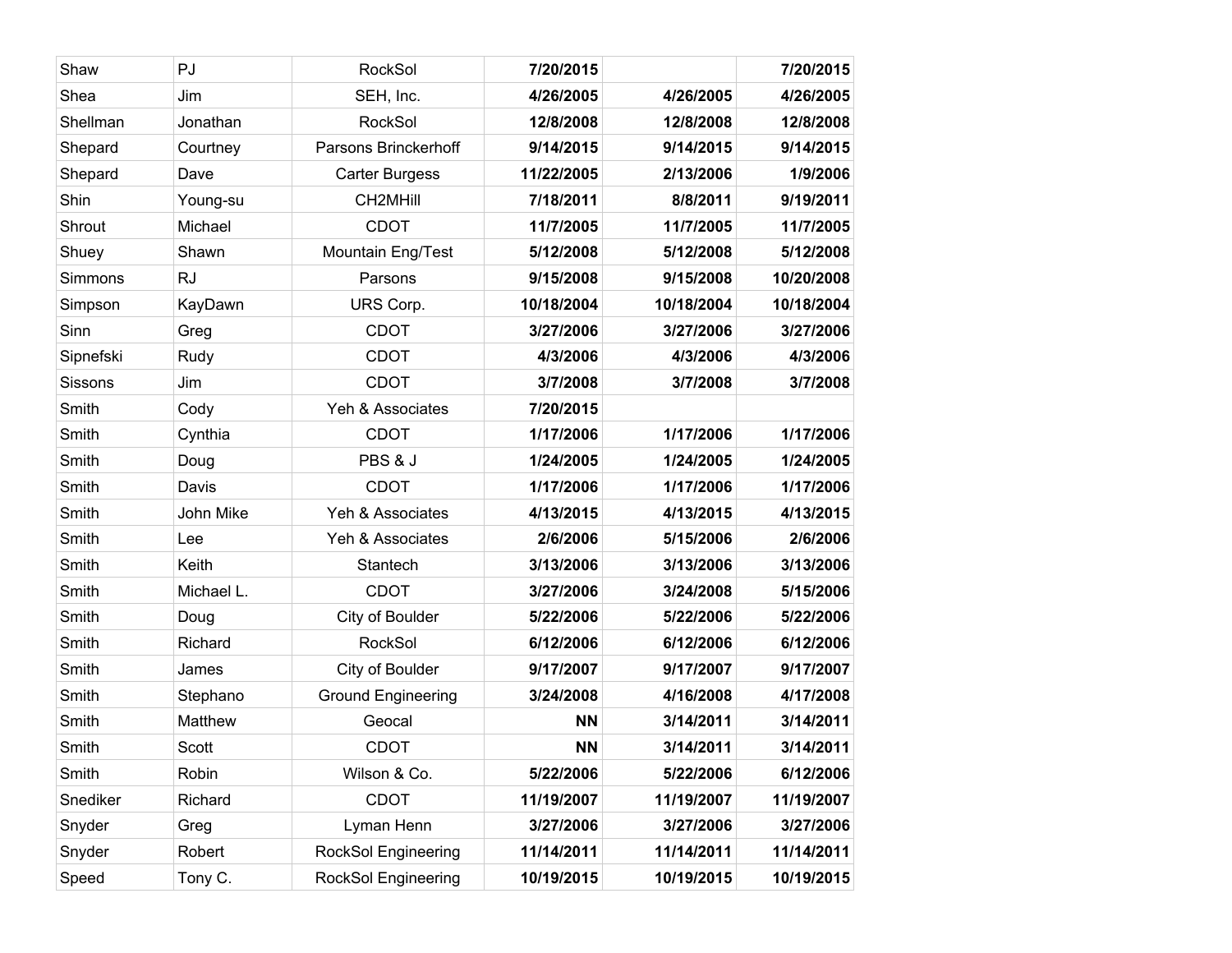| Spencer         | Kevin         | David Evans                      | 7/20/2015  | 7/20/2015  | 7/20/2015  |
|-----------------|---------------|----------------------------------|------------|------------|------------|
| Spencer         | Steven        | <b>CDOT</b>                      | 12/10/2012 | 2/25/2013  | 12/10/2012 |
| Spera           | <b>Steve</b>  | <b>CDOT</b>                      | 1/17/2006  | 1/17/2006  | 1/17/2006  |
| Spicer          | Casey         | <b>CDOT</b>                      | <b>NN</b>  | 3/20/2007  | 3/27/2006  |
| Spiker          | Jana          | <b>CDOT</b>                      | <b>NN</b>  | 1/9/2006   | 1/9/2006   |
| Stahlecker      | Cole          | Terracon                         | 2/11/2008  | 7/14/2008  | 2/11/2008  |
| Stallings       | Andrew        | Yeh & Associates                 | 3/25/2013  | 4/22/2013  | 3/25/2013  |
| Stanford        | Mike          | <b>CDOT</b>                      | <b>NN</b>  | 3/12/2007  | 3/12/2007  |
| <b>Stecyk</b>   | Amy           | Felsburg Holt                    | 5/30/2006  | 5/30/2006  | 5/30/2006  |
| <b>Steed</b>    | Steven        | <b>Bechtolt</b>                  | 3/18/2008  | 3/18/2008  | 3/18/2008  |
| Stephenson      | Erik          | <b>CDOT</b>                      | 10/3/2011  | 10/3/2011  | 10/3/2011  |
| <b>Stevens</b>  | Cyndi         | <b>CDOT</b>                      | 11/30/2005 | 11/30/2005 | 11/30/2005 |
| <b>Stevens</b>  | Gordon        | <b>Adams County Public Works</b> | 9/16/2013  |            | 9/16/2013  |
| <b>Stice</b>    | Lisa          | JR Engineering                   | <b>NN</b>  | 8/11/2008  | 8/11/2008  |
| <b>Stivener</b> | Lori          | Yeh & Associates                 | 3/25/2013  | 3/25/2013  | 4/22/2013  |
| Stoneman        | <b>Travis</b> | <b>Atkins</b>                    | 12/10/2012 | 12/10/2012 | 12/10/2012 |
| Story           | Daniel        | <b>CDOT</b>                      | 12/18/2006 | 12/18/2006 | 12/18/2006 |
| Strandberg      | Raymond       | <b>CDOT</b>                      | <b>NN</b>  | 3/9/2009   | 3/9/2009   |
| Strebelinski    | Jesse         | RockSol                          | 4/11/2011  | 4/11/2011  | 3/17/1900  |
| Stump           | Robert        | Kleinfelder                      | 7/30/2008  | 7/30/2008  | 7/30/2008  |
| Sullivan        | Ryan          | <b>CDOT</b>                      | 3/25/2013  | 3/25/2013  | 3/25/2013  |
| Sunderland      | Duane         | <b>CDOT</b>                      |            |            | 10/21/2013 |
| Sunderman       | Kyle          | Shannon & Wilson                 | 3/24/2014  | 3/24/2014  | 3/24/2014  |
| Sundvick        | Daniel        | <b>Stantec</b>                   | 12/13/2010 | 2/7/2011   | 1/10/2011  |
| Sutherland      | Larry         | SEH, Inc.                        | 3/13/2006  | 3/13/2006  | 3/13/2006  |
| Sutton          | Tanner        | <b>Ground Engineering</b>        | 10/20/2014 | 11/17/2014 | 11/17/2014 |
| Swedhin         | Keith         | Huitt-Zollers                    | 5/4/2009   | 5/4/2009   | 5/4/2009   |
| Sweigart        | <b>Troy</b>   |                                  | 9/15/2008  | 9/15/2008  | 9/15/2008  |
| Tanner          | Roger         | <b>CDOT</b>                      | 2/6/2006   | 2/6/2006   | 2/6/2006   |
| Taylor          | Michael       | CDOT                             | 3/13/2006  | 4/3/2006   | 3/13/2006  |
| Taylor          | Darrell       | <b>CDOT</b>                      | 3/4/2008   | 3/4/2008   | 3/4/2008   |
| Testa           | Fabian        | Jacobs                           | 5/2/2011   | 5/2/2011   | 5/2/2011   |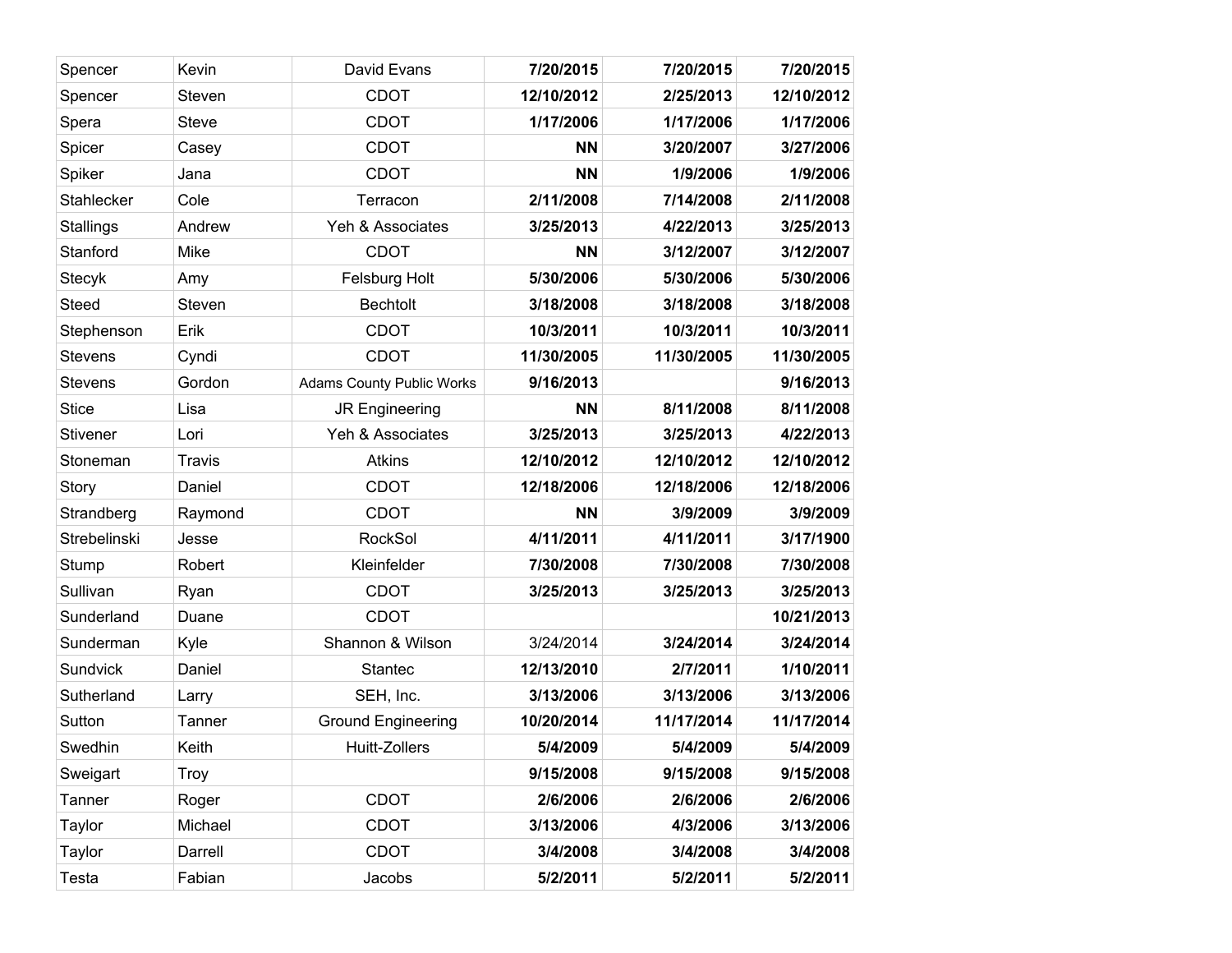| Thomas          | Daniel        | <b>CDOT</b>                          | <b>NN</b>  | 5/15/2006  | 2/13/2006  |
|-----------------|---------------|--------------------------------------|------------|------------|------------|
| Thompson        | Edward        | Bowman                               | 8/18/2014  | 8/18/2014  | 8/18/2014  |
| Tirpak          | Doug          |                                      | 4/13/2015  |            |            |
| Tjerandsen, Jr. | Theodore      | Wilson & Co.                         | 5/22/2006  | 5/22/2006  | 5/22/2006  |
| Tolle           | Colleen       | JR Engineering                       | <b>NN</b>  | 3/9/2009   | 3/9/2009   |
| Toller          | Dennis        | <b>CDOT</b>                          | 2/13/2006  | 2/13/2006  | 2/13/2006  |
| Tomez           | Mark          | Parsons Brinckerhoff                 | 4/9/2012   | 4/9/2012   | 4/9/2012   |
| Tonilas         | Gary          | N/A                                  | 4/11/2011  | 4/11/2011  | 4/11/2011  |
| Tozer           | Kenneth       | <b>CDOT</b>                          | 5/30/2014  | 5/30/2014  | 8/1/2014   |
| Tracy           | Randall       | <b>CDOT</b>                          | 2/12/2007  | 2/12/2007  | 2/12/2007  |
| Tran            | Thu           | <b>CDOT</b>                          | 10/23/2006 | 10/23/2006 | 10/23/2006 |
| Trevor          | Paul          |                                      | 4/14/2008  | 4/14/2008  | 4/14/2008  |
| Trujillo        | Chris         | <b>CDOT</b>                          | 5/10/2010  | 5/10/2010  | 5/10/2010  |
| Trujillo        | Christina     | <b>CDOT</b>                          | 6/11/2012  | 6/11/2012  | 6/11/2012  |
| Trujillo        | Ed            | <b>CDOT</b>                          | 10/3/2011  | 10/14/2011 | 11/14/2011 |
| Trujillo        | Nicholas      | <b>GROUND Engineering</b>            | 5/20/2013  | 5/20/2013  | 5/20/2013  |
| <b>Tucker</b>   | Josh          | S.E.H.                               | 2/11/2008  | 2/11/2008  | 2/11/2008  |
| <b>Tufte</b>    | Michael       | <b>CDOT</b>                          | <b>NN</b>  | 4/14/2008  | 4/14/2008  |
| Turney          | Todd          | Terracon                             | 2/11/2008  | 2/11/2008  | 2/11/2008  |
| <b>Tysinger</b> | David         | <b>RockSol</b>                       | 3/24/2008  | 4/14/2008  | 3/24/2008  |
| Umali           | Carlvin       | <b>CDOT</b>                          |            | 2/25/2013  | 2/25/2013  |
| Unsderfer       | <b>Buck</b>   | Vine Laboratories                    | 6/22/2015  | 6/22/2015  |            |
| Upright         | Nicki         | <b>CDOT</b>                          | 11/7/2005  | 11/7/2005  | 11/7/2005  |
| Usher           | James         | <b>CDOT</b>                          | <b>NN</b>  | 10/20/2008 | 10/20/2008 |
| Usher           | Jeffrey       | City of Fort Collins                 | 7/16/2012  | 10/15/2012 | 7/16/2012  |
| Valdez          | Eric          | <b>CDOT</b>                          | 3/9/2009   | 3/9/2009   | 3/9/2009   |
| Valdez          | Joe           | <b>AECOM</b>                         | 12/5/2011  | 12/5/2011  | 12/5/2011  |
| Valentinelli    | David         | <b>CDOT</b>                          | <b>NN</b>  | 11/30/2005 | 3/20/2007  |
| Van Devener     | Don           | Ground Eng.                          | 11/20/2006 | 11/20/2006 | 11/20/2006 |
| Van Swearinge   | John          | <b>RockSol</b>                       | 3/12/2007  | 3/12/2007  | 3/12/2007  |
| Vance           | Tracy         | <b>CDOT</b>                          | 2/25/2013  | 4/22/2013  | 4/22/2013  |
| VanMatre        | <b>Travis</b> | <b>Tsiouvaras Simmons Holderness</b> | 7/14/2014  | 7/14/2014  | 7/14/2014  |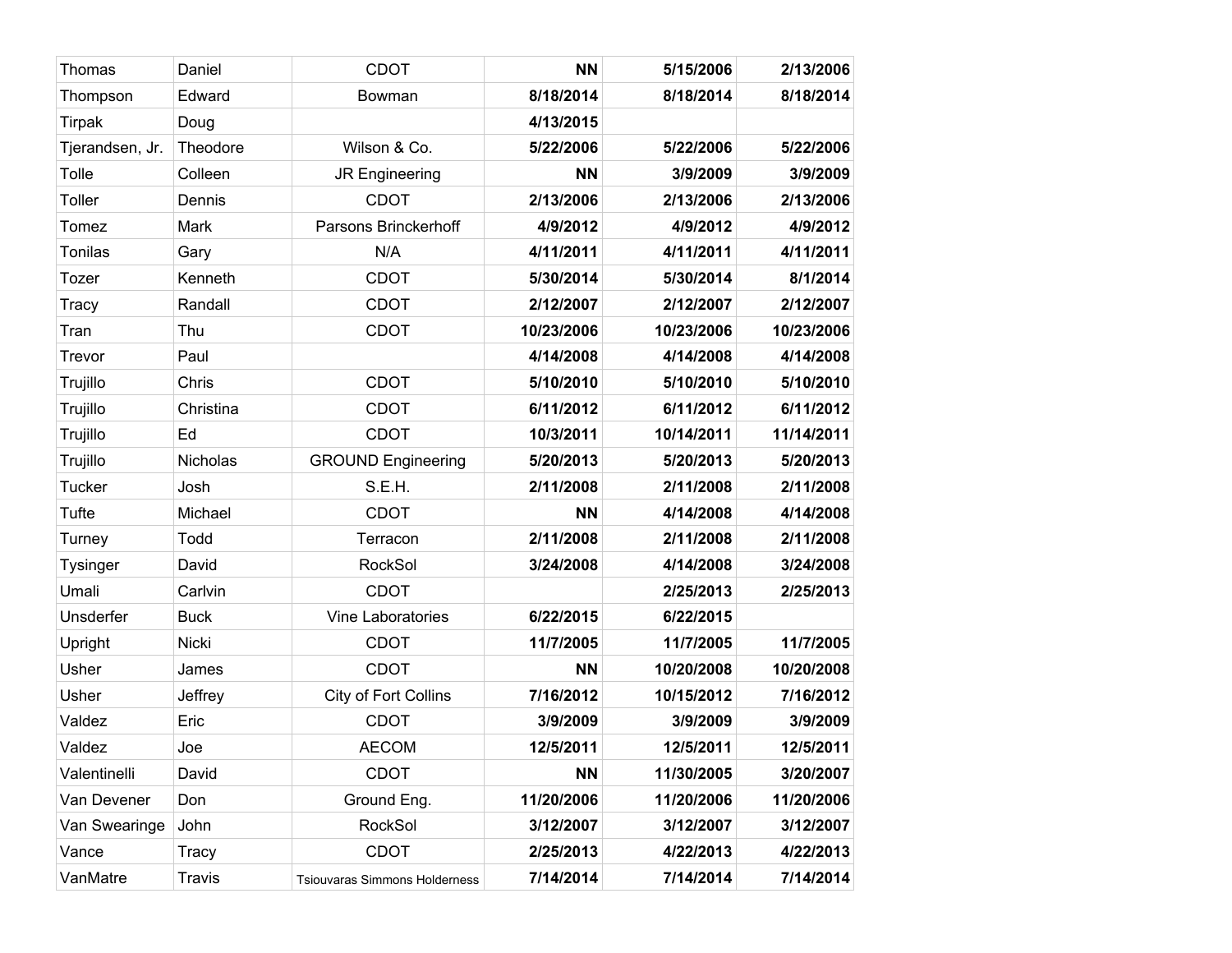| Vara<br>David<br>Carroll & Lange<br>5/12/2008<br>5/12/2008<br><b>Brian</b><br>Hartwig & Assoc.<br>3/18/2013<br>3/18/2013<br>Varnak<br>Christopher<br>Wilson & Co.<br>Vaughn<br>4/22/2013<br>5/20/2013<br>2/11/2008<br>2/11/2008<br>Vaughn<br>Jeffrey<br><b>CDOT</b><br>1/17/2006<br>1/17/2006<br>Jason<br>Velasquez<br><b>HDR</b><br>9/15/2014<br>Venditti<br>9/15/2014<br>Tony<br>Verketis<br>Mike<br><b>CDOT</b><br>5/15/2006<br>6/12/2006<br>RockSol<br>12/5/2011<br>12/5/2011<br>Vinzant<br>Doug<br>Hartwig & Assoc.<br>3/18/2013<br>Viszlay<br>Justin<br><b>CDOT</b><br>6/11/2012<br>6/11/2012<br>Vogels<br>John<br><b>CDOT</b><br>Voorhees<br>1/29/2015<br>1/29/2015<br>Jason<br>Voxakis<br><b>CDOT</b><br><b>NN</b><br>5/22/2006<br>Michael<br>5/22/2006<br>Wachsmann<br>Marty<br><b>Stantec</b><br>5/22/2006<br>Alan<br><b>CDOT</b><br>1/9/2006<br>Wagenknecht<br><b>NN</b><br>Terracon<br>10/20/2014<br>12/8/2014<br>Wagner<br>Daniel<br><b>Washington Group</b><br>4/17/2006<br>4/17/2006<br>Wagner<br>Scott<br>Walan<br>8/13/2007<br>8/13/2007<br>Susan<br>SEH, Inc.<br><b>CDOT</b><br>3/13/2006<br>3/13/2006<br>Walczak<br>Thomas<br>Walker<br>5/4/2009<br>5/4/2009<br>Empire<br>Dwayne<br>1/20/2015<br>Ward<br>Vine Laboratories<br>1/20/2015<br>Garrett<br>Ward<br>John<br>URS Corp.<br>10/18/2004<br>10/18/2004<br>Ward<br><b>RocksSol Consulting</b><br>5/18/2015<br>Lila<br>PBS & J<br>Ware<br>3/13/2005<br>1/11/2010<br>Becky<br>Wariner<br>Michael<br>5/18/2010<br>Geocal<br><b>NN</b><br>Warr<br>Edwin<br>5/15/2006<br>5/15/2006<br><b>Stantec</b><br>Webb<br><b>CDOT</b><br>3/18/2008<br>3/18/2008<br>Timothy<br><b>Brian</b><br>Felsburg Holt<br>5/22/2006<br>5/22/2006<br>Weihrauch<br>Welebo<br><b>Ground Engineering</b><br>4/22/2013<br>Habtamu<br>Wells<br>Mike<br><b>CDOT</b><br>11/7/2005<br>11/7/2005<br><b>CDOT</b><br>11/19/2007<br>Wenzell<br>Richard<br><b>NN</b><br>Westfall<br>Kleinfelder<br>5/20/2013<br>5/20/2013<br>Michael<br>4/11/2011<br>Whitcomb<br><b>Brent</b><br>PB-Denver<br>4/11/2011 |  |  |            |
|----------------------------------------------------------------------------------------------------------------------------------------------------------------------------------------------------------------------------------------------------------------------------------------------------------------------------------------------------------------------------------------------------------------------------------------------------------------------------------------------------------------------------------------------------------------------------------------------------------------------------------------------------------------------------------------------------------------------------------------------------------------------------------------------------------------------------------------------------------------------------------------------------------------------------------------------------------------------------------------------------------------------------------------------------------------------------------------------------------------------------------------------------------------------------------------------------------------------------------------------------------------------------------------------------------------------------------------------------------------------------------------------------------------------------------------------------------------------------------------------------------------------------------------------------------------------------------------------------------------------------------------------------------------------------------------------------------------------------------------------------------------------------------------------------------------------------------------------------------------------------------------------------------------------------------------------------------------------------------------------------------------------------------------|--|--|------------|
|                                                                                                                                                                                                                                                                                                                                                                                                                                                                                                                                                                                                                                                                                                                                                                                                                                                                                                                                                                                                                                                                                                                                                                                                                                                                                                                                                                                                                                                                                                                                                                                                                                                                                                                                                                                                                                                                                                                                                                                                                                        |  |  | 5/12/2008  |
|                                                                                                                                                                                                                                                                                                                                                                                                                                                                                                                                                                                                                                                                                                                                                                                                                                                                                                                                                                                                                                                                                                                                                                                                                                                                                                                                                                                                                                                                                                                                                                                                                                                                                                                                                                                                                                                                                                                                                                                                                                        |  |  | 3/18/2013  |
|                                                                                                                                                                                                                                                                                                                                                                                                                                                                                                                                                                                                                                                                                                                                                                                                                                                                                                                                                                                                                                                                                                                                                                                                                                                                                                                                                                                                                                                                                                                                                                                                                                                                                                                                                                                                                                                                                                                                                                                                                                        |  |  | 4/22/2013  |
|                                                                                                                                                                                                                                                                                                                                                                                                                                                                                                                                                                                                                                                                                                                                                                                                                                                                                                                                                                                                                                                                                                                                                                                                                                                                                                                                                                                                                                                                                                                                                                                                                                                                                                                                                                                                                                                                                                                                                                                                                                        |  |  | 2/11/2008  |
|                                                                                                                                                                                                                                                                                                                                                                                                                                                                                                                                                                                                                                                                                                                                                                                                                                                                                                                                                                                                                                                                                                                                                                                                                                                                                                                                                                                                                                                                                                                                                                                                                                                                                                                                                                                                                                                                                                                                                                                                                                        |  |  | 1/17/2006  |
|                                                                                                                                                                                                                                                                                                                                                                                                                                                                                                                                                                                                                                                                                                                                                                                                                                                                                                                                                                                                                                                                                                                                                                                                                                                                                                                                                                                                                                                                                                                                                                                                                                                                                                                                                                                                                                                                                                                                                                                                                                        |  |  | 10/28/2014 |
|                                                                                                                                                                                                                                                                                                                                                                                                                                                                                                                                                                                                                                                                                                                                                                                                                                                                                                                                                                                                                                                                                                                                                                                                                                                                                                                                                                                                                                                                                                                                                                                                                                                                                                                                                                                                                                                                                                                                                                                                                                        |  |  | 5/15/2006  |
|                                                                                                                                                                                                                                                                                                                                                                                                                                                                                                                                                                                                                                                                                                                                                                                                                                                                                                                                                                                                                                                                                                                                                                                                                                                                                                                                                                                                                                                                                                                                                                                                                                                                                                                                                                                                                                                                                                                                                                                                                                        |  |  | 12/5/2011  |
|                                                                                                                                                                                                                                                                                                                                                                                                                                                                                                                                                                                                                                                                                                                                                                                                                                                                                                                                                                                                                                                                                                                                                                                                                                                                                                                                                                                                                                                                                                                                                                                                                                                                                                                                                                                                                                                                                                                                                                                                                                        |  |  |            |
|                                                                                                                                                                                                                                                                                                                                                                                                                                                                                                                                                                                                                                                                                                                                                                                                                                                                                                                                                                                                                                                                                                                                                                                                                                                                                                                                                                                                                                                                                                                                                                                                                                                                                                                                                                                                                                                                                                                                                                                                                                        |  |  | 6/11/2012  |
|                                                                                                                                                                                                                                                                                                                                                                                                                                                                                                                                                                                                                                                                                                                                                                                                                                                                                                                                                                                                                                                                                                                                                                                                                                                                                                                                                                                                                                                                                                                                                                                                                                                                                                                                                                                                                                                                                                                                                                                                                                        |  |  | 1/29/2015  |
|                                                                                                                                                                                                                                                                                                                                                                                                                                                                                                                                                                                                                                                                                                                                                                                                                                                                                                                                                                                                                                                                                                                                                                                                                                                                                                                                                                                                                                                                                                                                                                                                                                                                                                                                                                                                                                                                                                                                                                                                                                        |  |  | 2/13/2006  |
|                                                                                                                                                                                                                                                                                                                                                                                                                                                                                                                                                                                                                                                                                                                                                                                                                                                                                                                                                                                                                                                                                                                                                                                                                                                                                                                                                                                                                                                                                                                                                                                                                                                                                                                                                                                                                                                                                                                                                                                                                                        |  |  | 6/12/2006  |
|                                                                                                                                                                                                                                                                                                                                                                                                                                                                                                                                                                                                                                                                                                                                                                                                                                                                                                                                                                                                                                                                                                                                                                                                                                                                                                                                                                                                                                                                                                                                                                                                                                                                                                                                                                                                                                                                                                                                                                                                                                        |  |  | 1/9/2006   |
|                                                                                                                                                                                                                                                                                                                                                                                                                                                                                                                                                                                                                                                                                                                                                                                                                                                                                                                                                                                                                                                                                                                                                                                                                                                                                                                                                                                                                                                                                                                                                                                                                                                                                                                                                                                                                                                                                                                                                                                                                                        |  |  | 10/20/2014 |
|                                                                                                                                                                                                                                                                                                                                                                                                                                                                                                                                                                                                                                                                                                                                                                                                                                                                                                                                                                                                                                                                                                                                                                                                                                                                                                                                                                                                                                                                                                                                                                                                                                                                                                                                                                                                                                                                                                                                                                                                                                        |  |  | 4/17/2006  |
|                                                                                                                                                                                                                                                                                                                                                                                                                                                                                                                                                                                                                                                                                                                                                                                                                                                                                                                                                                                                                                                                                                                                                                                                                                                                                                                                                                                                                                                                                                                                                                                                                                                                                                                                                                                                                                                                                                                                                                                                                                        |  |  | 8/13/2007  |
|                                                                                                                                                                                                                                                                                                                                                                                                                                                                                                                                                                                                                                                                                                                                                                                                                                                                                                                                                                                                                                                                                                                                                                                                                                                                                                                                                                                                                                                                                                                                                                                                                                                                                                                                                                                                                                                                                                                                                                                                                                        |  |  | 3/13/2006  |
|                                                                                                                                                                                                                                                                                                                                                                                                                                                                                                                                                                                                                                                                                                                                                                                                                                                                                                                                                                                                                                                                                                                                                                                                                                                                                                                                                                                                                                                                                                                                                                                                                                                                                                                                                                                                                                                                                                                                                                                                                                        |  |  | 5/4/2009   |
|                                                                                                                                                                                                                                                                                                                                                                                                                                                                                                                                                                                                                                                                                                                                                                                                                                                                                                                                                                                                                                                                                                                                                                                                                                                                                                                                                                                                                                                                                                                                                                                                                                                                                                                                                                                                                                                                                                                                                                                                                                        |  |  | 1/20/2015  |
|                                                                                                                                                                                                                                                                                                                                                                                                                                                                                                                                                                                                                                                                                                                                                                                                                                                                                                                                                                                                                                                                                                                                                                                                                                                                                                                                                                                                                                                                                                                                                                                                                                                                                                                                                                                                                                                                                                                                                                                                                                        |  |  | 10/18/2004 |
|                                                                                                                                                                                                                                                                                                                                                                                                                                                                                                                                                                                                                                                                                                                                                                                                                                                                                                                                                                                                                                                                                                                                                                                                                                                                                                                                                                                                                                                                                                                                                                                                                                                                                                                                                                                                                                                                                                                                                                                                                                        |  |  | 5/18/2015  |
|                                                                                                                                                                                                                                                                                                                                                                                                                                                                                                                                                                                                                                                                                                                                                                                                                                                                                                                                                                                                                                                                                                                                                                                                                                                                                                                                                                                                                                                                                                                                                                                                                                                                                                                                                                                                                                                                                                                                                                                                                                        |  |  | 3/13/2005  |
|                                                                                                                                                                                                                                                                                                                                                                                                                                                                                                                                                                                                                                                                                                                                                                                                                                                                                                                                                                                                                                                                                                                                                                                                                                                                                                                                                                                                                                                                                                                                                                                                                                                                                                                                                                                                                                                                                                                                                                                                                                        |  |  | 5/18/2010  |
|                                                                                                                                                                                                                                                                                                                                                                                                                                                                                                                                                                                                                                                                                                                                                                                                                                                                                                                                                                                                                                                                                                                                                                                                                                                                                                                                                                                                                                                                                                                                                                                                                                                                                                                                                                                                                                                                                                                                                                                                                                        |  |  | 5/15/2006  |
|                                                                                                                                                                                                                                                                                                                                                                                                                                                                                                                                                                                                                                                                                                                                                                                                                                                                                                                                                                                                                                                                                                                                                                                                                                                                                                                                                                                                                                                                                                                                                                                                                                                                                                                                                                                                                                                                                                                                                                                                                                        |  |  | 3/18/2008  |
|                                                                                                                                                                                                                                                                                                                                                                                                                                                                                                                                                                                                                                                                                                                                                                                                                                                                                                                                                                                                                                                                                                                                                                                                                                                                                                                                                                                                                                                                                                                                                                                                                                                                                                                                                                                                                                                                                                                                                                                                                                        |  |  | 5/22/2006  |
|                                                                                                                                                                                                                                                                                                                                                                                                                                                                                                                                                                                                                                                                                                                                                                                                                                                                                                                                                                                                                                                                                                                                                                                                                                                                                                                                                                                                                                                                                                                                                                                                                                                                                                                                                                                                                                                                                                                                                                                                                                        |  |  |            |
|                                                                                                                                                                                                                                                                                                                                                                                                                                                                                                                                                                                                                                                                                                                                                                                                                                                                                                                                                                                                                                                                                                                                                                                                                                                                                                                                                                                                                                                                                                                                                                                                                                                                                                                                                                                                                                                                                                                                                                                                                                        |  |  | 11/7/2005  |
|                                                                                                                                                                                                                                                                                                                                                                                                                                                                                                                                                                                                                                                                                                                                                                                                                                                                                                                                                                                                                                                                                                                                                                                                                                                                                                                                                                                                                                                                                                                                                                                                                                                                                                                                                                                                                                                                                                                                                                                                                                        |  |  | 11/19/2007 |
|                                                                                                                                                                                                                                                                                                                                                                                                                                                                                                                                                                                                                                                                                                                                                                                                                                                                                                                                                                                                                                                                                                                                                                                                                                                                                                                                                                                                                                                                                                                                                                                                                                                                                                                                                                                                                                                                                                                                                                                                                                        |  |  | 5/20/2013  |
|                                                                                                                                                                                                                                                                                                                                                                                                                                                                                                                                                                                                                                                                                                                                                                                                                                                                                                                                                                                                                                                                                                                                                                                                                                                                                                                                                                                                                                                                                                                                                                                                                                                                                                                                                                                                                                                                                                                                                                                                                                        |  |  | 4/11/2011  |